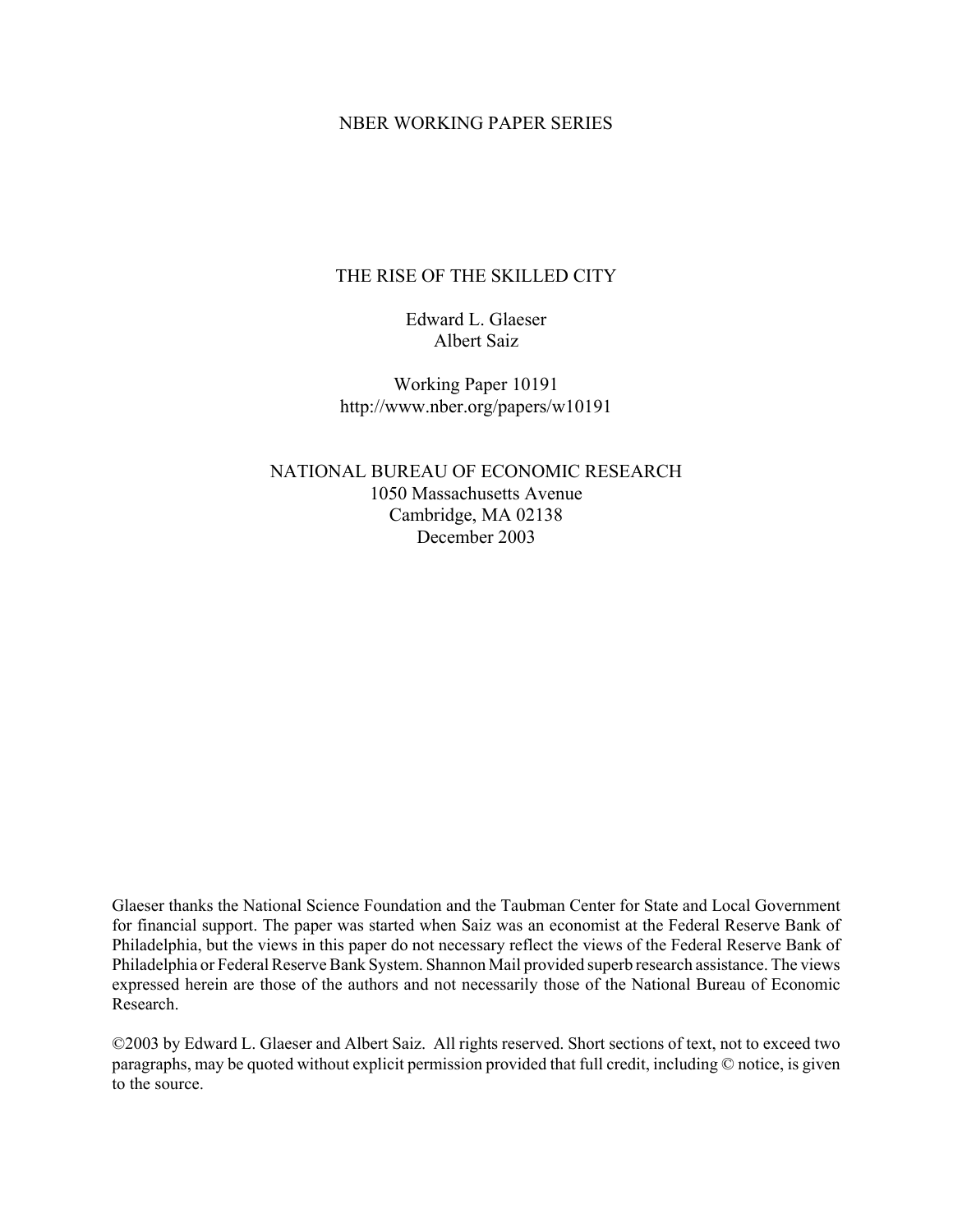The Rise of the Skilled City Edward L. Glaeser and Albert Saiz NBER Working Paper No. 10191 December 2003 JEL No. J1

## **ABSTRACT**

For more than a century, educated cities have grown more quickly than comparable cities with less human capital. This fact survives a battery of other control variables, metropolitan area fixed effects and tests for reverse causality. We also find that skilled cities are growing because they are becoming more economically productive (relative to less skilled cities), not because these cities are becoming more attractive places to live. Most surprisingly, we find evidence suggesting that the skills-city growth connection occurs mainly in declining areas and occurs in large part because skilled cities are better at adapting to economic shocks. As in Schultz (1964), skills appear to permit adaptation.

Edward L. Glaeser Department of Economics Harvard University Cambridge, MA 02138 and NBER eglaeser@harvard.edu

Albert Saiz Real Estate Department The Wharton School 310 Lauder-Fischer Hall 256 South Street Philadelphia, PA 19104 saiz@wharton.upenn.edu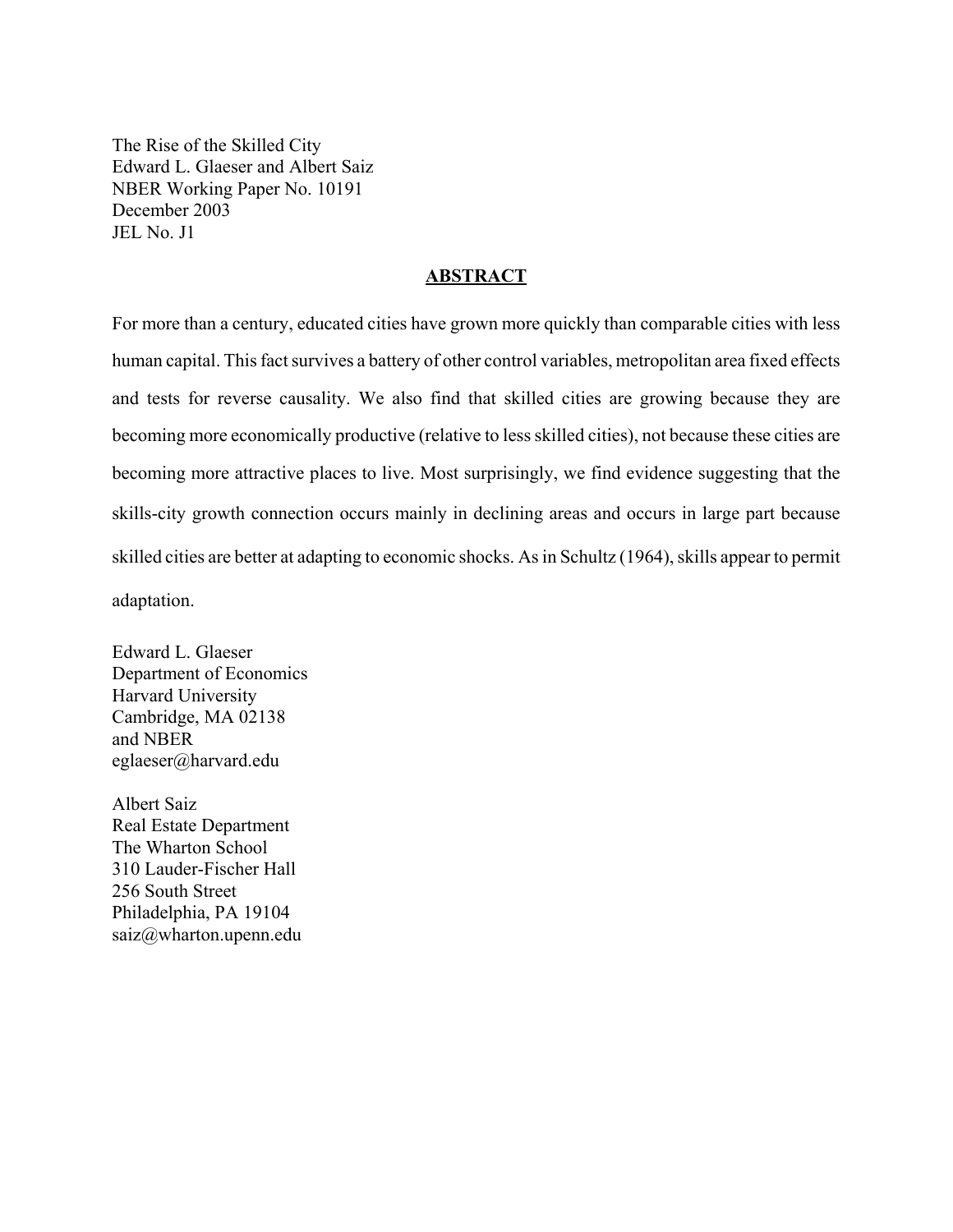## **I. Introduction**

Between 1980 and 2000, the population of metropolitan areas where less than 10 percent of adults had college degrees in 1980, grew on average by 13 percent. Among metropolitan areas where more than 25 percent of adults had college degrees, the average population growth rate was 45 percent. For more than a century, in both the United States and Great Britain, cities with more educated residents have grown faster than comparable cities with less human capital (Glaeser, 1994, Glaeser et al. 1995, Simon, 1998, Black and Henderson, 1999, Nardinelli and Simon, 1996, 2002). There is no consensus, however, on the causes or implications of this relationship.

Why have people increasingly crowded around the most skilled? Why does education seem to be an increasingly important ingredient in agglomeration economies? Three disparate, but not incompatible, visions of the modern city offer different answers to these questions. The Consumer City view (e.g. Glaeser, Kolko, Saiz, 2002)— cities are increasingly oriented around consumption amenities, not productivity—tells us that skills predict growth because skilled neighbors are an attractive consumption amenity. The Information City view (Jacobs, 1968)— cities exist to facilitate the flow of ideas tells us that we should expect cities to be increasingly oriented around the skilled because the skilled specialize in ideas. The Reinvention City view (Glaeser, 2003)— cities survive only by adapting their economies to new technologies— tells us that human capital predicts city growth because human capital enables people to adapt well to change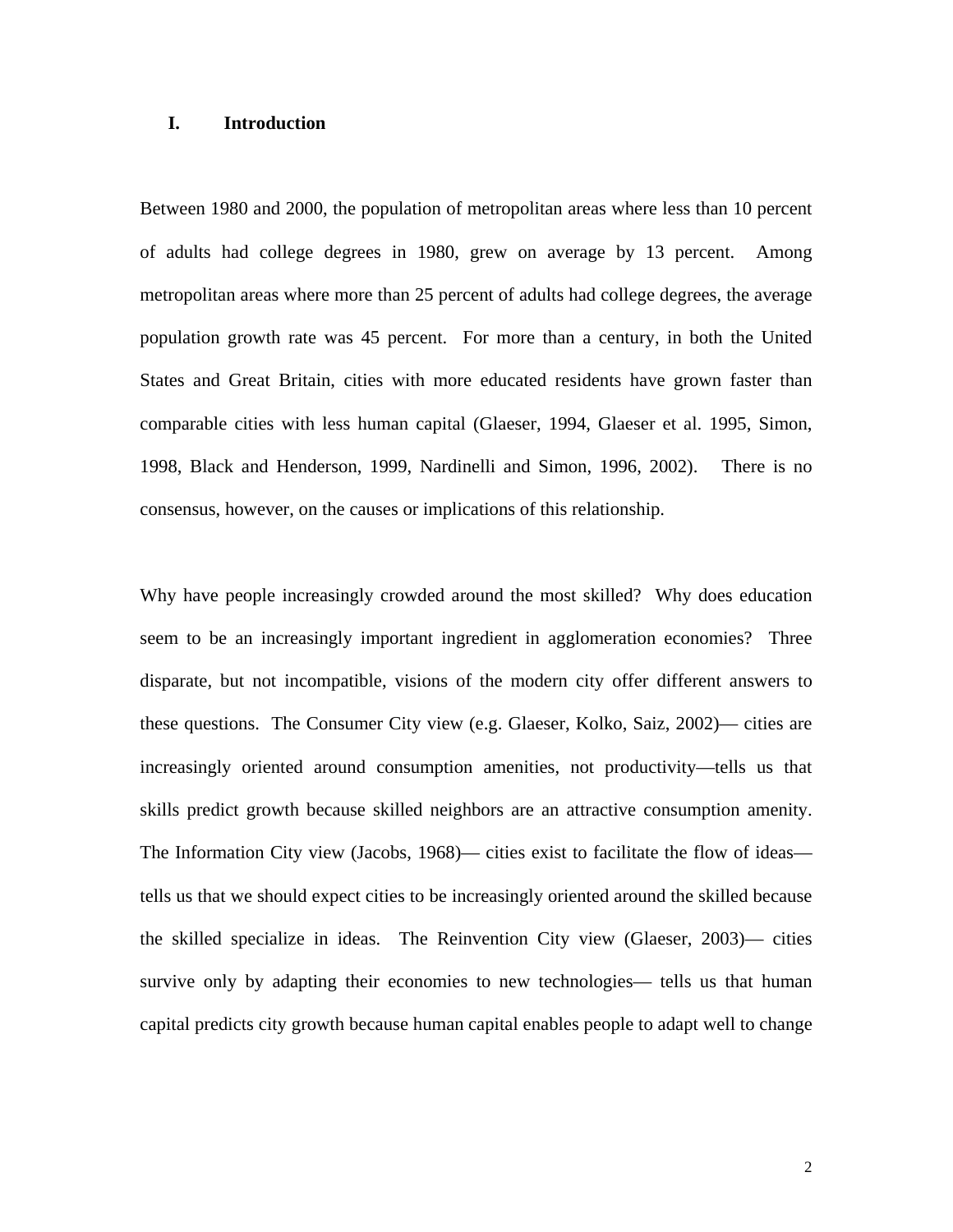(as in Shultz, 1964, Welch, 1970). Understanding why skills predict city growth will help us determine if cities thrive because of consumption, information or reinvention.

In Section II of this paper, we use four approaches to address the possibility that the rise of the skilled city is the result of a spurious correlation between local skills and other urban characteristics. First, we show that controlling for a wide range of other factors makes little difference to the impact of local skills on subsequent city growth and that local human capital is essentially orthogonal to many of the most important local amenities. Second, we show that the metropolitan area human capital effect is robust to including metropolitan area fixed effects. Third, we examine the connection between the number of colleges per capita in 1940 and growth between 1970 and 2000. The pre-World War II number of colleges seems considerably more exogenous than current skill levels and it still correlates quite strongly with growth in the modern era.<sup>[1](#page-3-0)</sup>

Fourth, we examine the timing of skills and growth and test whether skilled workers flock to cities that are growing. Individuals with low education are particularly prone to live in declining cities (as in Glaeser and Gyourko, 2001), but exogenous differences in positive growth rates do not predict changes in the percentage of the population with a college education. Reverse causation from growth to education seems to be present only in a handful of declining metropolitan areas, and cannot account for much of the relevant effect. Overall, the evidence supports the view that skills induce growth.

<span id="page-3-0"></span> $\frac{1}{1}$  $1$  In this we follow Moretti (2003). Card (1995) uses proximity to college as an instrumental variable for the level of education of an individual.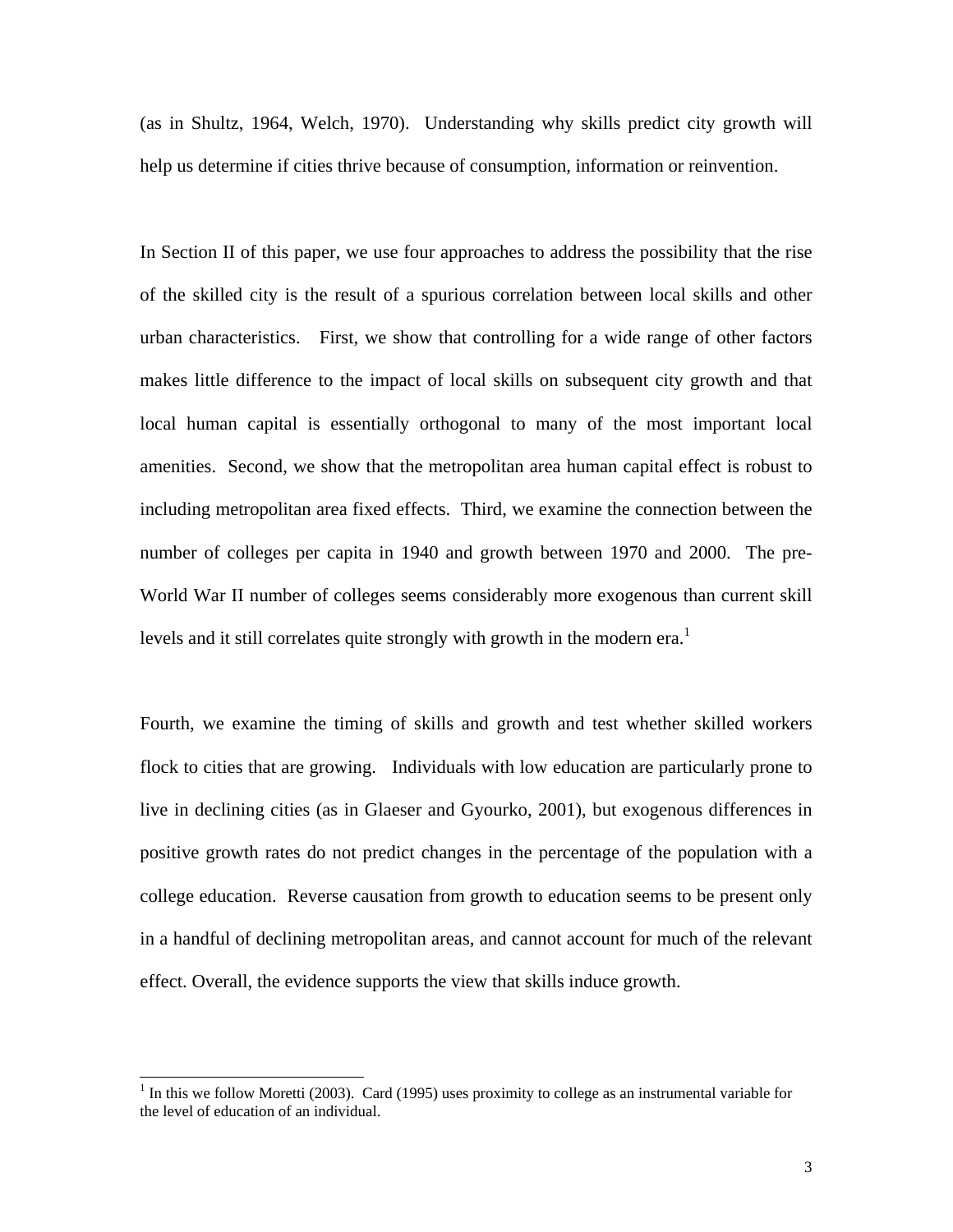In Section III of the paper, we follow the methodology in Shapiro (2003) and present a framework for understanding the connection between skills and growth. The framework tells us that production-led growth should increase *nominal* wages and housing prices, while consumption-led growth should cause *real* wages to fall. Rising nominal wages are a sufficient condition for productivity growth, and declining real wages are necessary for the amenity story to be of relevance.

Our empirical work in Section IV shows that productivity drives most of the connection between skills and growth. At the metropolitan level, we find that education *levels* have a positive impact on future wage and housing price growth. With almost any reasonable set of parameter values, the connection between education and population growth is the exclusive result of rising productivity and has less to do with rising amenity levels. Indeed, real wages may actually be rising in high-education metropolitan areas, which suggests that consumer amenities are actually declining in high skill areas.

At the city level, the results are less clear. In small municipalities within metropolitan areas, low levels of human capital predict urban decline and falling housing prices. At the city level (not at the metropolitan area level), it is the bottom end of the human capital distribution that matters. High school dropouts predict urban decline. Moreover, this decline appears to be driven, at least in part, through consumption-related effects. Perhaps, unfortunately, poverty has become to be perceived as an increasingly negative amenity because of social problems or a higher tax burden.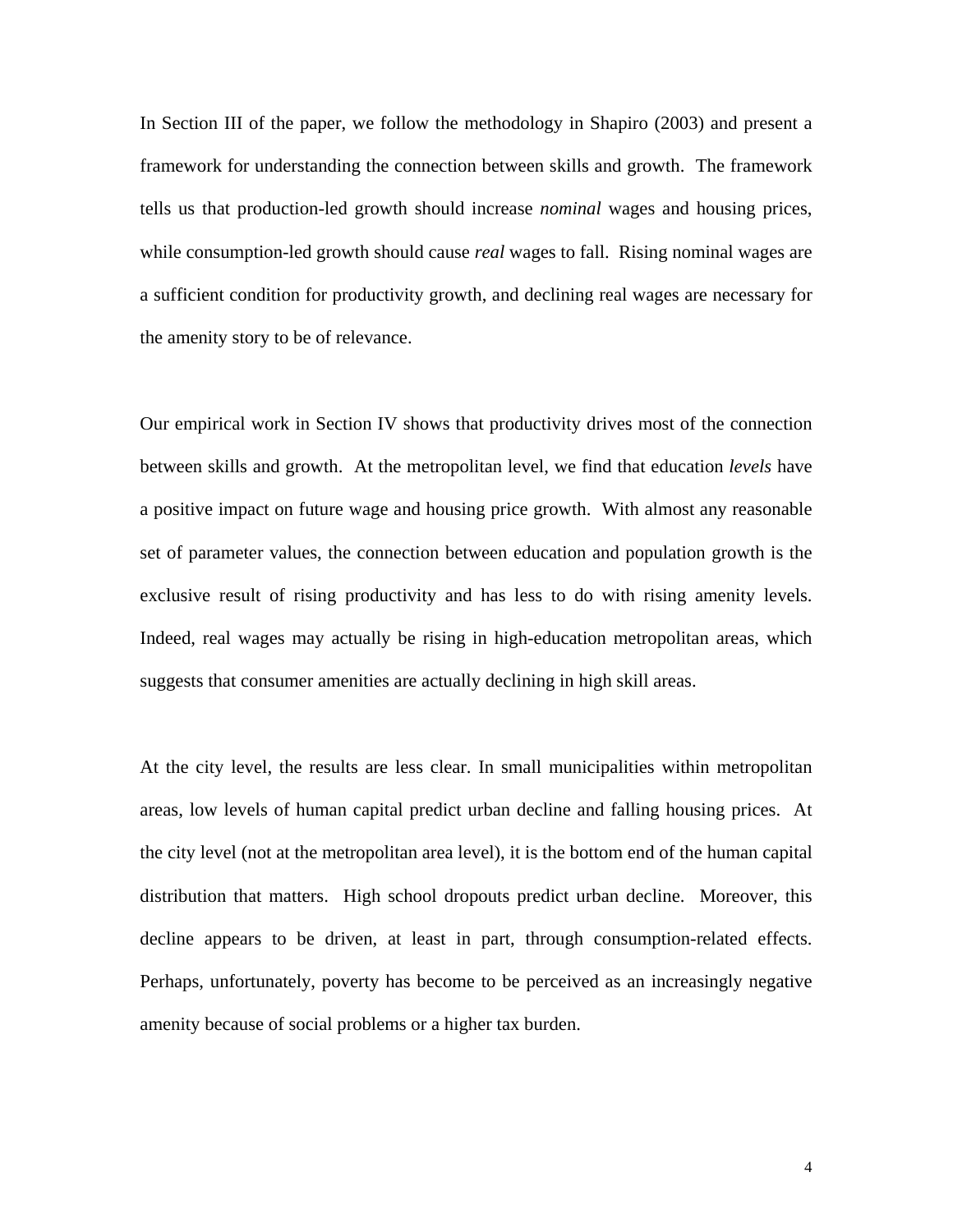The fact that skills increase metropolitan area growth through productivity increases is compatible with both the Information City and the Reinvention City hypotheses. In Section V, we try to distinguish between these two interpretations of the growth-skills connection. To test the Information City hypothesis, we turn to patent data. Previous research shows that areas with more human capital have higher rates of patenting per capita (Carlino et al, 2001). We find that controlling for patenting rates does not explain any portion of the effect of human capital on growth. This certainly does not disprove the Information City hypothesis, but it doesn't support it either.

One test of the reinvention hypothesis is to look at the cross-effect between skills and factors that have an independent effect on city growth. The Information City view implies that skills should predict growth among all types of cities. The Reinvention City hypothesis predicts that skills should only matter among those cities that have received negative shocks. We test this implication by looking at the cross effect between skills and the weather, and skills and immigration. Warm weather and immigration have been two of the most important drivers of contemporaneous metropolitan population growth in the United States. As Figure 4 shows, the correlation between skills and growth is essentially zero in warm cities. As Figure 5 shows, the correlation coefficient between skills and growth is over 50 percent. We also find that skills don't matter much in immigrant cities. There is a strong negative cross-effect between skills and either warmth or immigration, which means that human capital really only matters in potentially declining places, which in turn supports the reinvention hypothesis.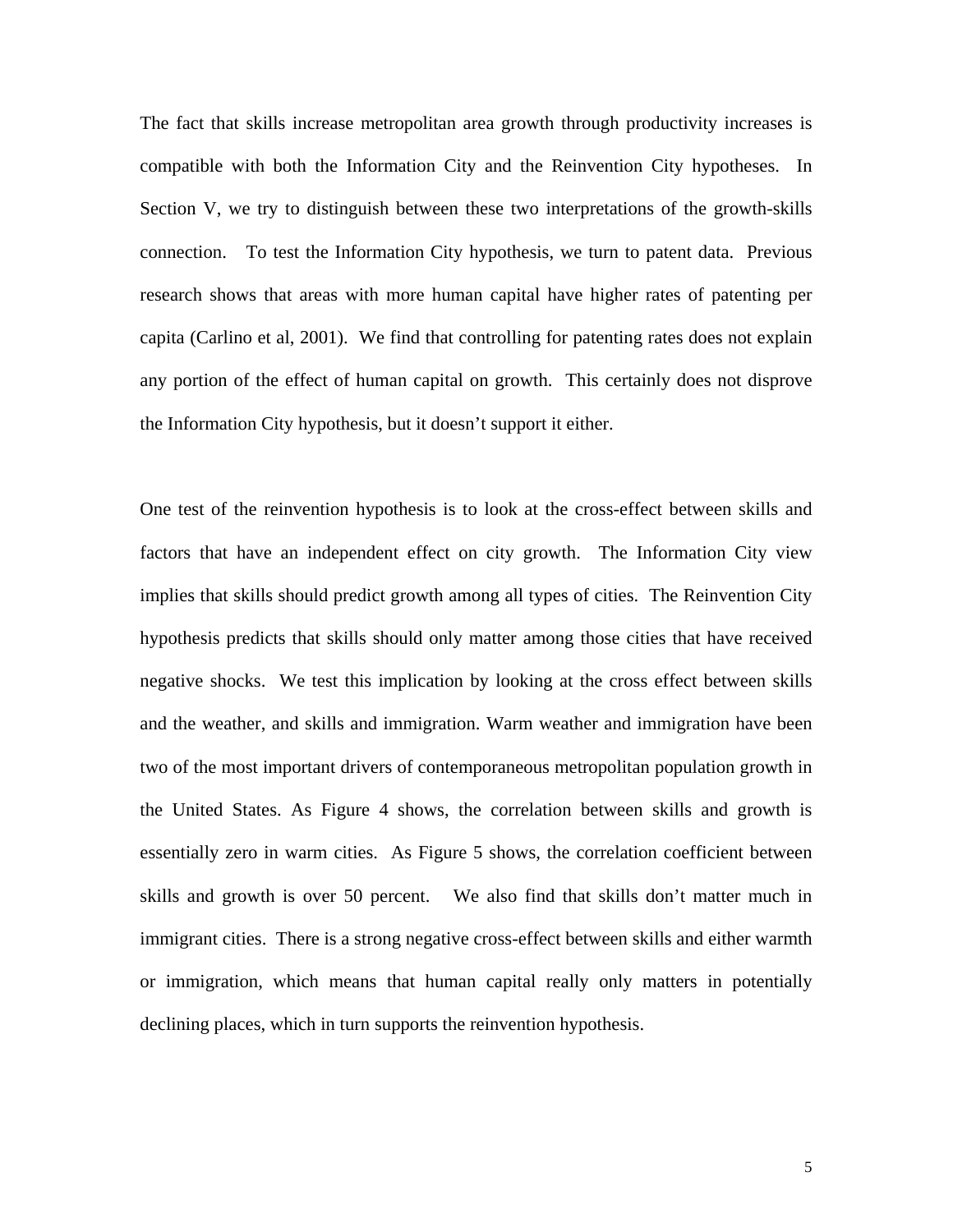We also test the reinvention hypothesis by seeing whether skilled places shifted out of manufacturing more quickly. In the first part of the  $20<sup>th</sup>$  century, urban success generally meant specialization in manufacturing. Declining transport costs and declining importance of manufacturing has meant that at the beginning of the  $21<sup>st</sup>$  century, successful cities have moved from manufacturing into other industries. If the reinvention hypothesis is right then it should predict the speed at which cities reinvent themselves. Indeed, we find that metropolitan areas with high levels of education and significant manufacturing as of 1940 switched from manufacturing to other industries faster than high-manufacturing areas with less human capital. These results suggest that skills are valuable because they help cities adapt and change their activities in response to negative economic shocks.

#### **II. Is the Skills-Growth Connection Spurious?**

In this section, we confirm the empirical relationship between education and metropolitan statistical area (MSA) growth. We test whether the connection between skills and city growth is spurious, reflecting omitted variables. We use both cities and MSAs as our unit of analysis, because there are advantages and disadvantages to both. MSAs are more natural labor markets, but cities are smaller and a better unit of analysis for understanding either amenities or real estate prices. We use the 1999 county-based boundaries (NECMA definitions in New England and PMSA definitions in the rest of the country).<sup>2</sup> Using county level data, it is possible for us to obtain a complete and consistent panel for

<span id="page-6-0"></span> $\frac{1}{2}$  $2^2$  Using the most recent boundaries helps us avoid the endogeneity of current definitions to growth.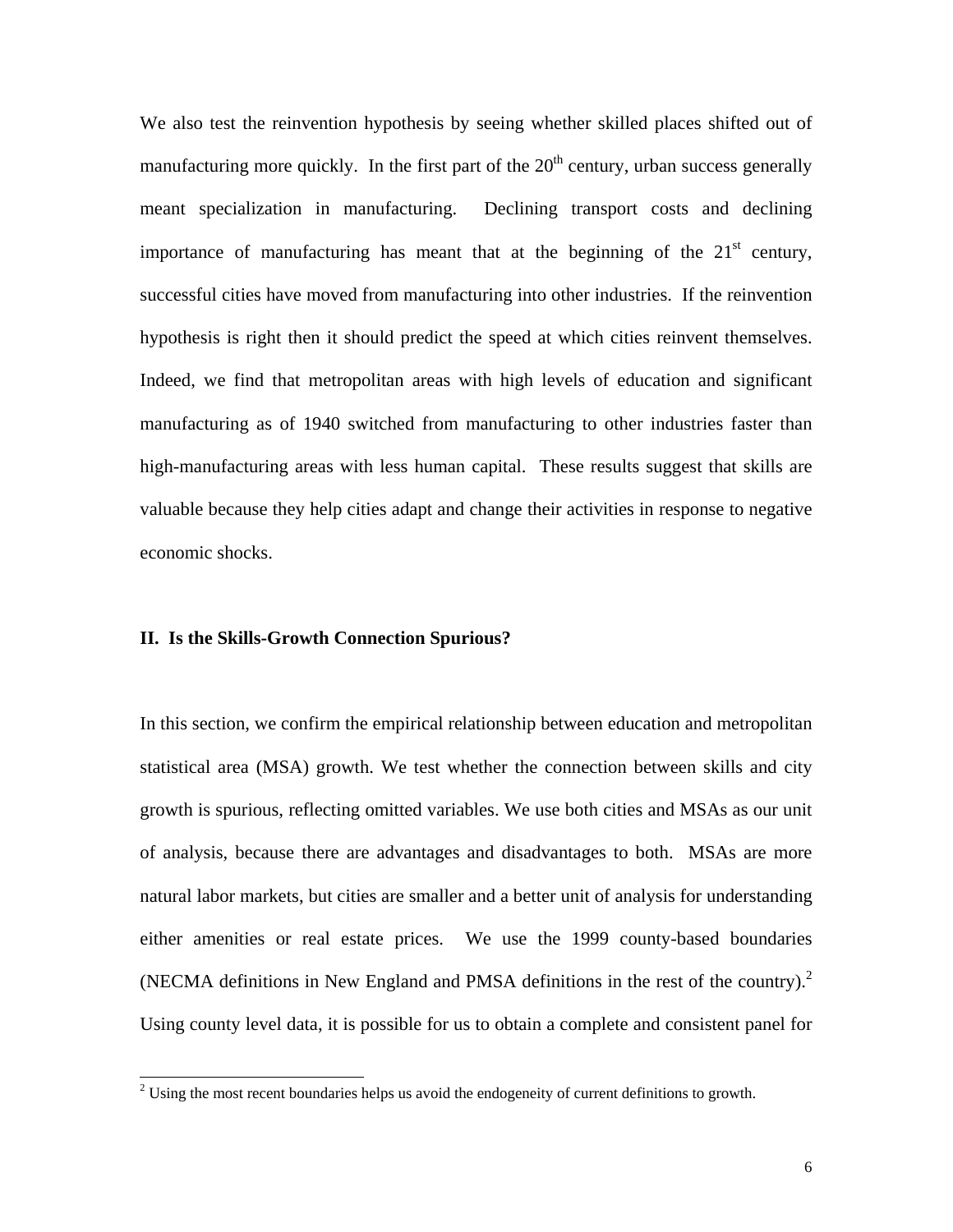1970, 1980, 1990, and 2000. We select those cities with population over 30,000 in 1970. The Data Appendix details the sources of all variables

In Figure 1, we show the correlation between the growth of the logarithm of population between 1980 and 2000 and the share of adults in 1980 with college degrees among metropolitan statistical areas. In Table 1 (panel a) we show the correlation between Metropolitan Area level growth and the primary independent variables over the entire 1970-2000 period. Table 1 (panel b) shows similar correlations at the city level. In both cases, there is a significant association between initial education levels and later growth. The correlation between the share of college graduates and population growth is 18 percent in the case of cities and 30 percent in the case of metropolitan areas.

While we focus primarily on the share of the adult population with college degrees, an alternative measure of human capital, the share of adults who dropped out of high school, is a stronger (i.e. more negative) correlate of city growth, but a weaker correlate of MSA growth. This suggests that the impact of higher education may be more important at the MSA level (maybe due to a productivity effect), whereas the impact of low education is more important at the city level (maybe because of localized social interactions). While these correlations are large, other variables such as heating degree days, annual precipitation and the share of labor force in manufacturing have stronger correlations with population growth than the human capital variables.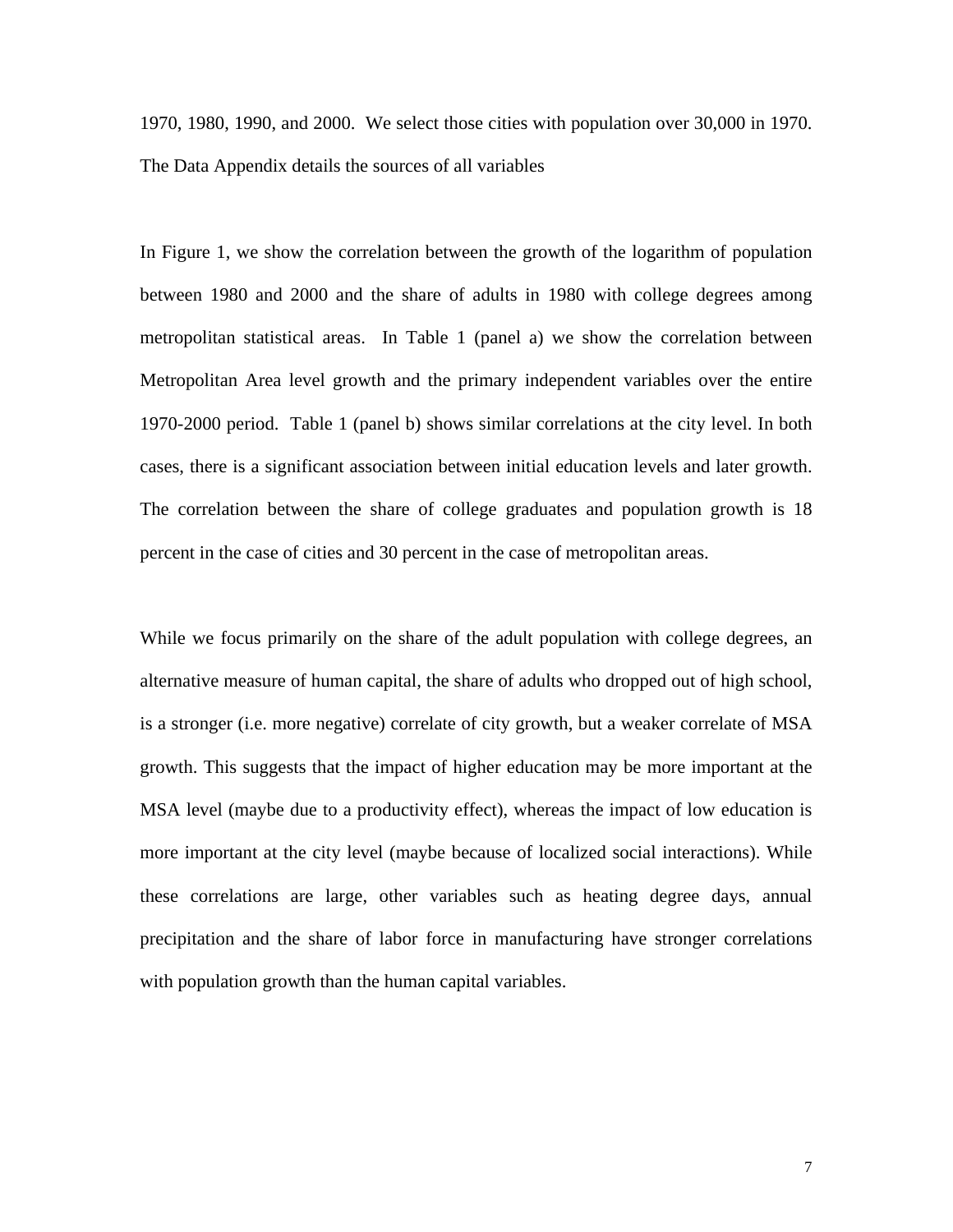Our baseline regressions use a panel of metropolitan areas (in Table 2) and cities (in Table 3) over three periods (the 70s, the 80s and the 90s).<sup>3</sup> The dependent variable is the difference in the log of population between census years. We focus on the coefficient on the share of the population with a college education.<sup>[4](#page-8-1)</sup> All regressions include decadespecific fixed effects and allow each geographic unit's standard errors to be correlated over time. More precisely, we estimate the coefficients  $\beta$  and  $\gamma$  in regressions of the form:

(1) 
$$
Log\left(\frac{Population_{i,t}}{Population_{i,t-10}}\right) = \beta \cdot \frac{College_{i,t-10}}{Population_{i,t-10}} + \sum_{j} \gamma_{j} Z_{i,j,t-10} + Y_{t} + \varepsilon_{i,t}
$$

where  $,t-10$  $,t-10$ − − *i t i t Population*  $\frac{College_{i,t-10}}{I}$  is the share of the population with a college degree in the initial

year,  $Z_{i,j,t-10}$  is the value of independent variable *j* in the initial year,  $Y_t$  is a decadespecific fixed effect and  $\varepsilon_{i,t}$  is the city-year error term, which we allow to be correlated across decades.

Regression (1) in Tables 2 and 3 shows the raw impact of percent college educated on later growth for MSAs and cities respectively. In the case of the MSA-level regressions, a one-percentage-point increase in the share of the adult population with college degrees increases the decadal growth rate by, approximately, almost one-half of one percent. The standard deviation of metropolitan area growth is approximately .1 and the standard deviation of the college graduation variable is approximately .05: a one standard

<span id="page-8-0"></span><sup>&</sup>lt;sup>2</sup><br>3  $3$  We have data for four years: 1970, 1980, 1990, and 2000. Since we are using population growth (the first difference in the log of population) we end up with 3 time periods. 4

<span id="page-8-1"></span><sup>&</sup>lt;sup>4</sup> This corresponds to individuals with a bachelor's degree.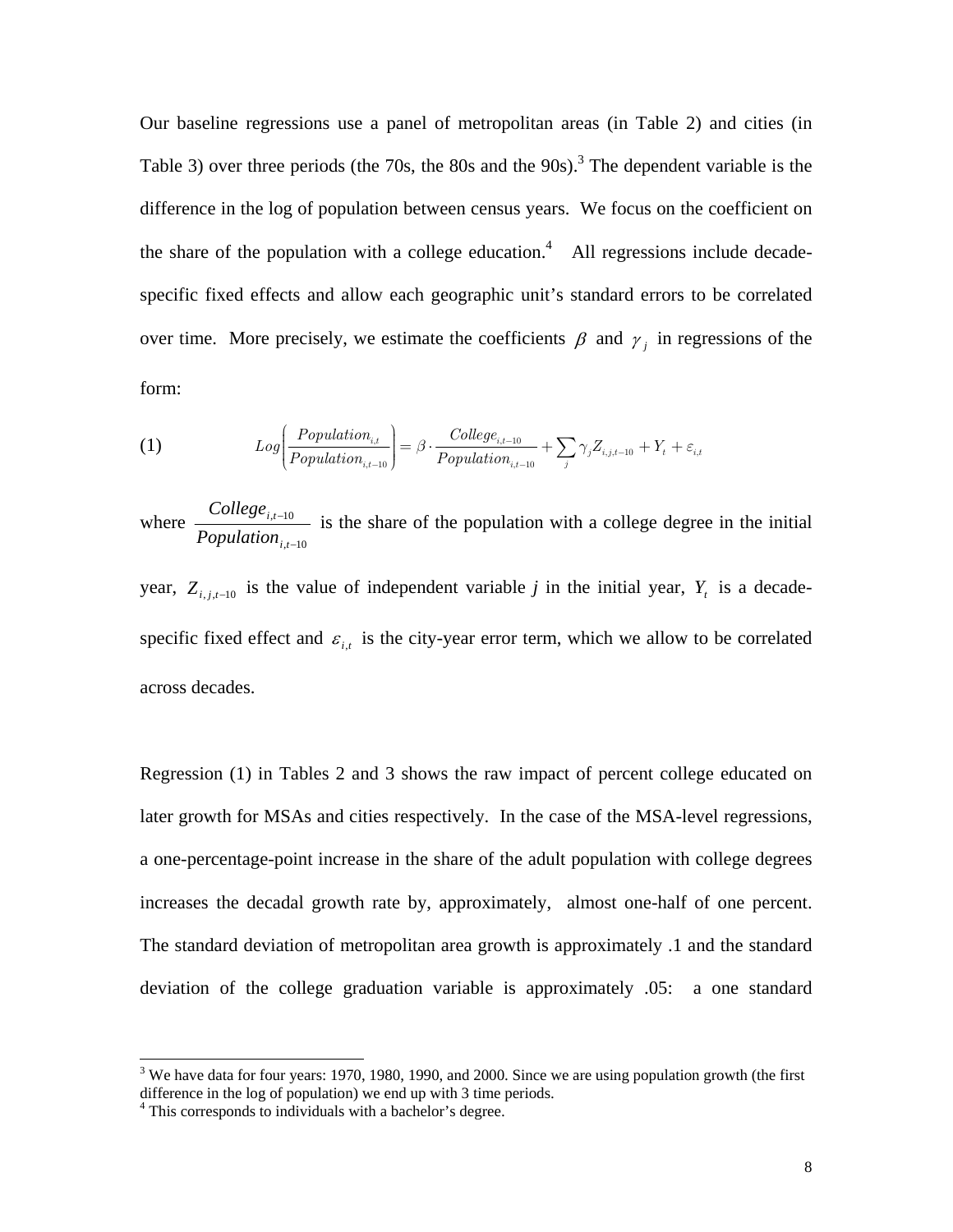deviation increase in percent college graduates increases the expected growth rate by onequarter of a standard deviation.

In the city-level regressions reported in Table 3, the basic effect of college education is weaker. A one percent increase in college graduates increases the expected growth rate by one fifth of one percent. At the city-level the standard deviation of the percent college educated variable is approximately .1, and the standard deviation of decadal growth rates is about .15. This means that a one standard deviation increase in the percent college educated at the city level is associated with approximately a one seventh of a standard deviation increase in the expected growth rate. As suggested by the raw correlations, college education is a more powerful predictor of growth at the MSA level than growth at the city level.

In regression (2) of both tables, we include initial population, the log of heating degree days, the log of average precipitation, the share of labor force in manufacturing, trade and professional services,<sup>5</sup> and controls for the four Census regions. Warm and dry weather have been shown to be amongst the important predictors of population growth in the United States at the end of the  $20<sup>th</sup>$  century (Glaeser, Kolko, and Saiz, 2001, Glaeser and Shapiro, 2003). Heating degree days is a measure of cold weather severity (roughly, how many days would a household need to use heating to keep warm). Initial population is usually unrelated to later city growth (as in Glaeser, Scheinkman and Shleifer, 1995, Eaton and Eckstein, 1997) but it remains a natural control. The employment share

<span id="page-9-0"></span> <sup>5</sup> <sup>5</sup> These are the three major occupations in our sample, representing 63% of total MSA employment in 1990.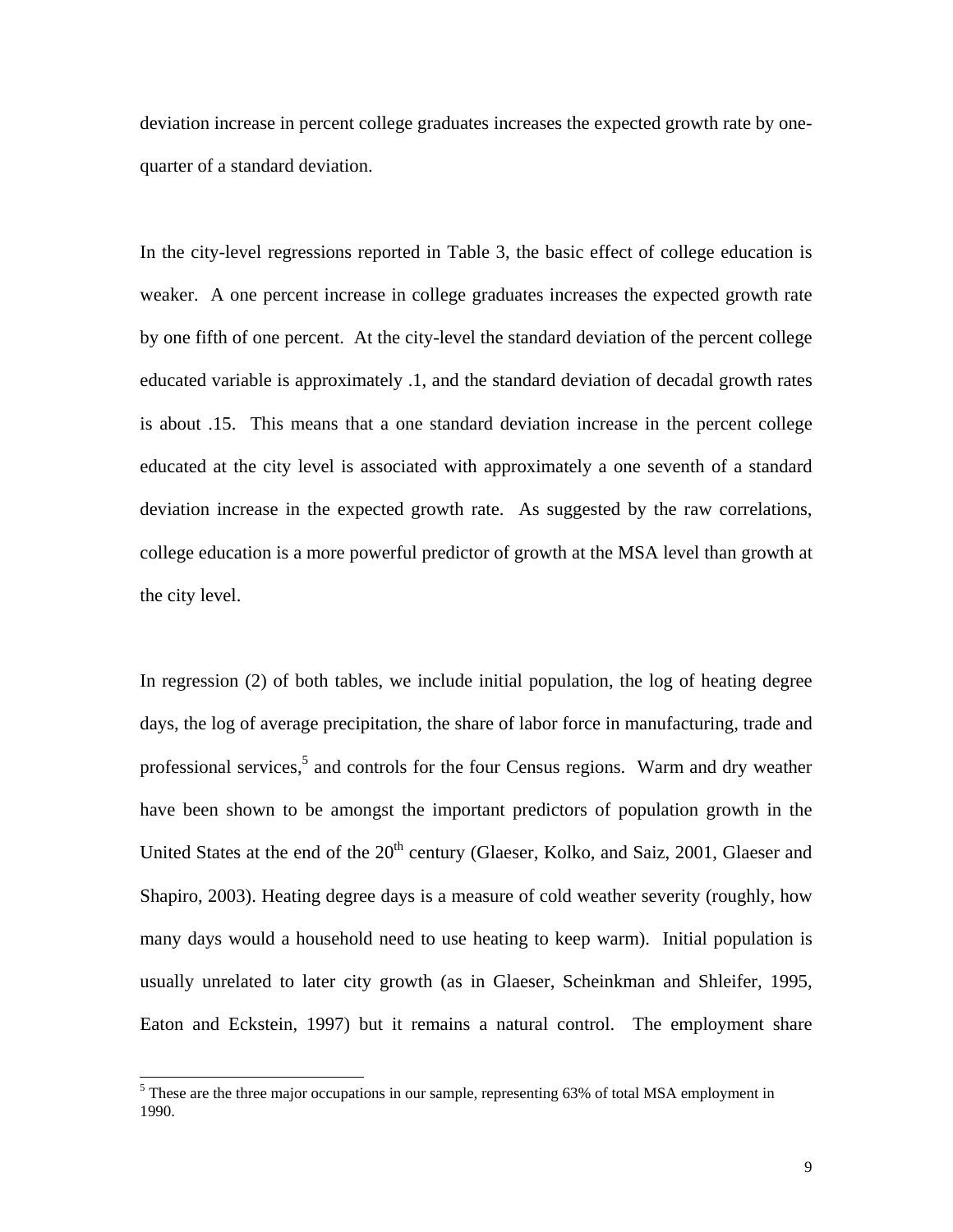variables capture aspects of industrial orientation and we know from Table 1 that specializing in manufacturing is a strong correlate of later decline.

For both cities and metropolitan areas we find that warm, dry places grow much more quickly than cold, wet places. There is a modest amount of mean reversion: bigger cities and metropolitan areas grow somewhat more slowly. Metropolitan areas with substantial manufacturing grow more slowly. While these correlations are interesting, we will not discuss them further because they have been considered at length elsewhere (Glaeser, Scheinkman and Shleifer, 1995, Glaeser and Shapiro, 2003). Our focus is the extent that controlling for these variables changes the impact of college education on later city growth.

Including these controls has little impact on the coefficient on the college educated. Education does not predict growth because educated metropolitan areas have more employment in the service sector or better weather. In the case of metropolitan areas, including these factors actually causes the coefficient on percent college educated to rise. The fact that controlling for these major potential *omitted* variables causes the impact of college to rise shouldn't surprise us, because skilled workers are actually less likely to live in warm, dry places. Since more educated people have tended to live in the areas of the country with less desirable climates, controlling for the weather variables makes the impact of education stronger, not weaker.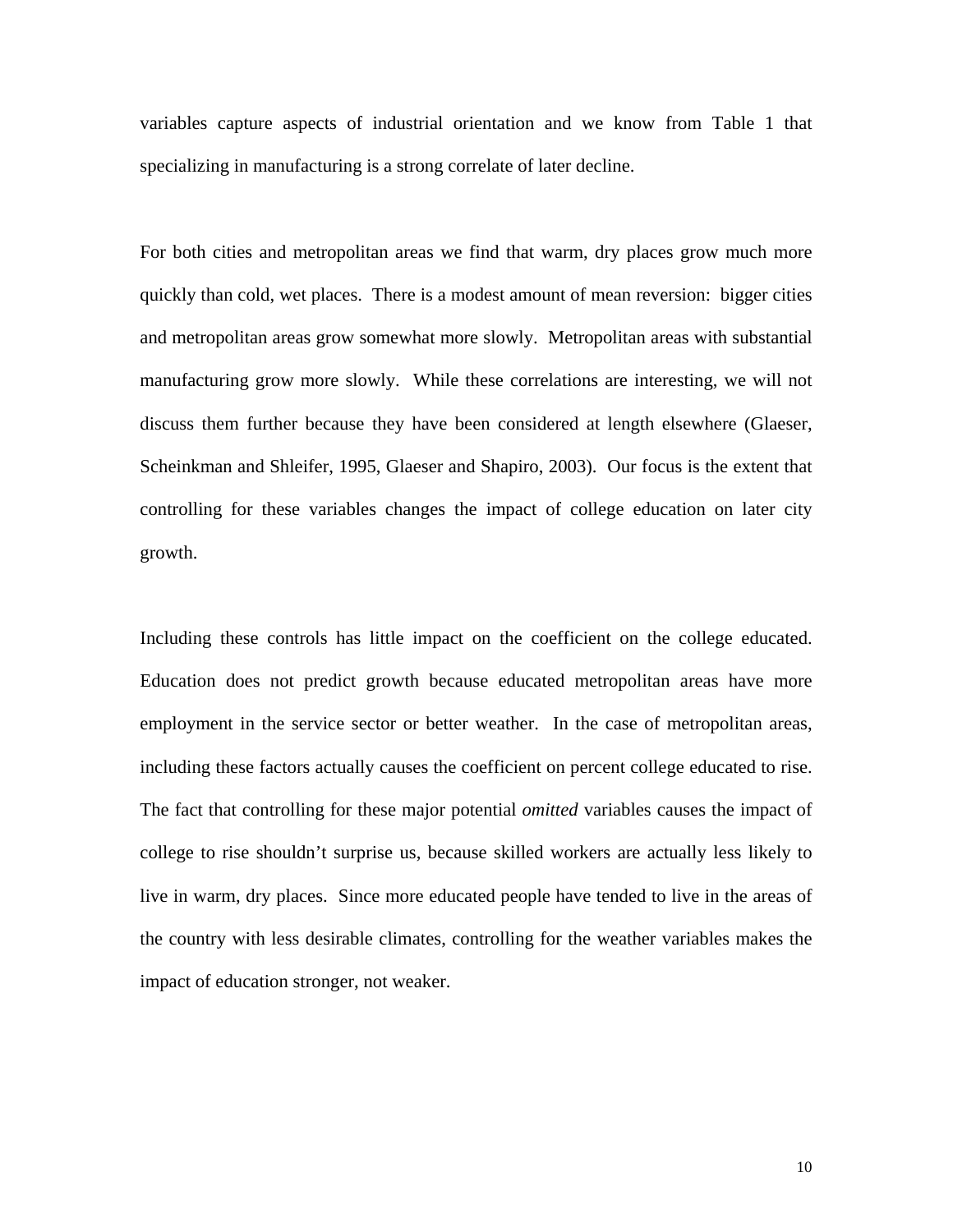In specification three, we include state-specific fixed effects. In principle, these fixed effects should capture all time-invariant weather or geographic variables, as well as those state-level policies that change only slowly over time. In Tables 2 and 3, controlling for state-specific effects has only a modest impact. In the case of metropolitan areas, the state fixed effects regressions have almost exactly the same coefficient as the regression with no controls. In the case of cities, the state fixed effects cause the coefficient on education to drop 18 percent relative to the no control specification. We generally prefer not to work with state specific fixed effects, especially in the case of metropolitan area regressions, since many states have only a small number of metropolitan areas.

In the fourth regression, we include a city or metropolitan area fixed effect. This control is meant to address the possibility that skilled workers are just proxying for omitted variables that are pushing the area ahead. In this case, all of our identification comes from changes in the share of college educated over time within the city. In other words, during decades where the city began with more college graduates (relative to its historical mean) did that city have a higher subsequent growth rate? In the case of metropolitan areas, these fixed effects have little impact on the coefficient, although the standard errors rise significantly.<sup>6</sup> In the case of the cities, the coefficient drops by 40 percent (relative to the no control benchmark) and becomes statistically insignificant, but the difference between the coefficient in regression (4) and the coefficient in regression (1) is not statistically significant.

<span id="page-11-0"></span> <sup>6</sup> <sup>6</sup> We understand that we cannot estimate the coefficient on the lagged dependent variable consistently in the fixed effects specification. However the results on the other coefficients would not change very much if we omitted the lag of population in the fixed effects specification.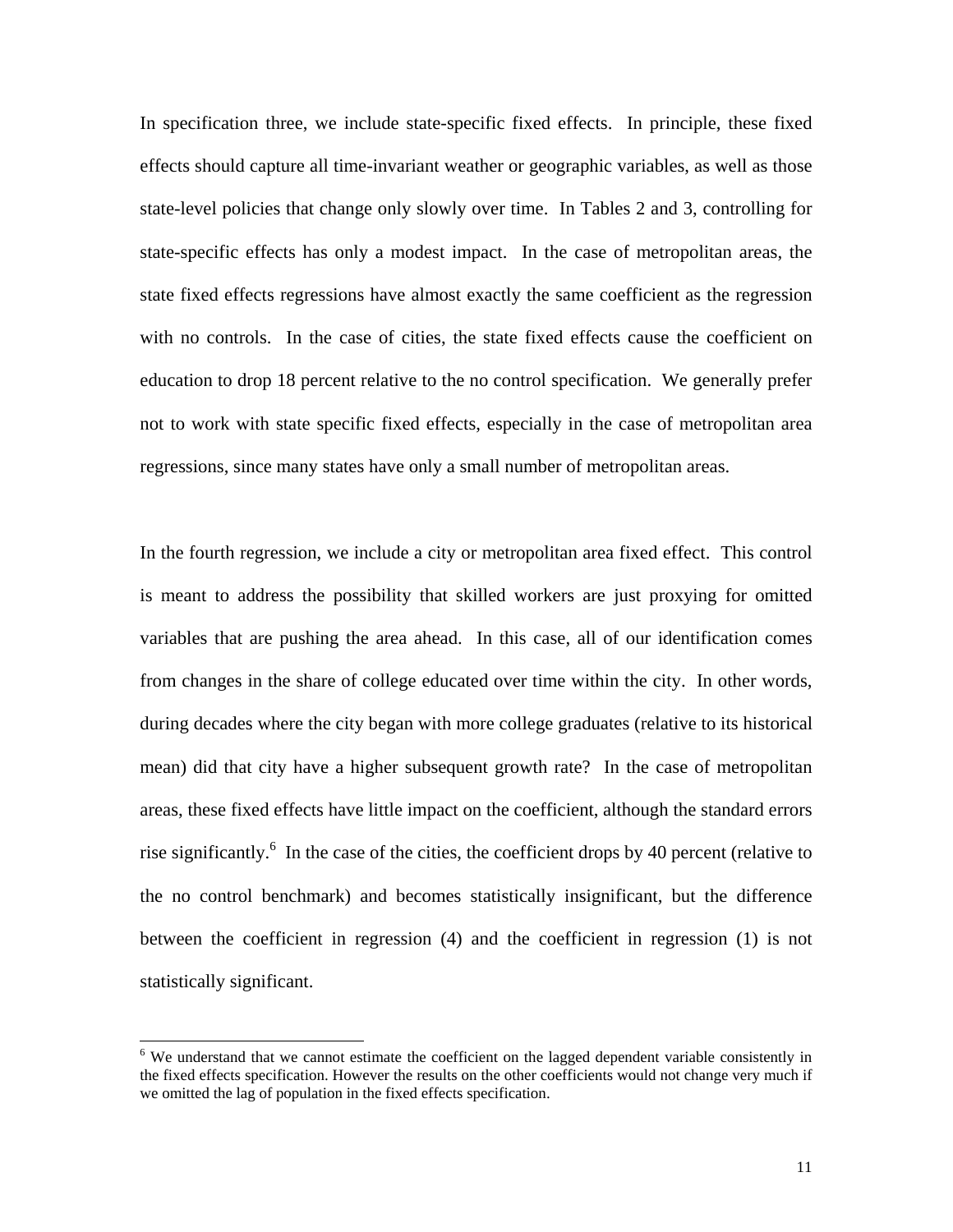Including city specific fixed effects is asking a great deal of the data, given the extremely high degree of persistence in human capital over time. The correlation coefficient in the share of the college educated in 1980 and 1990 is 97.3 percent across cities and 97.5 percent across metropolitan areas. As the fixed effects eliminate most of the variation in skills across space, we are amazed that we continue to find a positive effect, and we are not troubled that the effect gets somewhat weaker in the city specification.

In the fifth regressions of the two tables, we add two further controls to the specification in regression (2): the share of the adult population without high school degree and the unemployment rate. We see both of these variables as added measures of human capital, but these measures capture the lower end of the human capital distribution. While highfrequency changes in the unemployment rate over time generally reflect time-varying labor market conditions, *differences* in the unemployment rate across cities (less so across metropolitan areas) are generally time invariant and reflect characteristics of the labor force and the industry structure in the city.<sup>[7](#page-12-0)</sup> The correlation coefficient between citylevel unemployment rates in 1980 and 1990 is .75; the correlation coefficient between MSA-level unemployment rates in 1980 and 1990 is .5.

In the case of metropolitan areas, the effect of the dropout rate is insignificant and the unemployment rate is marginally significant. Together these variables reduce the coefficient on percent college educated by 15 percent relative to regression (1). In Table

<span id="page-12-0"></span><sup>-&</sup>lt;br>7  $\frac{7}{1}$  Thus most of the time-series variation in unemployment rates is common to all cities, whereas the relative differentials between cities are quite stable.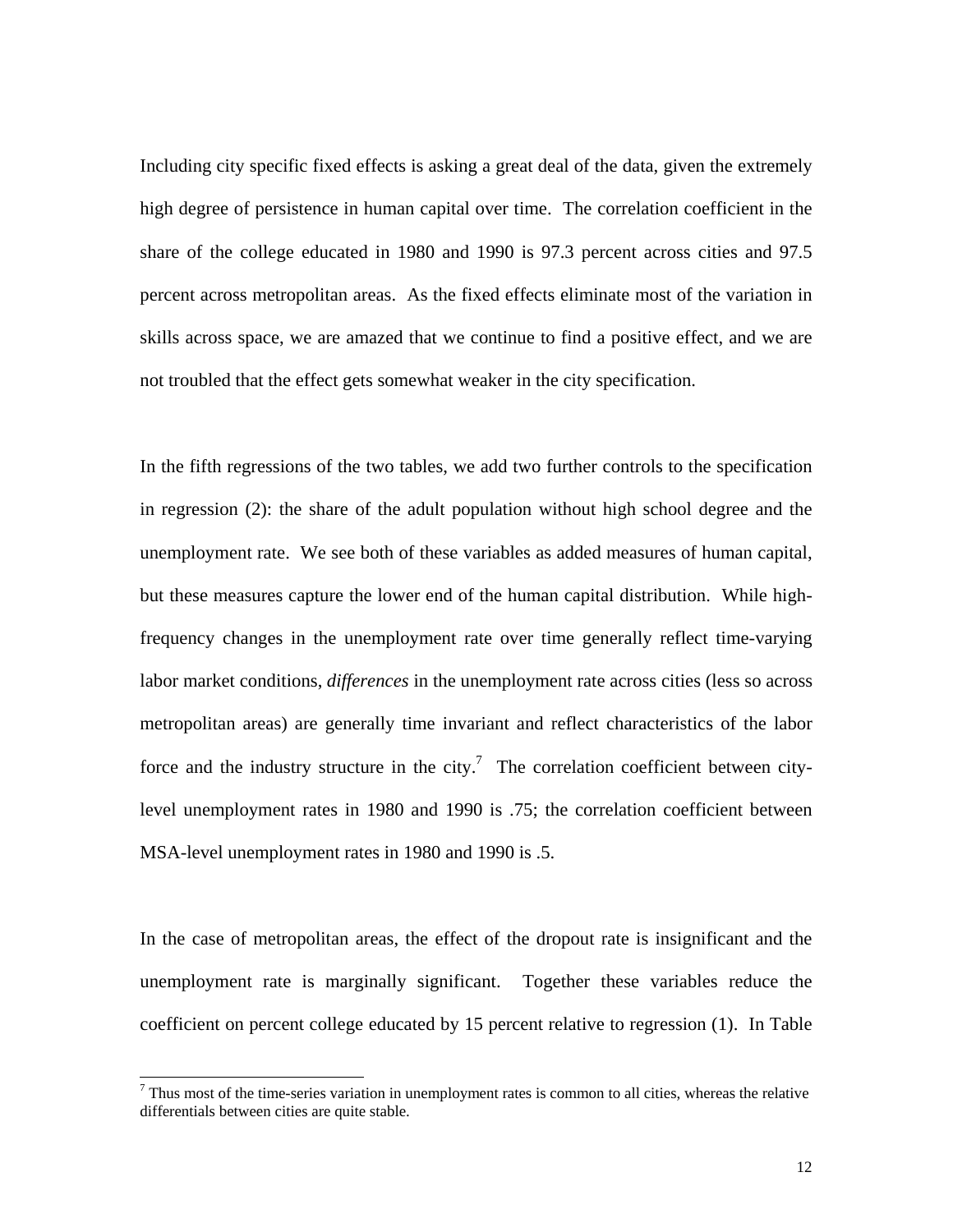3, controlling for these other variables severely reduces the impact of higher education on city growth. The natural interpretation of Table 2 and Table 3 is that an abundance of college graduates drives the success of a *regional* labor market, but a *local* neighborhood succeeds by minimizing the number of low educated people.

Finally, in regression (6), we drop our measure of college graduation entirely and follow Moretti (2003) using instead the presence of colleges in the area prior to 1940. As seen in Figure 2, there is a remarkably strong relationship between the number of colleges per capita before World War II and the level of people with higher education in 2000. This variable has the advantage of being predetermined and not a function of recent events which might attract the well educated to a metropolitan area.

While we believe that this variable is less likely to reflect reverse causality or omitted factors than our share of college educated variable, we are not confident that it is orthogonal to the error term. As such, using the variable as an instrument (as in Moretti, 2003) may give us quite misleading results because in instrumental variables regression, the correlation with the error term is essentially multiplied by the inverse of the first stage R-squared.<sup>[8](#page-13-0)</sup> Instead, we present results using this variable directly instead of using it to instrument for the share of college graduates. In fact, both as an instrument and as a right-hand-side variable, the variable has a strong, significant impact on population growth. The coefficient in Table 2 implies that as the number of colleges per capita

<span id="page-13-0"></span> <sup>8</sup>  $8$  Technically, this statement is only true in a univariate regression. Still, the basic point that correlation with the error term explodes in magnitude in instrumental variables regressions holds in all cases.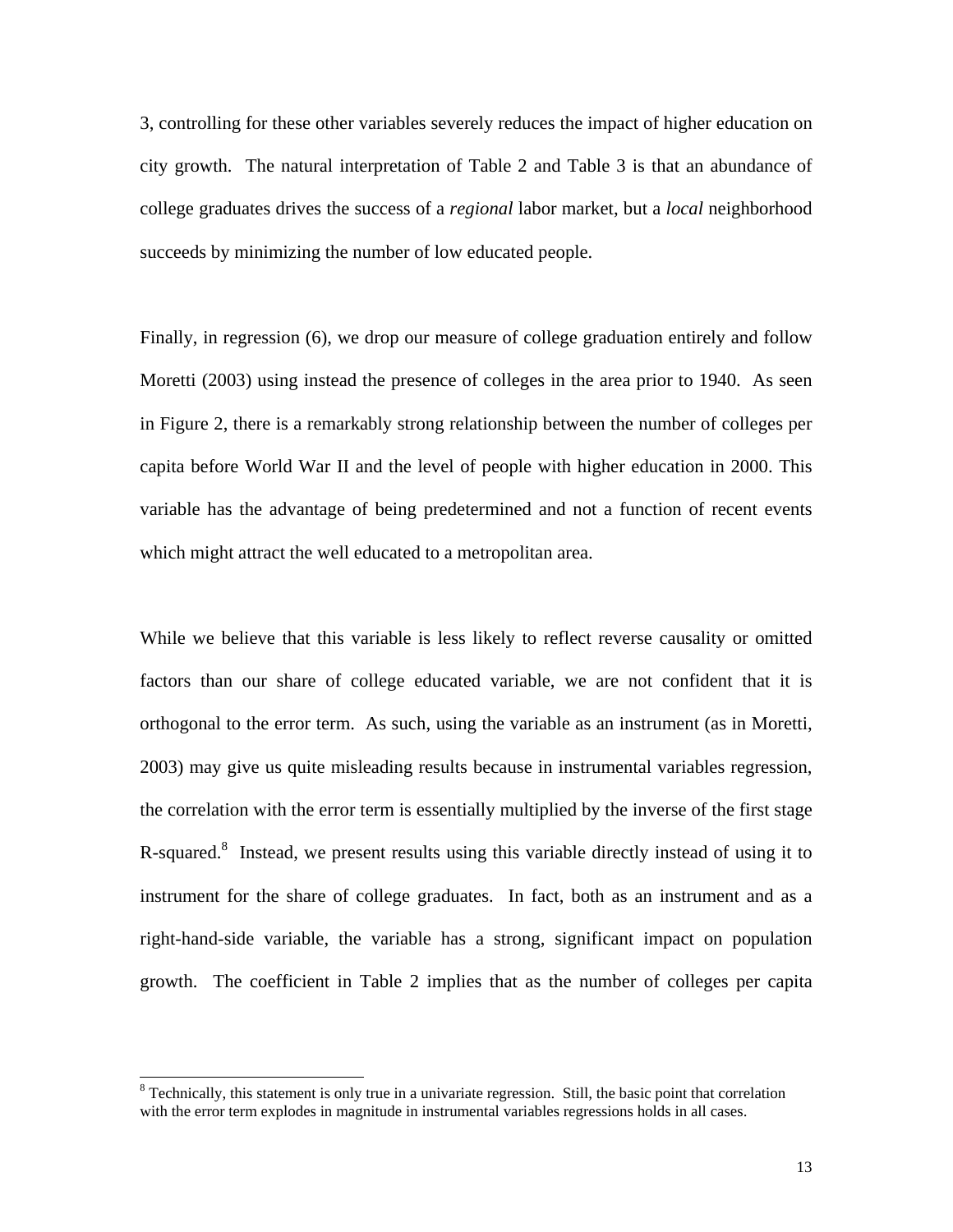doubles, the expected growth rate over the decade rises by roughly four percent for both MSAs and cities.<sup>[9](#page-14-0)</sup>

In Appendix Table 2 we run similar regressions at the MSA level with a set of controls for other variables that may be correlated with initial high levels of education, and find that the impact of education on growth is not driven by these *omitted* variables either. [10](#page-14-1) 

In Table 4, we look at reverse causality. In regression (1), we look at the relationship between population growth and the change in the share of the population with bachelor's degrees at the city level. Glaeser and Gyourko (2001) argue that durable housing causes uneducated people to move into declining cities for the cheap housing. As such, the relationship between population change and human capital change should be much weaker among growing cities than among declining cities. This asymmetry occurs

<span id="page-14-0"></span><sup>&</sup>lt;sup>9</sup> We have also experimented with college enrollment over population in 1970 as an exogenous proxy for human capital with qualitatively similar results (see Appendix Table 2, column 1).<br><sup>10</sup> In Appendix Table 2 we control for the possibility that the share of the highly educated be simply

<span id="page-14-1"></span>capturing attributes of the age distribution in a city (for example, younger cities will tend to be more educated because of a cohort effect: younger cohorts are attaining higher education levels, or cities with lower education maybe simply cities with elderly retired people). To address that issue we have augmented the MSA regression to control for the initial age distribution of the metropolitan area (variables for the shares of population in the following categories: age 0-21,22-34,35-44,45-54, and 54-65). We include in Appendix Table 2 other variables that are generally considered city amenities or disamenities. We also control for the murder rate. Higher education levels have been shown to reduce crime (Lochner, 1999, Lochner and Moretti, 2001). Crime is a very salient disamenity. For instance, Berry-Cullen and Levitt, (1999) show a causal link between crime and city depopulation. Murder rates are a good indicator of crime, because other crimes are not always reported, and reporting rates for other crimes may vary according to education levels. The number of museums, eating and drinking establishments per capita, health establishments per capita, the number of amusement and recreational service establishments, and the teacher/pupil ratio (a proxy for the quality of primary and secondary education in the metropolitan area) are included as local public goods or amenities that are likely to be provided in high human capital areas. We also include the number of membership organizations as a proxy for social capital. An alternative hypothesis to explain why the presence of highly educated people fosters growth hinges on the propensity of the highly educated to contribute to local social capital by participating in political and civic institutions (à la Putnam, 2000). Including these amenities, public goods and controls for social capital does not seem to explain away the role of education on city growth. In fact, the amenity variables are mostly insignificant in this specification, although in line with previous research there is a very strong negative impact of crime on growth.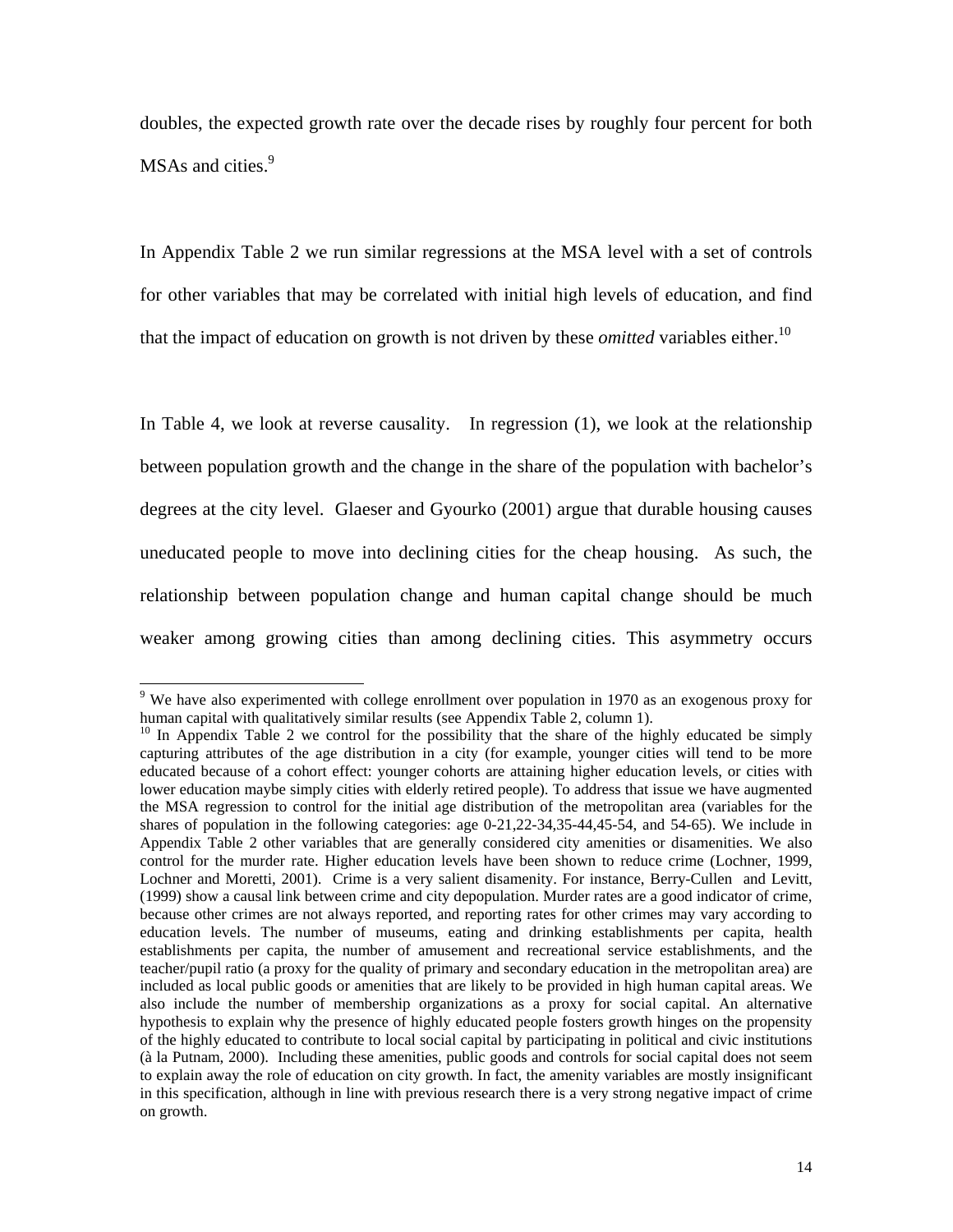because durable housing means that housing prices fall sharply in declining cities and this attracts the unskilled. We estimate our regression with a spline at zero population growth.

Regression (1) does indeed find a strong relationship between growth and human capital among declining cities and little relationship among growing cities. In regression (4) we repeat this exercise with metropolitan areas and find similar results. Regressions (2) and (5) repeat regressions (1) and (4) with initial population and industry share controls and finds little change in the coefficients on growth.

While these regressions point to a connection between decline and human capital change, the fact that we are regressing change in human capital on contemporaneous population growth is problematic. Obviously, the causal link is hard to determine from this regression. To address this issue, we instrument for growth using the omitted climate variables (heating degree days and annual precipitation). As shown above, these variables powerfully predict growth and we use them as instruments in regressions (3) and (6). Clearly, interpreting the coefficients from the IV specification would become problematic if we believed that climate has a direct impact on the skill composition of an area. In regressions (3) and (6), the results are inconclusive, because the standard errors become quite large (especially for the coefficients on decline), but we see little evidence for population growth accompanying skill upgrading among growing cities.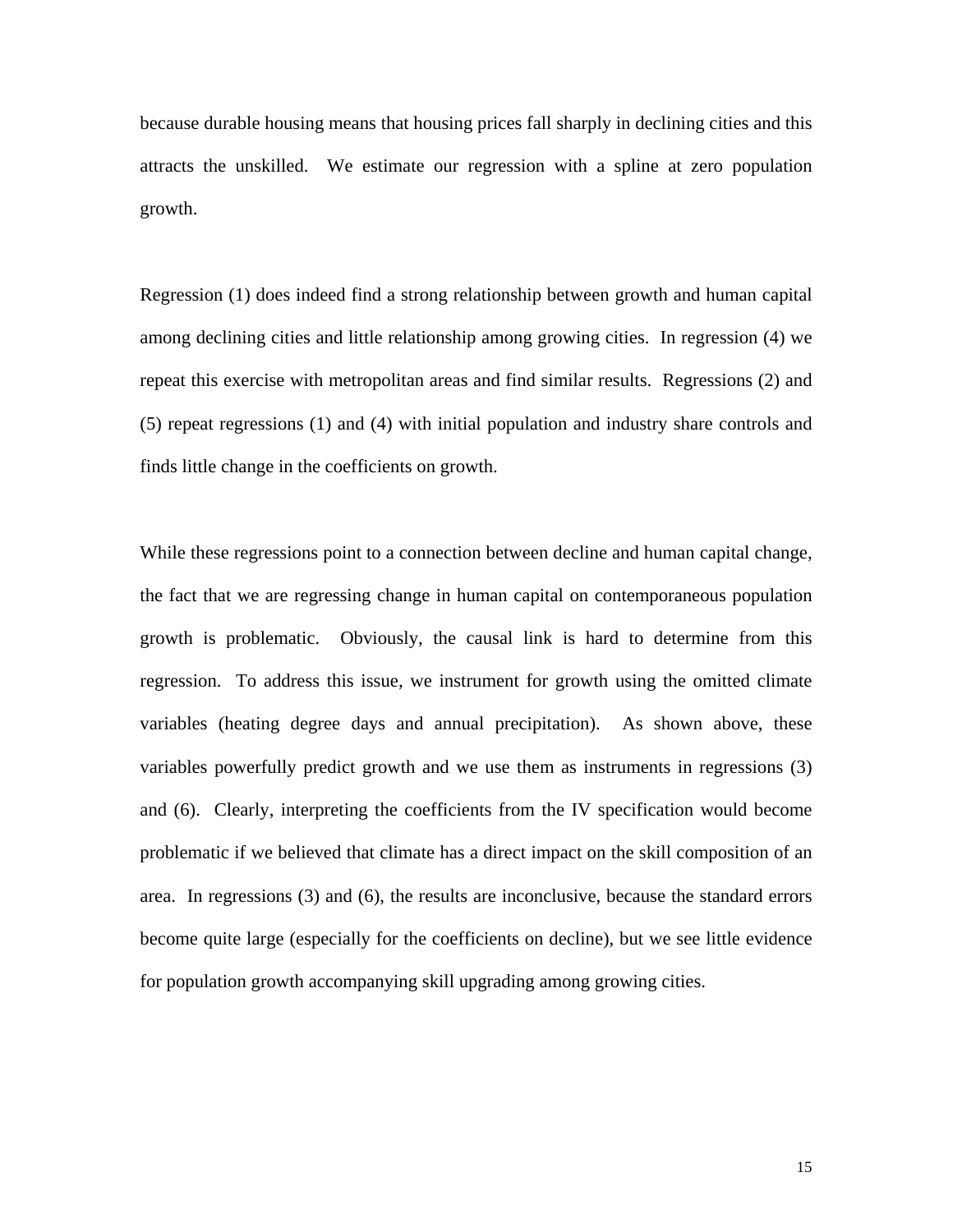Our interpretation of Table 4 is that there is significant potential for reverse causality among those cities that are actually in decline, but little potential for reverse causality among growing cities. We see this as being more problematic for the city level regressions because decline is more common at the city level. To ensure that a tendency for declining metropolitan areas to shed skilled workers is not driving our results in Tables 2 and 3, we have run regressions where we treat all declining cities as having zero population growth. This change has little impact on our estimated coefficient on schooling. We also omitted those areas which are predicted (on the basis of weather) to have population declines. This causes our coefficients to fall, but generally remain statistically significant.

### **III. Productivity and Amenities: A Theoretical Framework**

Tables 2, 3, and 4 suggest that the correlation between human capital and subsequent urban growth is a real phenomenon, and not a spurious correlation driven by some obvious omitted variable or reverse causality. We now try to understand this correlation. In this section, we follow the approach in Shapiro (2003) and present a simple model that will help us to distinguish between consumption and production led urban growth. The structure of this framework closely follows the insights of Roback (1982). The main novelty of the model is our use of Shapiro's (2003) methodology to extend the framework of Glaeser et al. (1995) to multiple skill groups.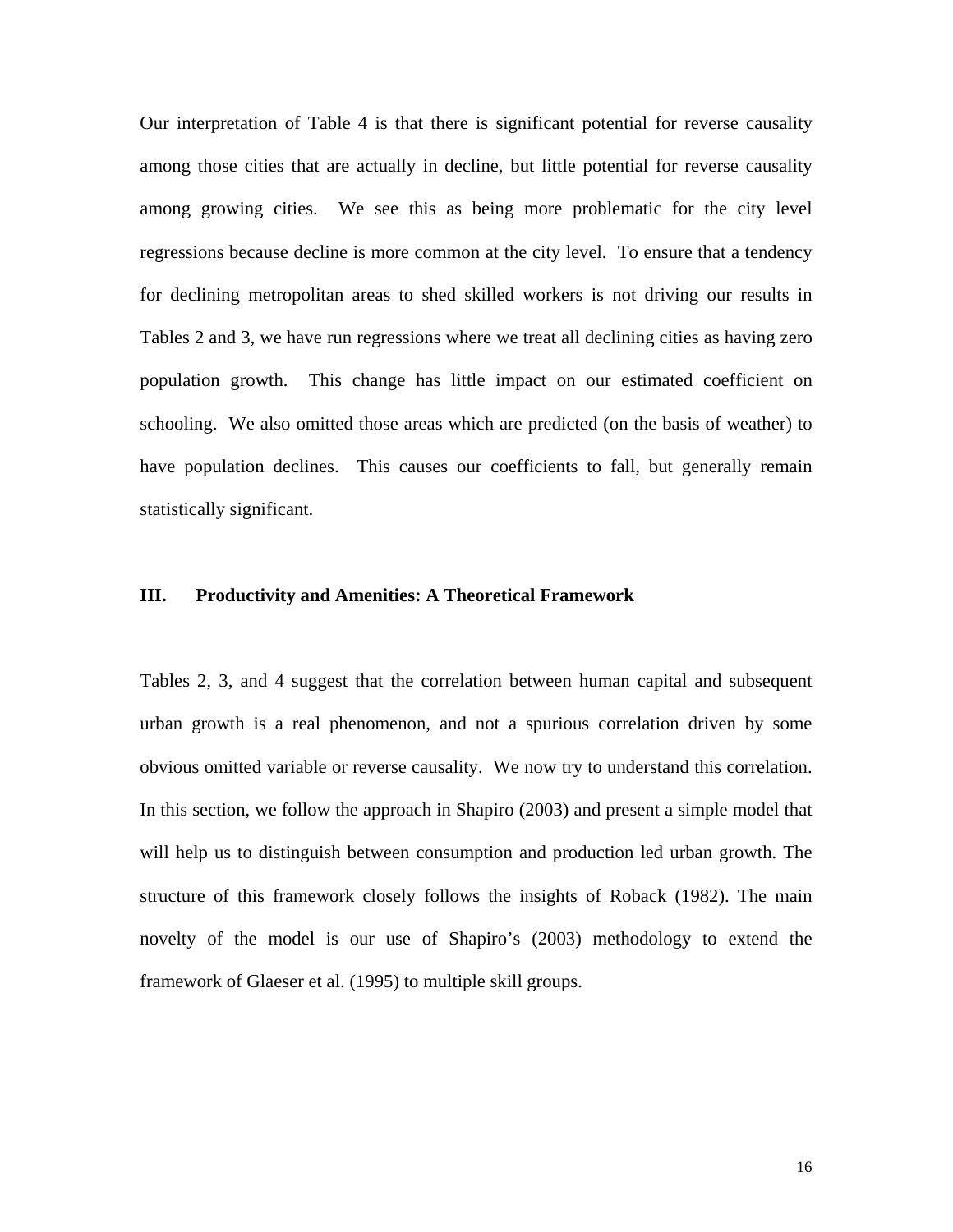The spatial equilibrium concept is the appropriate starting point for empirical work on urban growth. This concept posits that identical people must be indifferent between alternative locations. We assume that there are a large number of cities, and we consider the equilibrium of a single city, denoted "j". There are two types of workers, high skill and low skill, who receive different wages in the city denoted  $W_j^H$  and  $W_j^L$ .

Utility is Cobb-Douglas over a traded good, a non-traded good, and over a place specific commodity, and as such consumers choose the consumption of the non-traded good (denoted Q) to maximize  $C_j (W_j^i - P_j^Q Q)^{1-\gamma} Q^{\gamma}$ , where  $P_j^Q$  is the price of that good in city j, and  $C_j$  is a city-specific consumer amenity level. Optimization yields  $P_j^Q Q = \gamma W_j$ . We assume a fixed supply of the non-traded good in city "j" which is denoted  $\overline{Q}_j$ . If we let  $N_j$  denote total city population and  $\hat{W}_j$  denote the average wage,  $j(W_j^i - P_j^Q Q)^{1-\gamma} Q^{\gamma}$ , where  $P_j^Q$ 

then total utility for each person equals γ  $(\gamma)^{1-\gamma} C_j W_j^i \frac{Q_j}{N \sqrt{\hat{W}_j}}$ ⎠ ⎞  $\overline{a}$  $\overline{a}$ ⎝  $(-\gamma)^{1-\gamma} C_i W_i^i$ *j j j i*  $(1-\gamma)^{1-\gamma} C_j W_j^i \left(\frac{Q_j}{N_j \hat{W}_i}\right)^i$  which must in turn be

equal to  $\underline{U}_i$ , the reservation utility for each group H and L. This implies that the ratio of

wages in every city equals the ratio of reservation utilities, or *L H L j H j U U W*  $\frac{W_j^H}{\frac{1}{2}W_j^H} = \frac{U_H}{2}$ .

We assume a Cobb-Douglas production function that uses capital (denoted K), effective labor units (denoted L and defined later) and a city-specific production input (which is meant to represent commercial land or access to waterways and is denoted F). Total output is therefore  $A_j K^\alpha L^\beta F^{1-\alpha-\beta}$ , where  $A_j$  is a city specific productivity factor.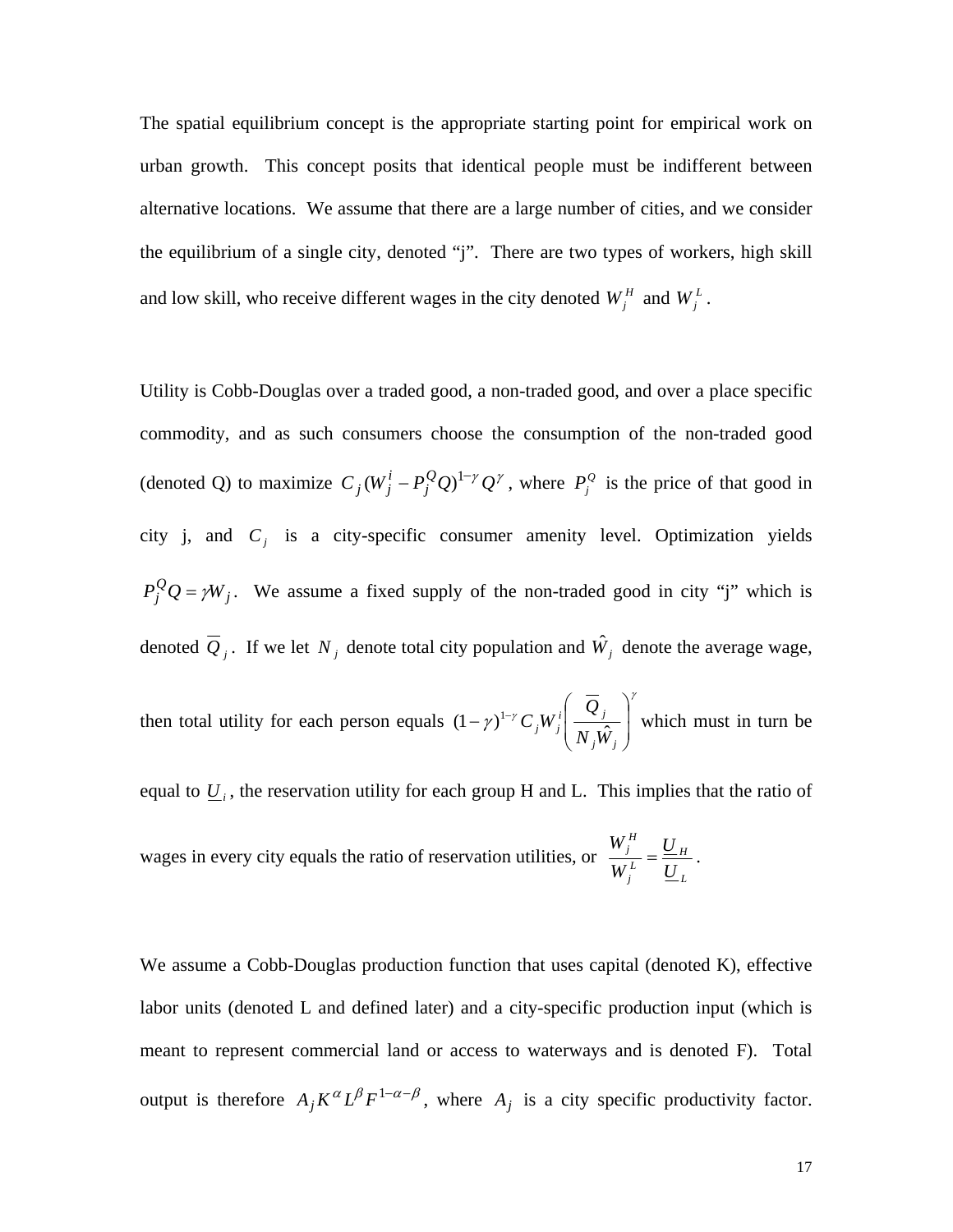Capital is available at a national price of r, but there is only a fixed amount,  $F_j$ , of the city-specific input.

Our primary focus will be on changes in the productivity level,  $A_j$ , and the consumer amenity level,  $C_j$ , and these are the only city-specific attributes that we will allow to *A* ⎞

change over time. Specifically, we will assume that  $Log \left| \frac{A_{j,t+1}}{A}\right| = \sum \delta_A^k X_{i,t}^k + \varepsilon_i^A$  $\sum_{k}$ *O*<sub>A</sub> $\Lambda$ <sub>*j*,*t*</sub> +*E*<sub>*j*,*t*</sup></sub> *k j t k A j t*  $\left| \frac{j,t+1}{2} \right| = \sum \delta_A^k X$ *A*  $\left[Log\left(-\frac{f,t+1}{A}\right)\right]=\sum \delta_A^K X_{j,t}^k + \varepsilon_{j,t}^A$  $\left(\begin{matrix} t+1 \\ j,t \end{matrix}\right) = \sum_{k} \delta_{A}^{k} X_{j,t}^{k} + \varepsilon$ ⎠  $\overline{ }$  $\mathsf I$ ⎝  $\left(\frac{A_{j,t+1}}{A}\right) = \sum \delta_A^k X_{j,t}^k + \varepsilon_{j,t}^A$  and

$$
Log\left(\frac{C_{j,t+1}}{C_{j,t}}\right) = \sum_{k} \delta_C^k X_{j,t}^k + \varepsilon_{j,t}^C
$$
, where  $X_{j,t}^k$  are city-specific characteristics as of time t

which include the skill composition of the city. There are two interpretations of these equations. First, different variables may actually increase productive innovation or investment in consumer amenities. In this case, we should think of estimated coefficients as suggesting that certain characteristics have growth effects.

Alternatively, we can think of characteristics as having level effects which change over time. If  $Log(A_{j,t}) = \sum \psi_{A,t}^k X_{j,t}^k + \xi_{j,t}^A$  and *k k*  $Log(A_{j,t}) = \sum \psi_{A,t}^{k} X_{j,t}^{k} + \xi_{j,t}^{A}$  and  $Log(C_{j,t}) = \sum \psi_{C,t}^{k} X_{j,t}^{k} + \xi_{j,t}^{C}$ *k k*  $Log(C_{j,t}) = \sum \psi_{C,t}^{k} X_{j,t}^{k} + \xi_{j,t}^{C}$ , and

 $k_{i,t+1}^{k}$  (recall that the correlation of schooling levels over time is over 97 percent,  $X_{j,t}^k \approx X_{j,t+1}^k$ 

and the climate is even more permanent), then  $Log\left[\frac{\Delta_{j,t+1}}{A}\right] \approx \sum_{k} (\psi_{A,t+1}^{k} - \psi_{A,t}^{k}) X_{i,t}^{k} + \varepsilon_{i,t}^{A}$  $\frac{\partial}{\partial t}(\psi_{A,t+1} - \psi_{A,t}) \Delta_{j,t} + \varepsilon_{j,t}$ *k j t k A t k A t j t*  $\frac{j,t+1}{\cdot} \leq \sum_{k} (\psi_{A,t+1}^k - \psi_{A,t}^k) X$ *A A*  $Log\left|\frac{J,t+1}{A}\right| \approx \sum_{k}(\psi_{A,t+1}^{k} - \psi_{A,t}^{k})X_{j,t}^{k} + \varepsilon_{j,t}^{A}$  $\left(\frac{t+1}{j,t}\right) \approx \sum_{k} (\psi_{A,t+1}^k - \psi_{A,t}^k) X_{j,t}^k + \varepsilon$ ⎠ ⎞  $\overline{a}$  $\overline{a}$ ⎝  $\big($ + +

and  $Log\left(\frac{C_{j,t+1}}{C_{j,t}}\right) \approx \sum_{k} (\psi_{C,t+1}^k - \psi_{C,t}^k) X_{j,t}^k + \varepsilon_{j,t}^C$ *k j t k C t k C t j t*  $\left| \sum_{t=1}^{j,t+1} \right| \approx \sum_{k=1}^{j} (\psi_{C,t+1}^k - \psi_{C,t}^k) X$ *C C*  $Log\left[\frac{J,t+1}{C}\right] \approx \sum (\psi_{C,t+1}^k - \psi_{C,t}^k) X_{j,t}^k + \varepsilon_{j,t}^C$  $\left(\frac{t+1}{j,t}\right) \approx \sum_{k} (\psi_{C,t+1}^k - \psi_{C,t}^k) X_{j,t}^k + \varepsilon$ ⎠ ⎞  $\overline{ }$  $\overline{a}$ ⎝  $\big($  $+\frac{1}{2}$   $\approx \sum (\psi_{C,t+1}^k - \psi_{C,t}^k) X_{j,t}^k + \varepsilon_{j,t}^C$ . As these equations are identical to the

growth equations above, they are empirically indistinguishable, and we cannot tell if a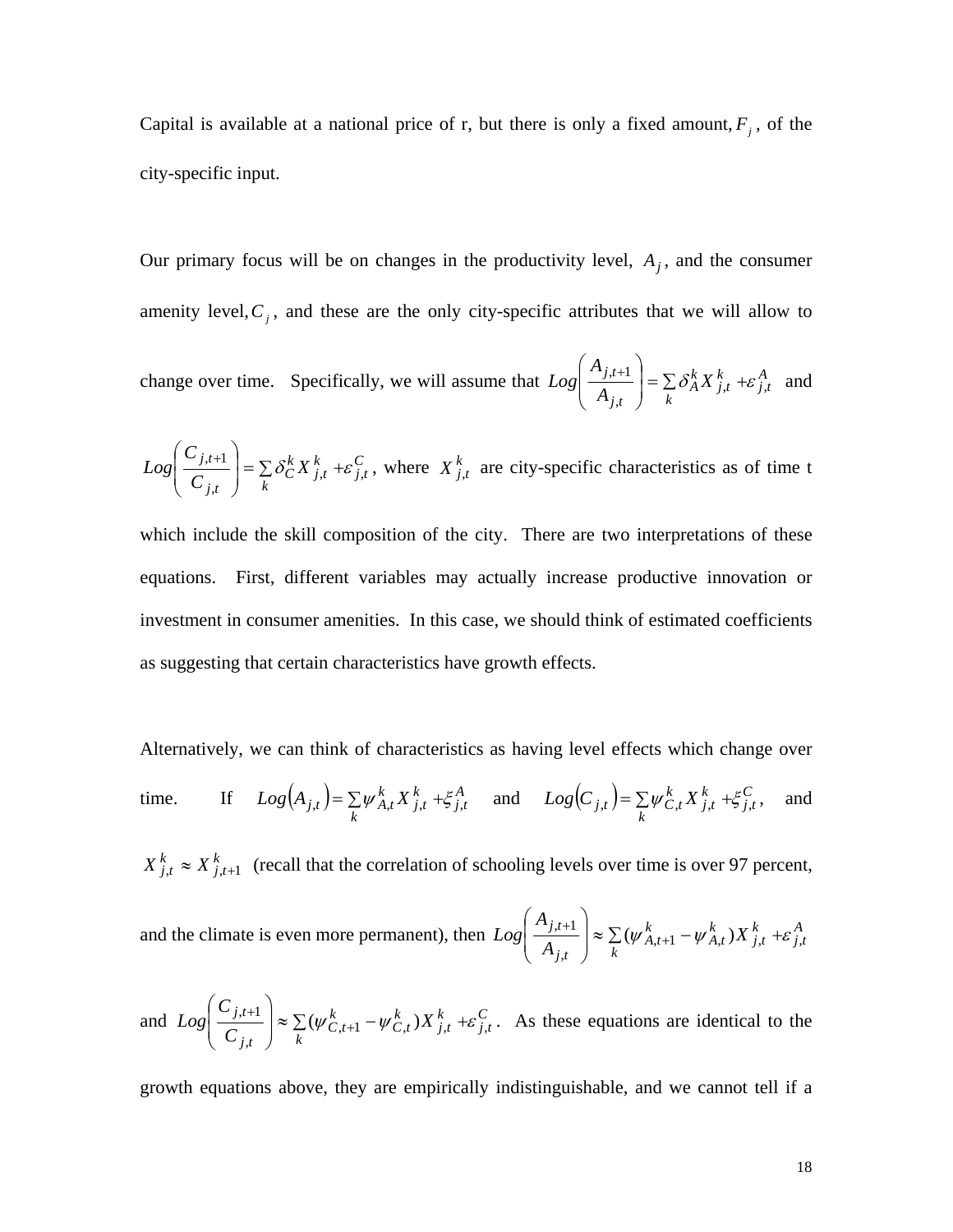characteristic causes productivity growth because it has a growth effect or because it has a level effect that is increasing over time. This model will enable us to separate characteristics that impact consumption amenities and characteristics that impact production amenities, but not to separate growth effects from "increasing level" effects.

To allow for multiple skill categories, we assume that a unit of effective labor is produced via a constant elasticity of substitution technology that uses both high and low skilled workers, i.e.  $L = (\theta_j^{1-\sigma} L_H^{\sigma} + L_L^{\sigma})^{1/\sigma}$  where  $\theta_j$  is a city-specific parameter increasing the relative returns to skilled workers, and  $L_H$ ,  $L_L$  reflect the number of high and low skill

works respectively. Cost minimization implies 
$$
\frac{L_H}{L_L} = \theta_j \left( \frac{W_j^L}{W_j^H} \right)^{\frac{1}{1-\sigma}} = \theta_j \phi^{\frac{-1}{1-\sigma}},
$$
 where

*L H*  $\phi = \frac{U_H}{U_L}$  so the skill composition of the city is determined by the parameter  $\theta_j$ .

Manipulation of the first order conditions and using the notation  $\eta = 1 - \alpha - \beta + \gamma \beta$ implies:

(2) 
$$
N_j = A_j^{\frac{1-\gamma}{\eta}} F_j^{\frac{(\eta-\gamma\beta)(1-\gamma)}{\eta}} C_j^{\frac{1-\alpha}{\eta}} \frac{\gamma(1-\alpha)}{Q_j^{\eta}} \Theta_j^N \Omega_N,
$$

(3) 
$$
\hat{W}_j = A_j^{\frac{\gamma}{\eta}} F_j^{\frac{(\eta - \gamma \beta)\gamma}{\eta}} C_j^{\frac{\alpha + \beta - 1}{\eta}} \frac{-\gamma (1 - \alpha - \beta)}{\alpha} \Theta_j^W \Omega_W
$$
, and

$$
(4) \ P_j^Q = A_j^{\frac{1}{\eta}} F_j^{\frac{1-\alpha-\beta}{\eta}} C_j^{\frac{\beta}{\eta}} \overline{Q}_j^{\frac{-(1-\alpha-\beta)}{\eta}} \Theta_j^Q \Omega_Q
$$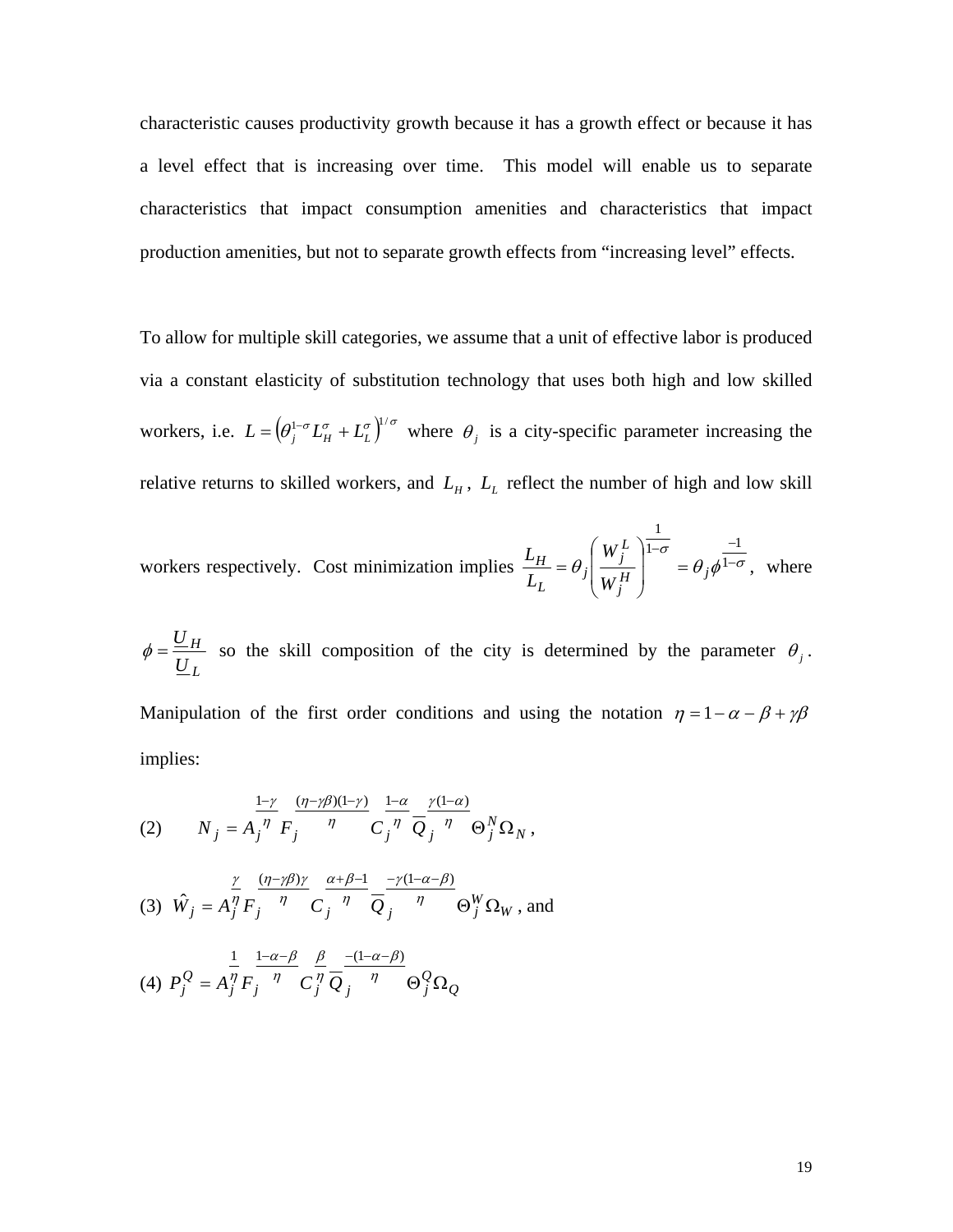where  $\Theta_j^i$  for i=N, W, Q refers to city-specific terms that are only a function of  $\Theta_j$  and  $\phi$ , and where  $\Omega_i$  i=N, W, Q refers to terms that are common across cities including the reservation utilities, rent level and the parameters,  $\alpha$ ,  $\beta$ ,  $\gamma$  and  $\sigma$ . Both  $\Theta_N^i$  and  $\Omega_N$ are defined in Appendix B.

Equations (2), (3) and (4) yield standard results in the regional literature: (1) increases in urban productivity will cause increases in the population, average wages and the price of non-traded goods (i.e. housing), (2) increases in the fixed factor of production will likewise increase population, wages and the price of non-traded goods, (3) increases in the consumption amenity will raise population, lower wages and raise housing prices and (4) increases in the endowment of non-traded goods will increase the population, decrease wages and decrease the price of the non-traded good.

To manipulate these equations, we will assume that, within a city, the production and consumption amenities are changing over time, that all other city specific factors are fixed, and that while reservation utilities are changing, the ratio *L H U U* is fixed. These assumptions tell us that:

(2') 
$$
Log\left(\frac{N_{j,t+1}}{N_{j,t}}\right) = I^N + \sum_k \left(\delta_A^k \frac{1-\gamma}{\eta} + \delta_C^k \frac{1-\alpha}{\eta}\right) X_{j,t}^k + \mu_{j,t}^N
$$
  
(3')  $Log\left(\frac{\hat{W}_{j,t+1}}{\hat{W}_{j,t}}\right) = I^W + \sum_k \left(\delta_A^k \frac{\gamma}{\eta} - \delta_C^k \frac{1-\alpha-\beta}{\eta}\right) X_{j,t}^k + \mu_{j,t}^W$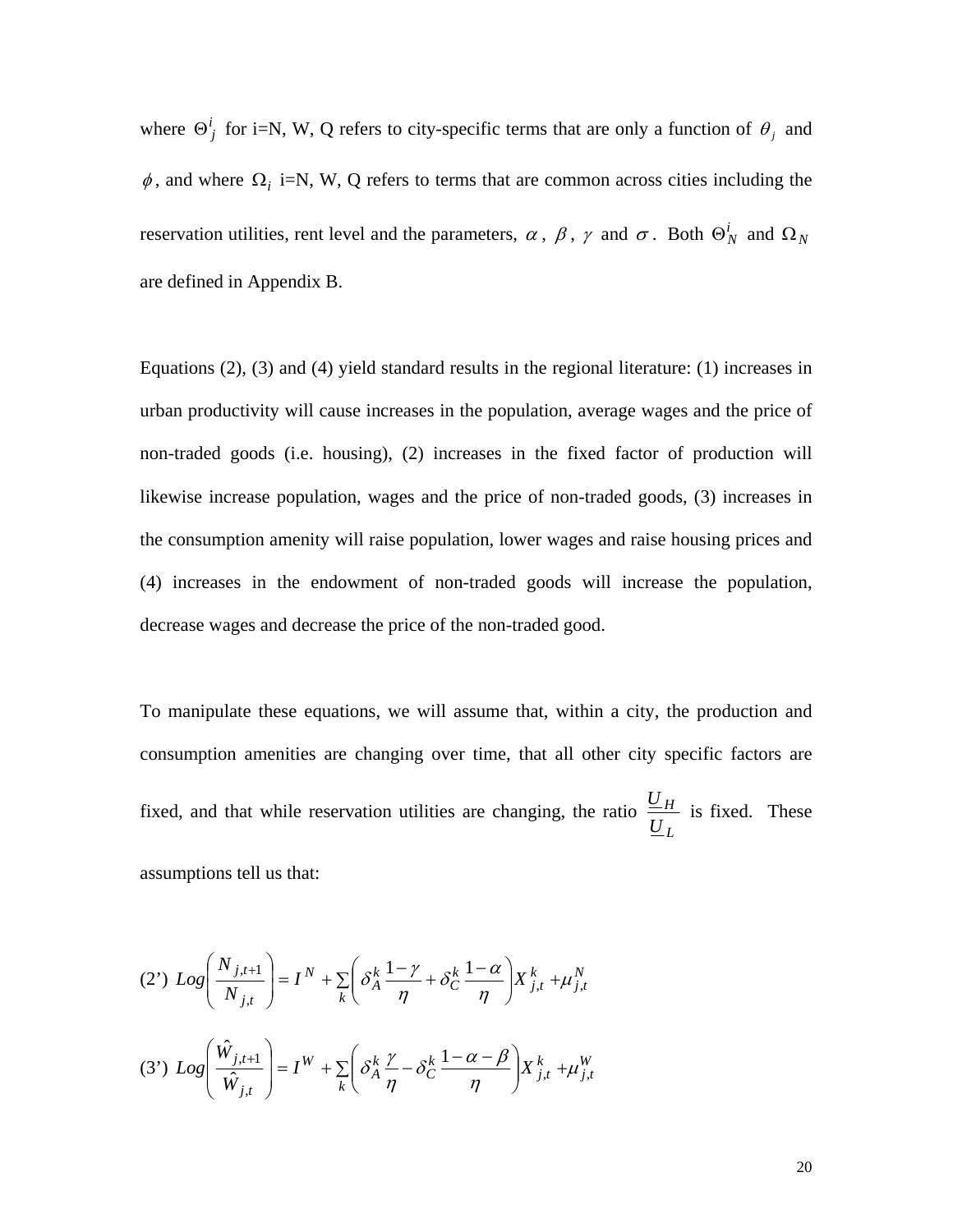(4') 
$$
Log\left(\frac{P_{j,t+1}^Q}{P_{j,t}^Q}\right) = I^Q + \sum_{k} \left(\delta_A^k \frac{1}{\eta} + \delta_C^k \frac{\beta}{\eta}\right) X_{j,t}^k + \mu_{j,t}^Q
$$

where  $I^i$  for i=N, W, Q is an intercept term that is constant across cities, and  $\mu^i_{j,t}$  again for  $i=N$ , W, Q is an error term, which has a zero mean and is orthogonal to the X terms as long as the underlying error terms,  $\mu_{j,t}^{i}$  are mean zero and orthogonal to the X terms.

Equation  $(2^{\prime})$ ,  $(3^{\prime})$  and  $(4^{\prime})$  show us how to use the differences in the coefficients from population, wage and price growth regressions to determine the values of  $\delta_A^k$  and  $\delta_C^k$ for any X variable. The intuition behind this claim is that if a variable is increasing population and prices, but not wages, this implies that the variable is increasing consumption amenities. If a variable is correlated with increasing population and wages, more than with prices, then this implies that the variable is increasing productivity.

We focus on a specific X variable— the share of skilled workers, which is itself a function of the ratio of reservation utility levels and the technology parameter  $\theta_i$ . We will let  $\delta_A^S$  and  $\delta_C^S$  refer to the impact of this variable on the growth of productivity and consumption amenities respectively. These equations will enable us to interpret the city growth regressions (shown above) and regressions looking at changes in urban wages and changes in housing values.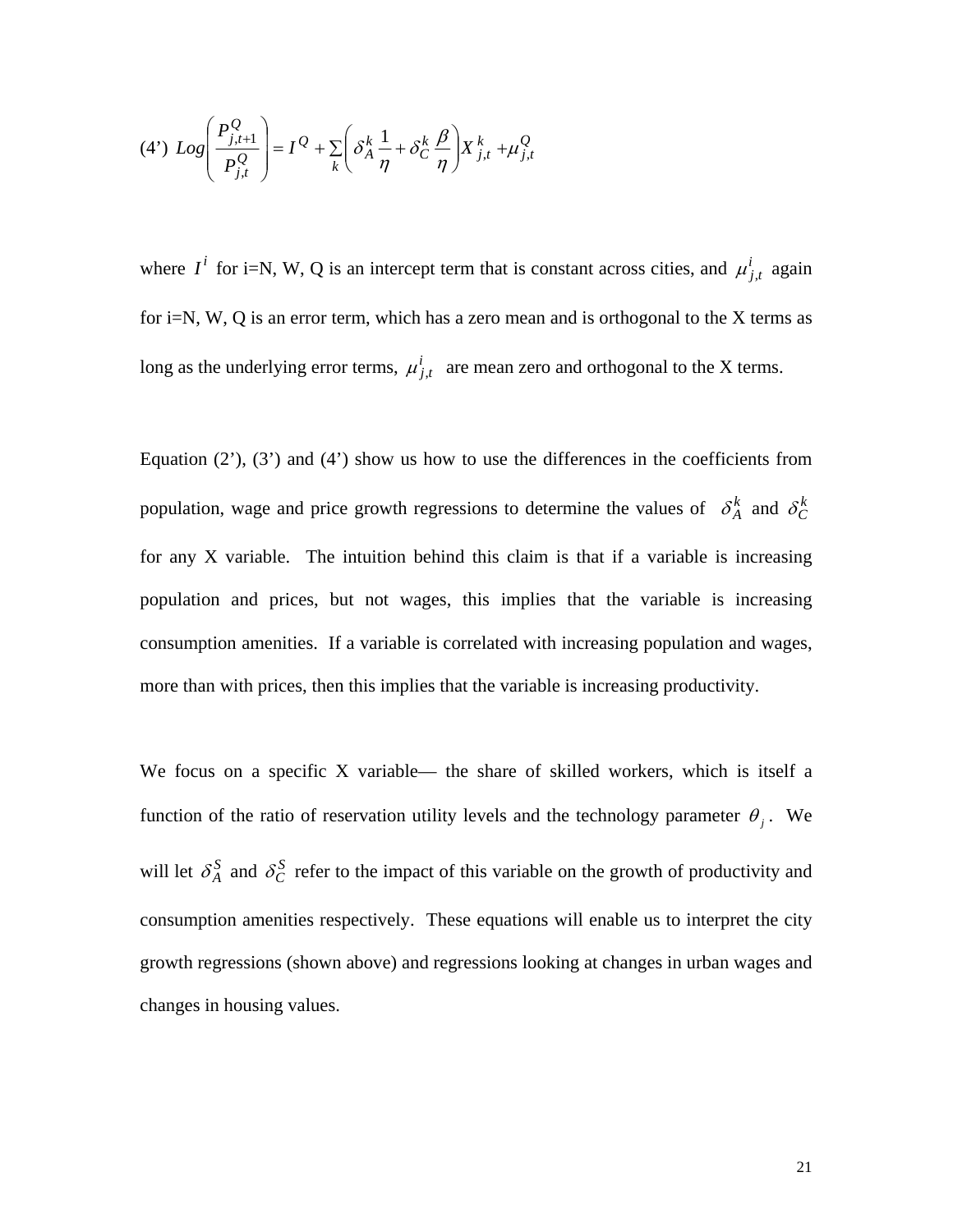Under the assumptions of the model, different values of  $\theta_j$  will have no direct impact on

growth if the ratio 
$$
\frac{U_H}{U_L}
$$
 is fixed. As shown in the appendix, if  $\frac{U_H}{U_L}$  rises, then we should

expect skilled cities to grow less. The intuition behind this result is a pure price effect. For cities that specialize in the skilled, their primary form of labor has become more expensive and as a result they grow less. To understand these issues fully, a general equilibrium model would be necessary. For our purposes, though, it is enough to note that increases in *L H U U* (reflecting, perhaps, the rising skill premium) would cause relatively less population growth in more skilled cities.

Using calculations in the appendix and the notation  $\hat{B}_{Pop}$ ,  $\hat{B}_{Price}$  and  $\hat{B}_{Wage}$  to denote the coefficients on schooling in population growth, housing price growth and wage growth regressions respectively, then it follows that:

(5) 
$$
\frac{\delta_A^S \frac{1-\gamma}{\eta}}{\delta_A^S \frac{1-\gamma}{\eta} + \delta_C^S \frac{1-\alpha}{\eta}} = \frac{\frac{\hat{B}_{\text{Price}}}{\hat{B}_{\text{Pop}}}-\frac{\beta}{1-\alpha}}{1+\frac{\gamma}{1-\gamma}-\frac{\beta}{1-\alpha}} = \frac{\frac{\hat{B}_{\text{Wage}}}{\hat{B}_{\text{Pop}}}+1-\frac{\beta}{1-\alpha}}{1+\frac{\gamma}{1-\gamma}-\frac{\beta}{1-\alpha}}
$$

Equation (5) tells us that if we want to determine the reason why skills increase productivity growth, we need to know either *Pop ice B B* ˆ ˆ  $\frac{\text{Price}}{\text{C}}$  or *Pop Wage B B* ˆ ˆ and two other

parameters: γ  $\frac{\gamma}{1-\gamma}$  (the share of spending on non-traded goods divided by spending on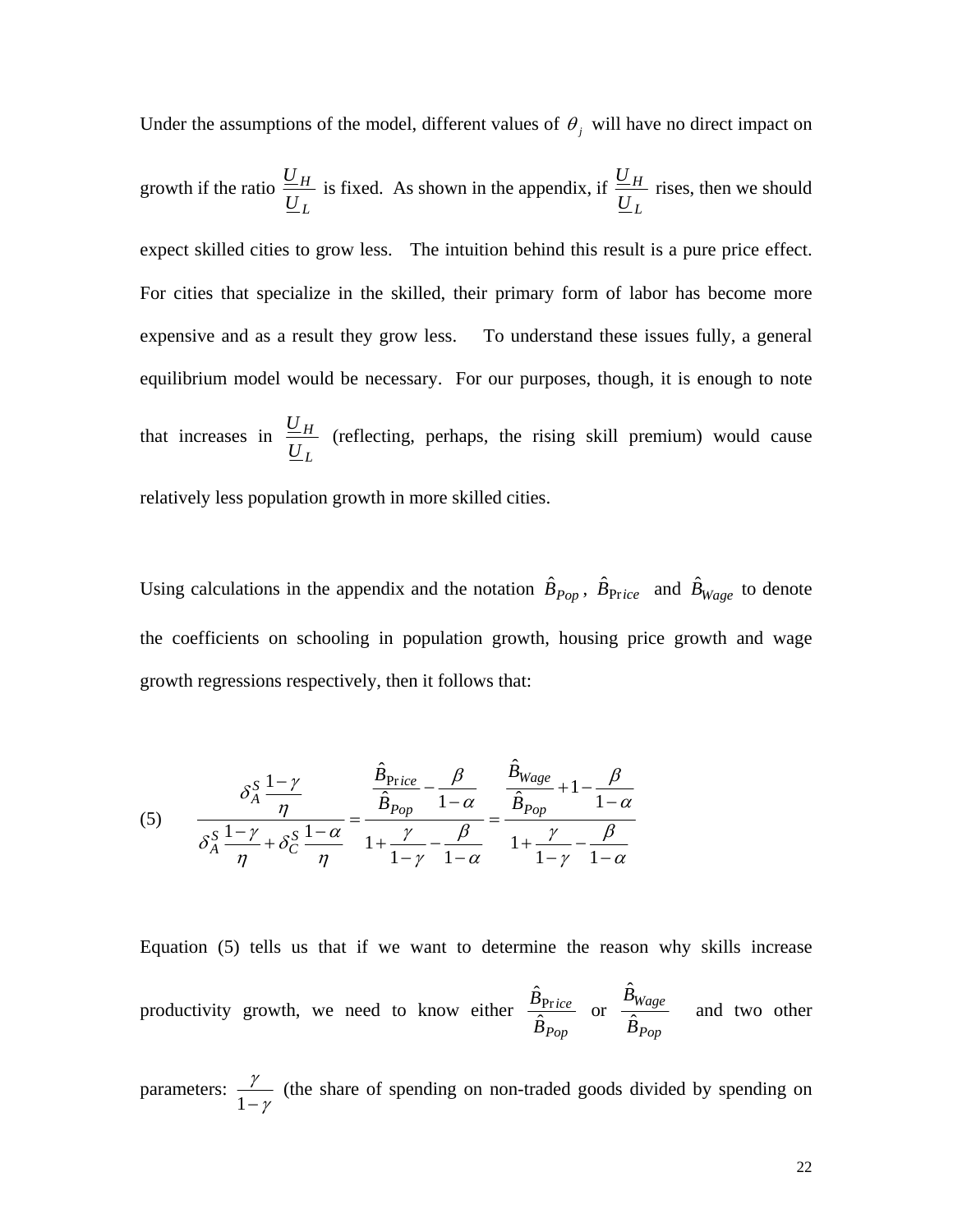traded goods) and  $\frac{P}{1-\alpha}$  $\frac{\beta}{1-\alpha}$  the ratio of producer spending on labor divided by producing spending on labor and non-traded capital goods.

## **IV. Distinguishing Between Productivity and Amenity Effects**

We now use the equations in the previous section to measure the extent to which the connection between skill and growth stems from productivity or amenity effects. Since Rauch (1993) we have known that, holding one's own skill level constant, wages in a city rise with the skill level of that community. We also know that prices are higher in both cities and metropolitan areas with more skilled workers. Moretti (2003) extends Rauch (1993) and identifies human capital externalities by using instrumental variables related to human capital but plausibly exogenous to wages.<sup>11</sup> He finds that, after controlling for the private returns to education, a 1 percentage point increase in the share of the college educated in a metropolitan area raises average wages by 0.6%-1.2%. The same author, (Moretti, 2002) finds more direct evidence of human capital externalities by using plant level production functions. Of course, it is arguable if the previous literature succeeds to address the problem that selection of more unobservable skilled workers into these cities might be driving the correlations.

<span id="page-23-0"></span>In Figure 3, we show the relationship between wages, adjusted for both individual characteristics and local prices, and local human capital across metropolitan areas in 1990. The individual characteristics include age, schooling and gender and we have used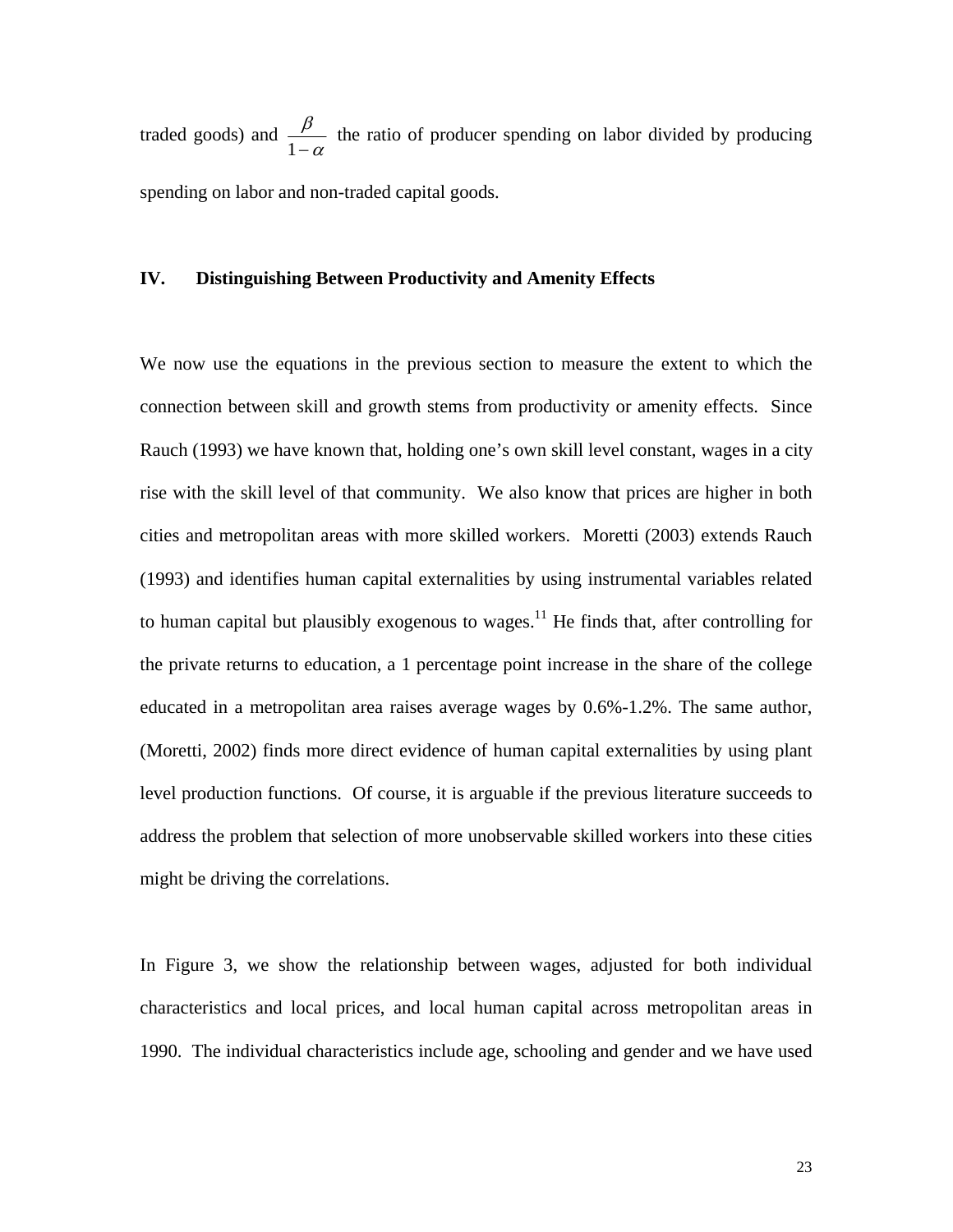the American Chamber of Commerce Research Analysis data to correct for local price levels. The overall correlation is strong and positive. If we believe these price levels, it seems appropriate to think that in the cross-section the primary impact of human capital is to increase productivity, at least at the metropolitan area level.

Our focus is, of course, on changes over time, not on the level effects. So to address these changes we turn first to results looking at housing price growth at the city and metropolitan area levels. We are implicitly assuming the relative home quality changes across metropolitan areas are small. The available evidence supports that this assumption is not particularly problematic. Table 5 (panels A and B) reproduce Tables 2 and 3 with the change in the logarithm of median housing values as the dependent variable. These are self-reported housing values taken from the census. In these regressions, we add the initial housing values as an added control to correct for mean reversion.

Regressions (1)-(6) of Panel A in Table 5 show the impact that initial human capital has on later housing price appreciation at the metropolitan area level. The magnitude of the effect expands dramatically between regression (1) and regression (2) as the coefficient on percent college educated rises from .18 to 1.17. If we believe the coefficient in regression (1) then a 10 percent increase in the percent college educated at the metropolitan area level is associated with a 1.8 percent increase in housing prices over the next decade. If we believe the coefficient in regression (2) then a 10 percent increase

<sup>&</sup>lt;sup>11</sup> He uses the demographic structure of the city and the presence of "land-grant" colleges from the Morrill Act (1862).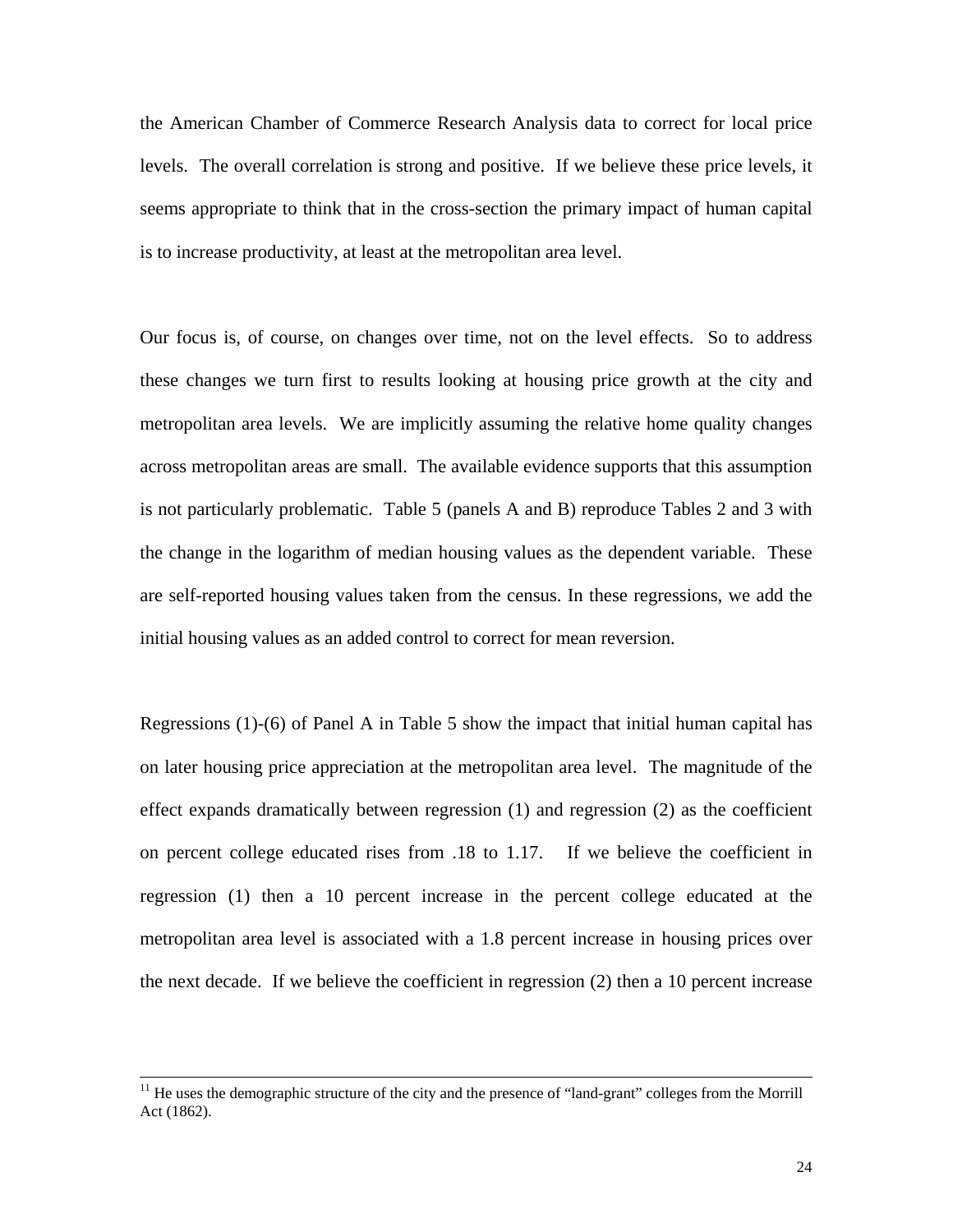in the percent college educated increases the expected growth rate of housing prices by almost 12 percent over the next decade.

The difference between the two coefficients is entirely the result of controlling for the initial housing price in each community. There is an extraordinarily large amount of mean reversion in housing prices across metropolitan areas. In general, the high price areas have also had higher levels of human capital, so controlling for the natural tendency of high price places to mean revert causes the coefficient on initial share with college degrees to increase.

Regression (3)-(6) show that at the metropolitan area level the coefficient on schooling in housing price growth regressions is extraordinarily robust statistically when we control for initial housing price. Even with state or metropolitan area fixed effects, the t-statistic never drops below four. Regression (6) shows that the presence of colleges prior to 1940 also predicts housing price growth during the past 30 years. Panel A in Table 5 certainly seems to make it clear that higher levels of education increase both the population of metropolitan areas and the price that this population is paying for the privilege of living in the area.

In Panel B (Table 5), we examine housing price growth at the city level, and the results essentially reproduce the findings of Panel A. Housing price growth is weakly positively associated with human capital when we fail to control for initial housing prices. When we control for mean reversion, the effect becomes extremely large and extremely robust.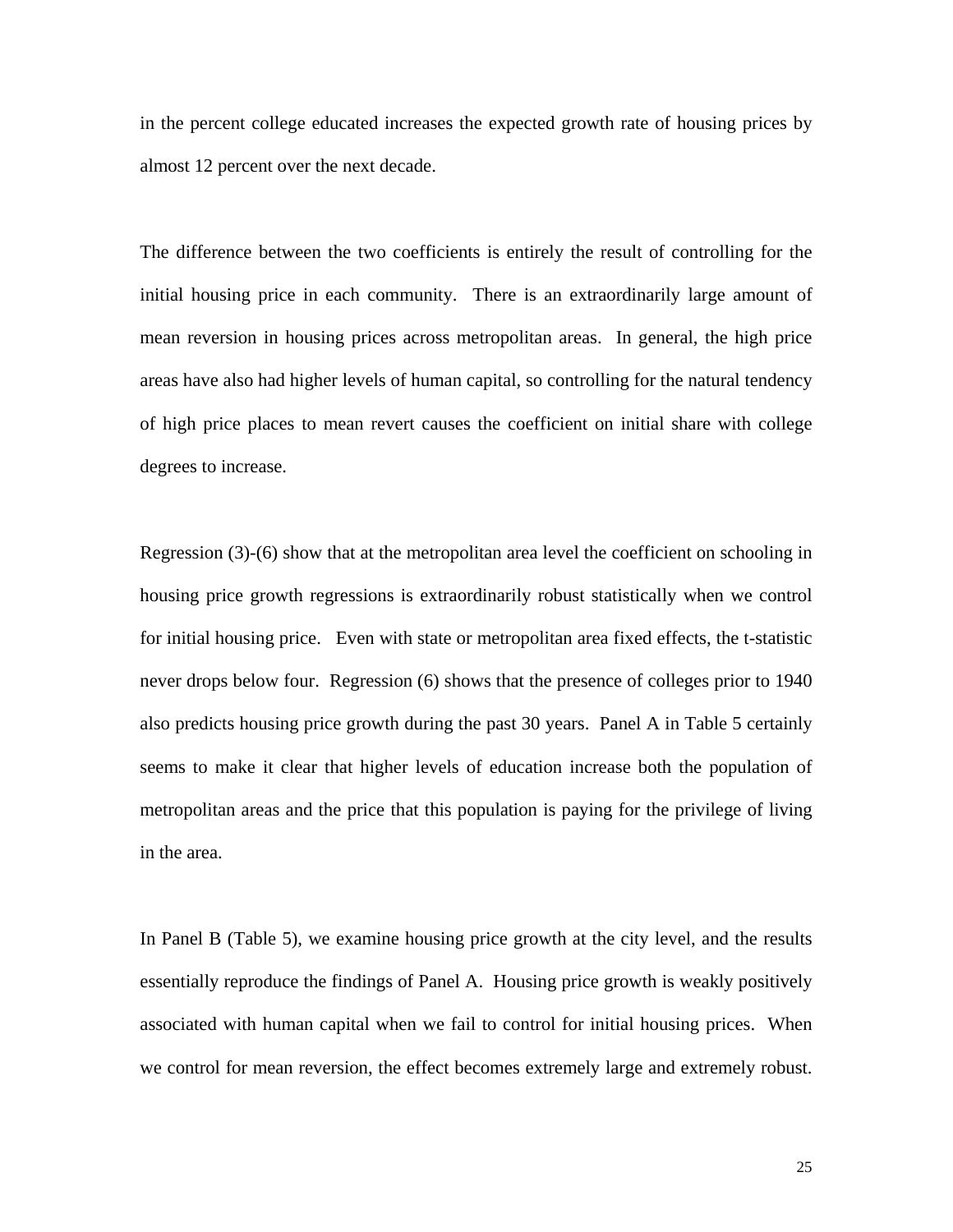The only substantive difference between Panel A and B is that in Panel B, the presence of colleges prior to 1940 is not a good predictor of housing price growth over the last 30 years. We are certainly struck by the extraordinary power of human capital in predicting housing price growth.

In Panels C and D (Table 5), we look at the connection between income growth and human capital. Panels C and D essentially reproduce tables 2 and 3 with the log of family income as the dependent variable. These regressions are useful in that they are directly comparable to the previous regressions, but they are flawed by the fact that these results will be biased because of the rise in returns to skill over this time period. Because the compensation for skilled workers has generally risen over the period, we should expect to see incomes rising more quickly in more skilled cities. Average family income, or other aggregate income measures, cannot control for the general change in skill premia. Nevertheless, for completeness we present these results.

Panels C and D show a systematic positive relationship between initial human capital levels and later growth in family income at both the metropolitan area and city levels. As in Panels A and B, there is a big difference in the coefficients between regressions (1) and (2) (in both Panels C and D) where the coefficient on schooling is much bigger in regression (2). Just as in the case of housing prices, there is substantial mean reversion in family incomes, and just as in the case of housing prices, skilled cities look much better once we account for this natural tendency of high income places to become relatively poorer over time.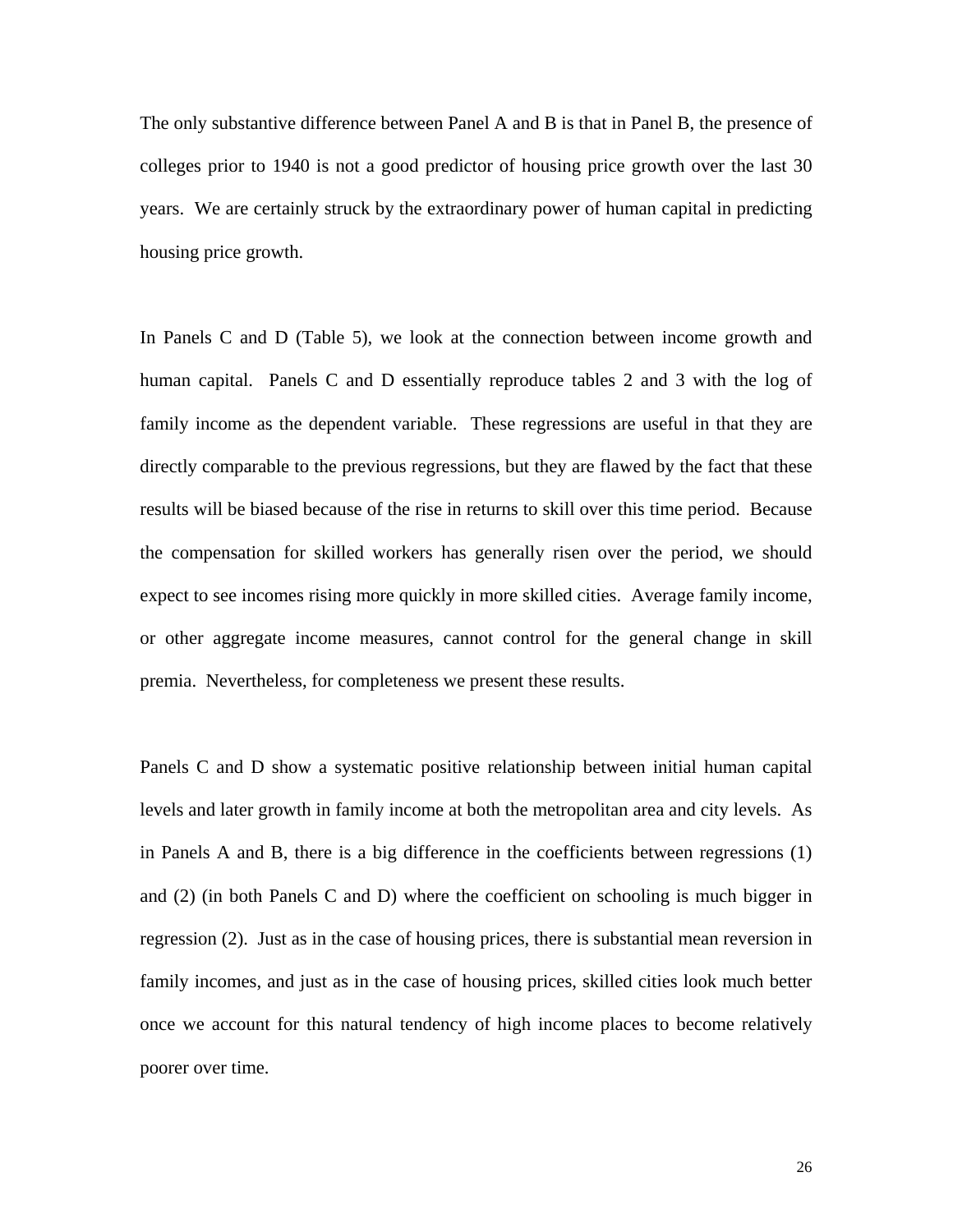In both Panels C and D, the baseline impact of having an extra 10 percent of an area's adult population with college degrees is an increase in expected income growth of two percent. When we control for mean reversion, that impact increases to more than 10 percent. Given that wages for workers with college degrees expanded (relative to noncollege degree workers) by less than 50 percent over the entire 30 year period (see Katz and Murphy, 1992), the pure compositional effect of a 10 percentage point increase in the share of adults with a college degree should be less than two percent per decade. Using a back of the envelope estimate, if workers of category "X" have had their wages increase by "Y" percent over a time period, then an upper bound for the purely compositional effect of having an extra 10 percent of a place's labor force in category "X" is  $.1*Y$ .<sup>12</sup> Thus, the large magnitudes of the effects seem incompatible with the view that the only effect is that skilled workers are getting higher wages: workers in skilled cities are getting paid more relative to skilled workers elsewhere.<sup>13</sup>

To show this, in Table 6 column 1, we use the Census Individual Public Use Microsamples (IPUMS) from 1970 to 2000 to control for individual characteristics in a wage regression that includes MSA education levels. We look at the wages of males over 21, and we control for schooling, age, and race, and metropolitan area fixed effects. In these regressions, the coefficients on schooling and age were allowed to differ by time period. We also include a control for the schooling in the area. We decided to use the

<span id="page-27-1"></span><span id="page-27-0"></span><sup>&</sup>lt;sup>12</sup> Although the initial share of the highly educated may also be positively correlated with changes in that share. The micro-data regressions will dispel any concerns in that direction.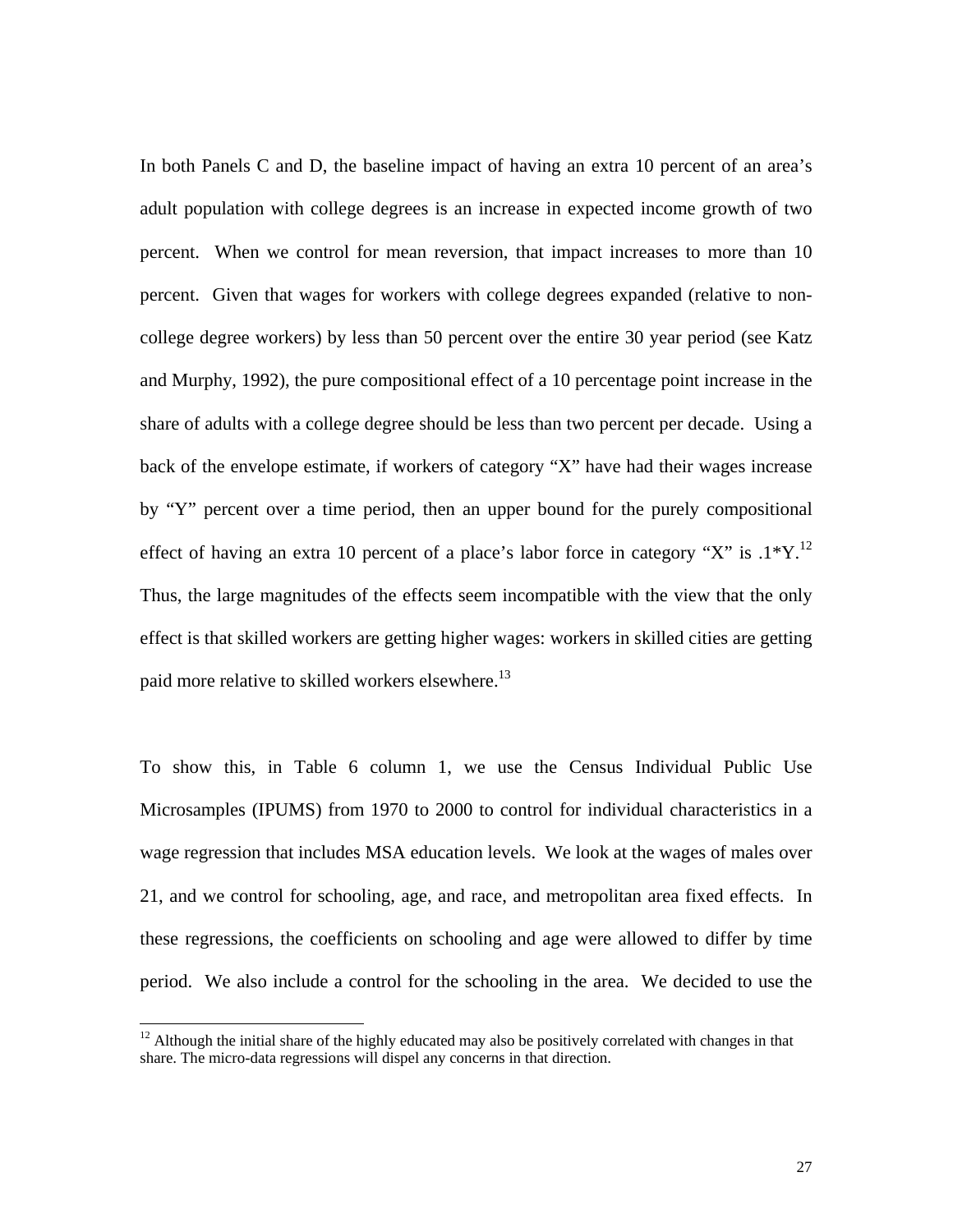lagged share of the percent of the area with college degrees as our measure of education. The decision to use lagged value is both an attempt to make these results more comparable with the growth regressions and also an attempt to reduce the causality problems inherent with regressing wages on the population composition of an area. While this would certainly not eliminate causal issues, our results are essentially unchanged if we use schooling in 1970 as our measure of MSA schooling throughout the time period.

Since we are controlling for metropolitan area fixed effects, we can only estimate the coefficient on area-level schooling in three decades, and we chose 1970 as the excluded decade. As such, differences in our estimated coefficients on the interaction of schooling and decade should be interpreted as the extent to which the coefficient on average schooling in the area has increased over time. Our results suggest that the coefficient on schooling increased by .58 between 1970 and 1980, and then by .21 between 1980 and 1990. Between 1990 and 2000 the coefficient increased by .047.

On average over the three decades, the coefficient on the share with college degrees increased by .25 per decade, which is comparable to a coefficient in a growth regression of .25. This is comparable to the coefficient in the first regressions of Table 5 (Panels C and D), not the subsequent regressions, because Table 6 doesn't allow high wage cities to mean revert and become lower wage over time.

<sup>&</sup>lt;sup>13</sup> The results cannot be accounted for by the fact that higher educated people have a higher propensity to be married and thus (median) higher family incomes: using income per capita at the MSA level we found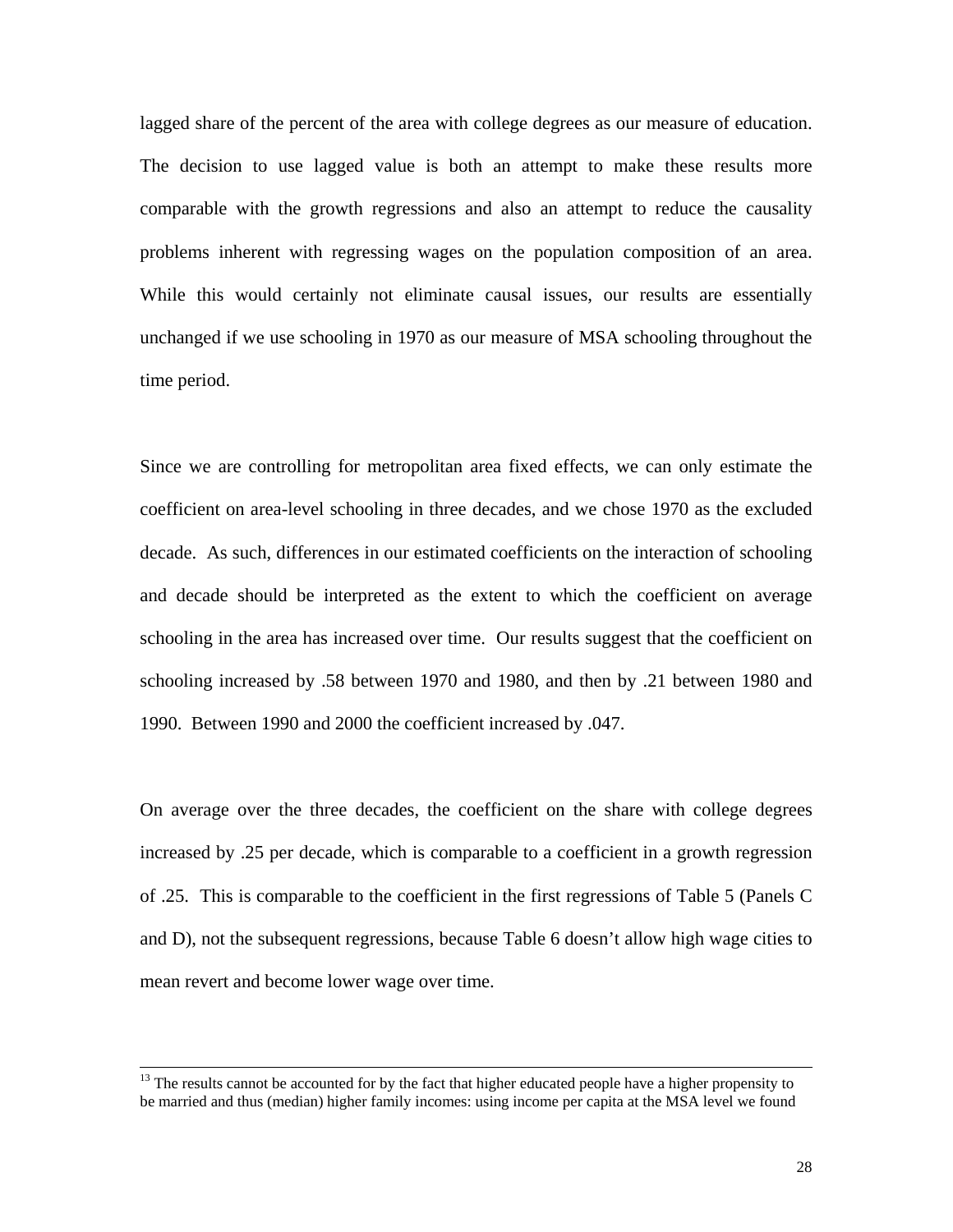In the second column of Table 6, we include housing value regressions that are similar in character to the wage regressions. In this case, we are able to control for housing characteristics and thus to control for any changes in the hedonic value of housing characteristics over time. Just as in the wage regression, we are able to control for metropolitan area fixed effects and we identify a tendency of the houses in high schooling metropolitan areas to increase over time. On average, the coefficient on schooling rises by over .5 each decade over the thirty years, but all of this increase occurs between 1970 and 1990. Between 1990 and 2000, the coefficient on schooling actually falls.

## *Interpreting the Coefficients with the Model*

We first focus on metropolitan areas and then turn to cities and begin with our estimates of  $\hat{B}_{Pop}$ ,  $\hat{B}_{Price}$  and  $\hat{B}_{Wage}$ . At the metropolitan area level, the coefficient of schooling in the Table 2 population growth regressions ranges from .42 to .58. This is a fairly narrow band and not much is gained by focusing on the extremes, as such we will use .5 as value of  $\hat{B}_{Pop}$ .

The estimates of  $\hat{B}_{\text{Price}}$  in Table 5 range from .2 to 2.4, but the bulk of them are clustered around 1. In Table 9 our estimate of  $\hat{B}_{\text{Price}}$  is .55. We will use .5 and .75 as two estimates of  $\hat{B}_{\text{Price}}$ . Table 5 gives a range of estimates for  $\hat{B}_{Wage}$  between .2 and 1.8. In

very similar results.

 $\overline{a}$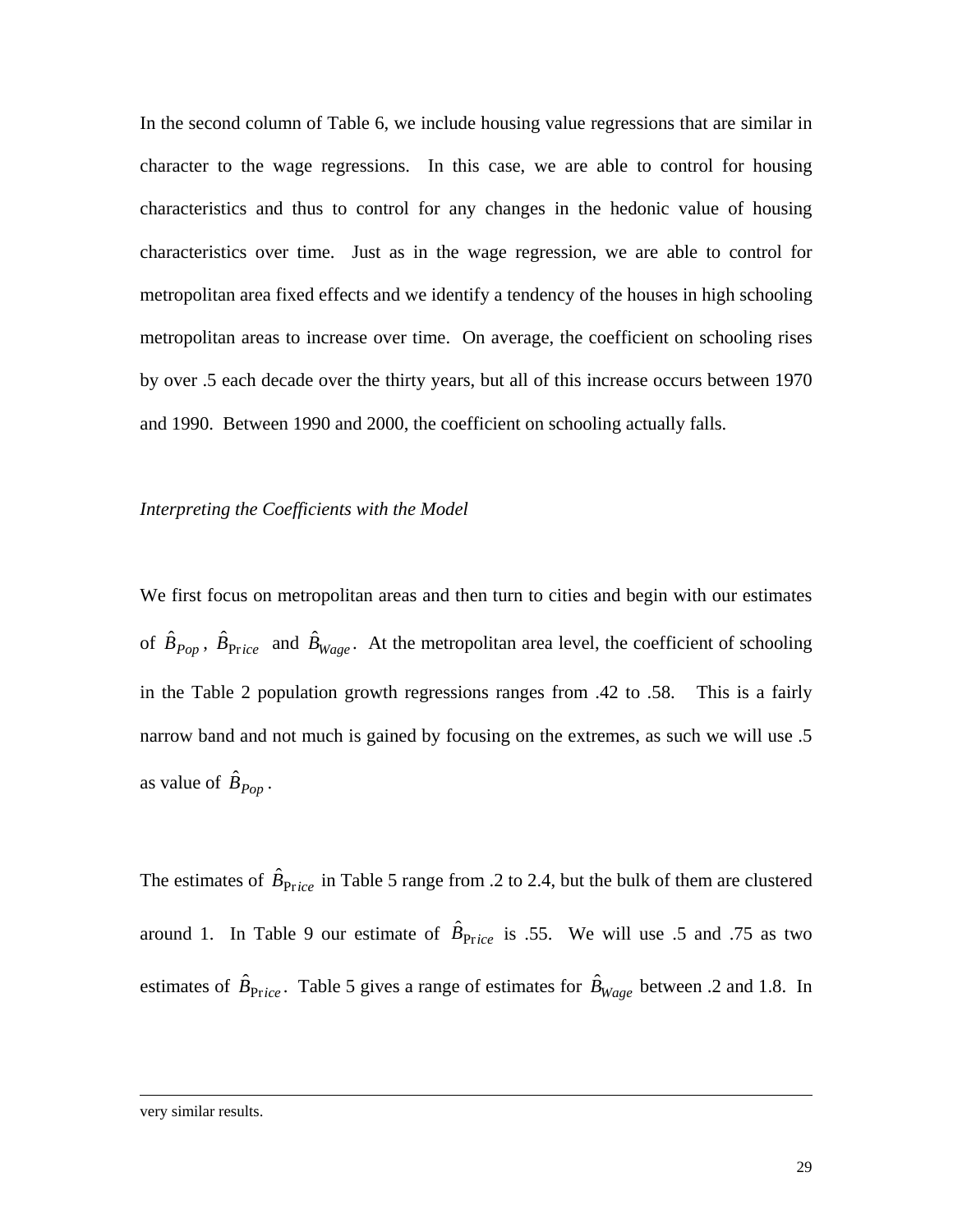the case of  $\hat{B}_{Wage}$ , we are inclined to put more weight on Table 6's estimate of .25, since this is the only estimate that controls properly for individual characteristics.

To produce a reasonable set of estimates, we rely on the fact that the model implies that  $\hat{B}_{Pop} + \hat{B}_{Wage} = \hat{B}_{\text{Price}}$ , the sum of the coefficients on wages and population should equal the coefficient on prices. It is not true that this holds perfectly empirically— for Table 6's estimates, and for the estimates in regression (2), (4) and (5) of Table 5, the value of  $\hat{B}_{\text{Price}}$  -  $\hat{B}_{\text{Wage}}$  ranges from .3-.5. The two cases where the difference is outside of this range are the case where there are no controls and the case where we have state fixed effects. So we will calibrate the model with a range of .1 to .5 for  $\hat{B}_{Wage}$  and an

associated range of .6 to 1 for  $\hat{B}_{\text{Price}}$  which implies that *Pop ice B B* ˆ ˆ  $\frac{\text{Price}}{\text{range}}$  ranges from 1.2 to 2 or

*Pop Wage B B* ˆ ˆ ranges from .2 to 1.

Equation (5) tells us that if we want to determine the reason why skills increase productivity growth, we need to know either *Pop ice B B* ˆ ˆ  $\frac{\text{Price}}{\text{C}}$  or *Pop Wage B B* ˆ ˆ and two other

parameters: γ  $\frac{\gamma}{1-\gamma}$  (the share of spending on non-traded goods divided by spending on

traded goods) and  $\frac{P}{1-\alpha}$ β 1−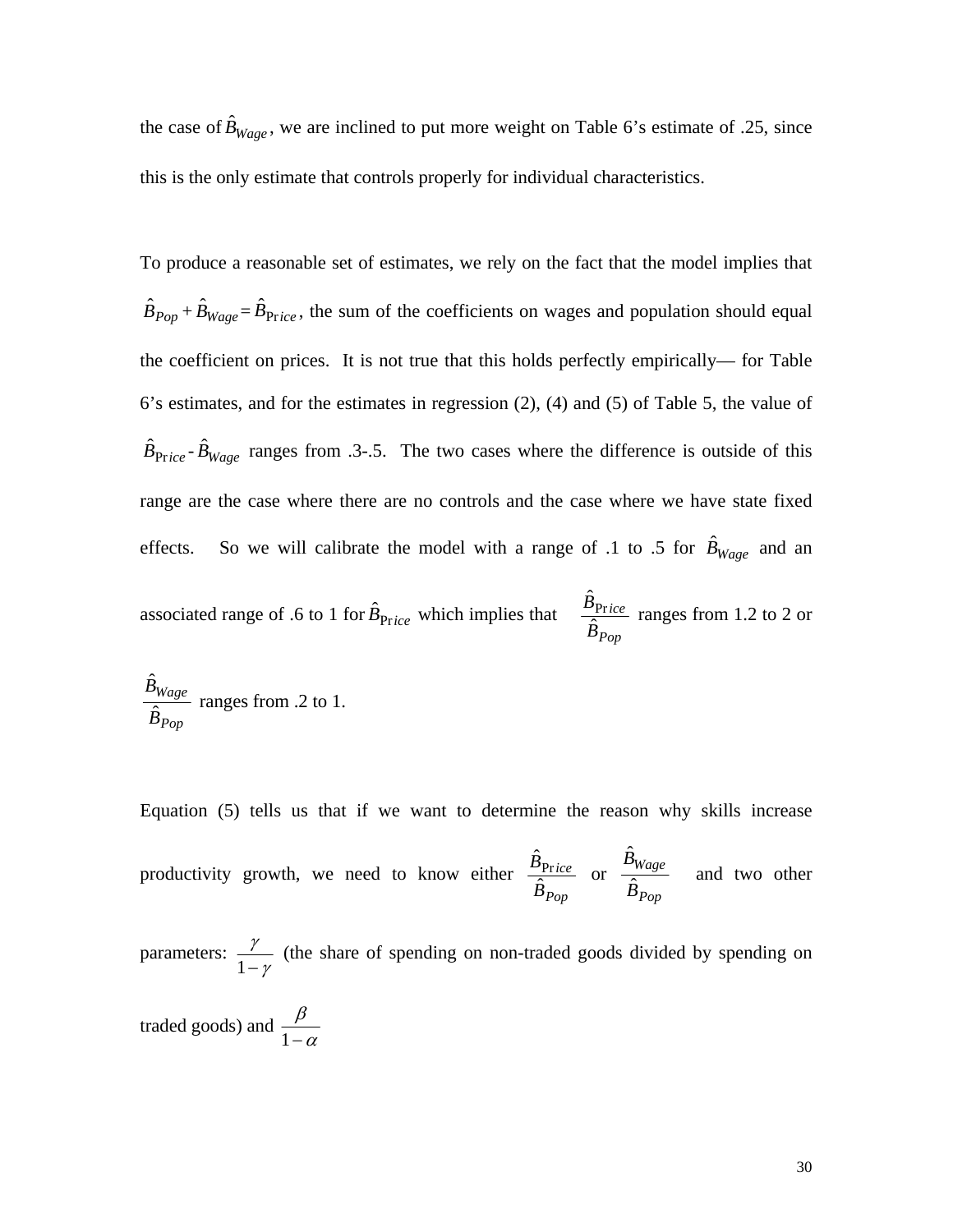We must also have an estimate of γ  $\frac{\gamma}{1-\gamma}$  -- the share of spending on non-traded goods

divided by one minus the same share. We can estimate this parameter by using the 2001 Consumer Expenditure Survey to calibrate the share of shelter in overall expenditure, which is .19. Shelter is pretty clearly a non-traded good, but as there are other elements of consumption which are non-traded, this estimate qualifies as something of a lower bound.

The second way of estimating γ  $\frac{\gamma}{1-\gamma}$  is to use a city-level price index (from the American Chamber of Commerce) and regress the log of this price index on the log of housing prices. If the Cobb-Douglas assumption is correct, and if we assume that the

consumption amenty is constant then: 
$$
E(P_j, U) = \frac{U(P_j^Q)^\gamma}{\gamma^\gamma (1-\gamma)^{1-\gamma}}
$$
 and

 $=$   $\gamma$ ∂ ∂  $(P_i^{\mathcal{Q}})$  $(E(P, U))$  $Log(P_j^{\mathcal{Q}})$  $\frac{Log(E(P, U))}{Q} = \gamma$ . Since price indices are supposed to measure the amount of money

needed to provide a fixed level of utility, they are ideally the expenditure function, so another way of estimating  $\gamma$  is to estimate  $(P_i^{\mathcal{Q}})$  $(E(P, U))$  $Log(P_j^{\mathcal{Q}})$  $Log(E(P, U))$ ∂  $\frac{\partial Log(E(P,U))}{\partial U}$  (i.e. the extent that local price

levels rise with increases in housing prices). Using the 2000 cross-section, we estimate:

(6) Log(Price Level) = 
$$
-2.2 + .29*Log(Median Housing Price)
$$
  
(18) (0.015)

The R-squared is .63, and there are 220 observations. We can also estimate this relationship from a panel with MSA and year dummies: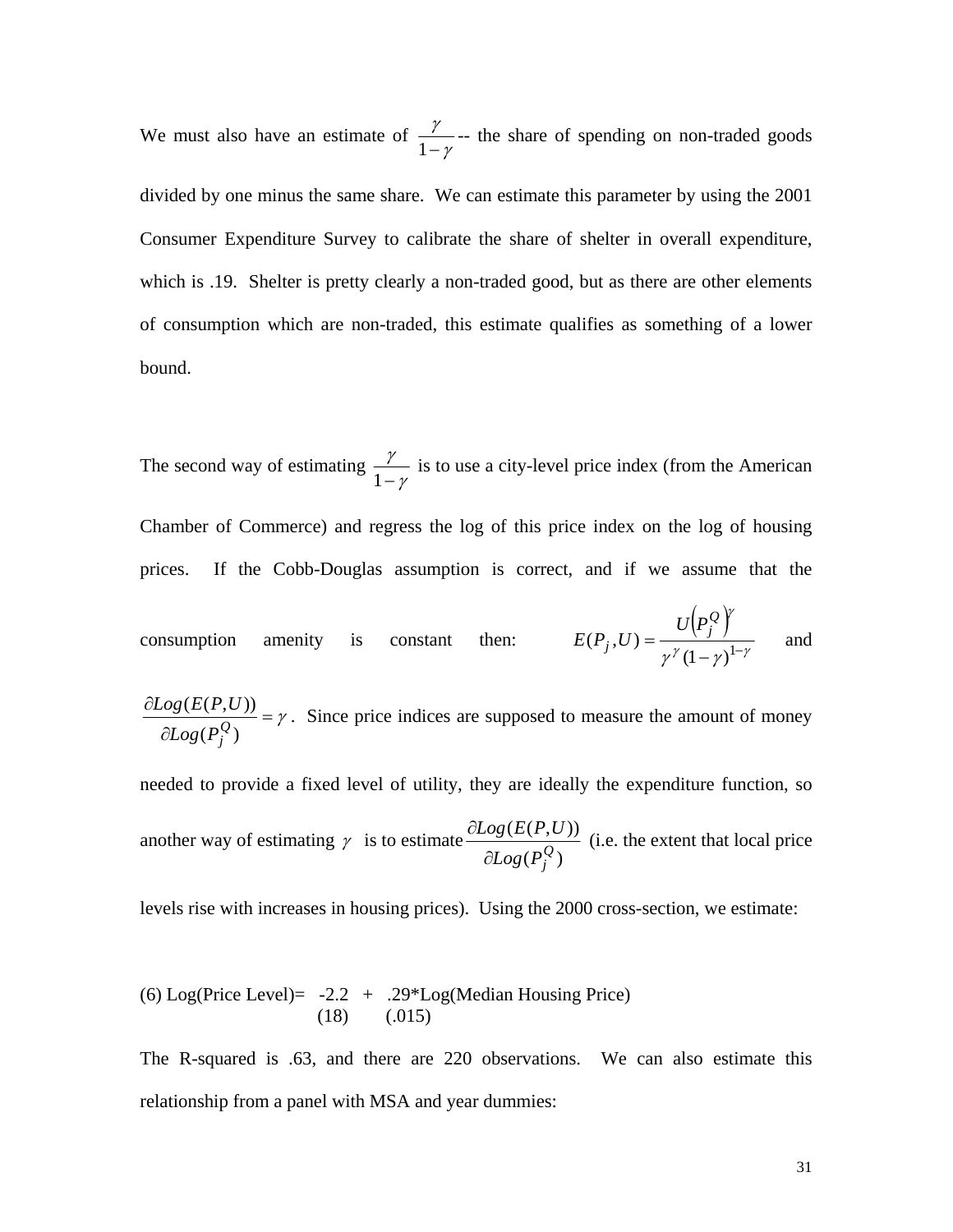## (6') Log(Price Level)=MSA and Year Dummies + .21\*Log(Median Housing Value) (.028)

In this case, the R-squared is .986, and there are 505 observations. Together, these two methods confirm that a reasonable estimate of the share of spending on non-traded goods lies between .21 and .29, and we will use .33  $\left(\frac{0.25}{\sqrt{25}}\right)$  $1 - 0.25$  $\big($  $\left(\overline{1-0.25}\right)$ as our estimate of  $\frac{\gamma}{1-\gamma}$  $\frac{\gamma}{1-\gamma}$ .

The value of  $\frac{\rho}{1-\alpha}$  $\frac{\beta}{1-\alpha}$  equals the ratio of producer spending on labor divided by producer spending on labor plus producer spending on non-traded capital goods. While we lack any compelling figures for this ratio, we don't believe that spending on non-traded capital goods can be more than one-third of the wage bill. Thus, this parameter is bounded between .75 and 1.

Using the parameter estimates 
$$
\frac{\gamma}{1-\gamma}
$$
 equals one-third, we know that  $\frac{\delta_A^S}{\delta_A^S} \frac{1-\gamma}{\eta} + \delta_C^S \frac{1-\alpha}{\eta}$ 

cannot fall below 1 as long as  $a \frac{wage}{\hat{B}_{B}} \ge .33$ ˆ ≥ *Pop Wage B B* regardless of the value of  $\frac{P}{1-\alpha}$  $\frac{\beta}{1-\alpha}$ . This result

comes from the fact that if γ  $\frac{\partial Wage}{\partial P_{\rho_{on}}} \geq \frac{\gamma}{1-\gamma}$ ˆ *Pop Wage B B* then real wages are increasing with initial

schooling which can only mean that amenity levels are falling. Even if  $\frac{-w_{age}}{\hat{B}_R} = .2$ ˆ = *Pop Wage B B* , then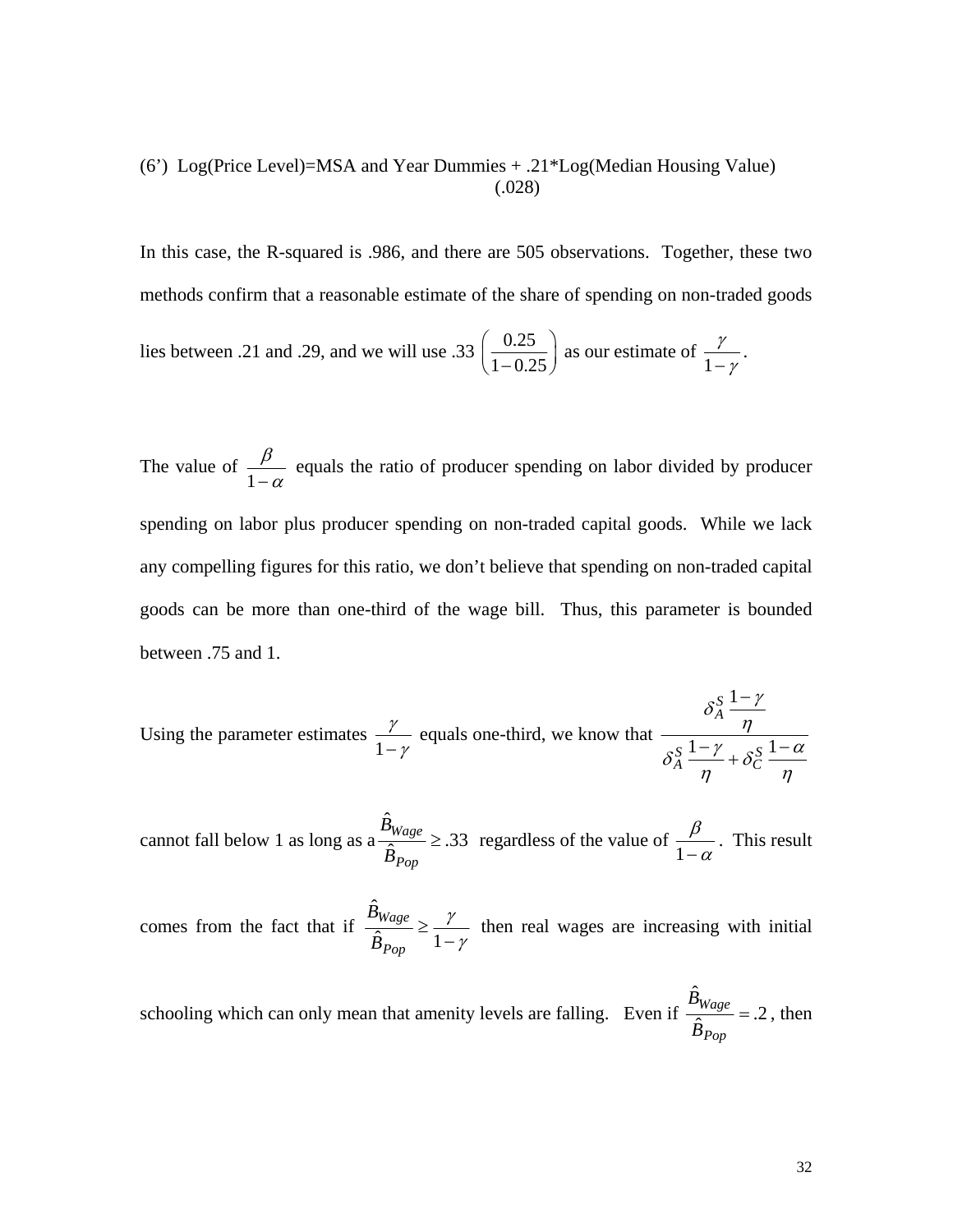the lowest possible estimate of η  $\delta_c^S \frac{1-\alpha}{\cdots}$ η  $\delta_4^S \frac{1-\gamma}{\gamma}$ η  $\delta_4^S \frac{1-\gamma}{\gamma}$  $-\gamma$  +  $\delta_C^S$   $\frac{1-\gamma}{\gamma}$ −  $1-\gamma$   $\circ$  s 1 1 *S C S A S A* is .6. To believe that the majority of

the skills effect on growth comes from an amenity effect it must be that  $\frac{w_{age}}{\hat{R}_R} < 0.1$  $\hat{\mathsf{B}}$  $\lt$ *Pop Wage B B* or

equivalently  $\frac{B_{\text{Price}}}{\hat{B}_R} < 1.1$ ˆ  $\frac{\text{Price}}{\text{True}}$ *Pop ice B*  $\frac{\hat{B}_{\text{Price}}}{\hat{B}}$  < 1.1. We don't believe that either of those conditions hold and as

such, we are led to the view that the bulk of the skills-growth connection at the metropolitan area level comes from the fact that skills predict productivity growth.

As final check on this, in Table 7, we look at the growth of real wages and the relationship to initial human capital. As argued before, if human capital increases amenities at the metropolitan area level, then real wages should be falling. We again use the American chamber of Commerce data for local prices levels. We use three different measures of MSA-level wages. First, we use the Census' average wage in the area. Second, we use the average manufacturing wage in the area from the Bureau of Labor Statistics. Third, we use a wage variable that we construct using data from the Individual Public Use Micro-Sample, which corresponds to the MSA fixed effect of a regression of wages on individual characteristics. This can be interpreted as the average wage in the metropolitan area net of the impact of individual characteristics. We present results both with and without other controls. In all cases, we find either a positive or a zero coefficient on human capital. There is no regression where human capital is associated with declining real wages at the city level. This evidence again pushes us to the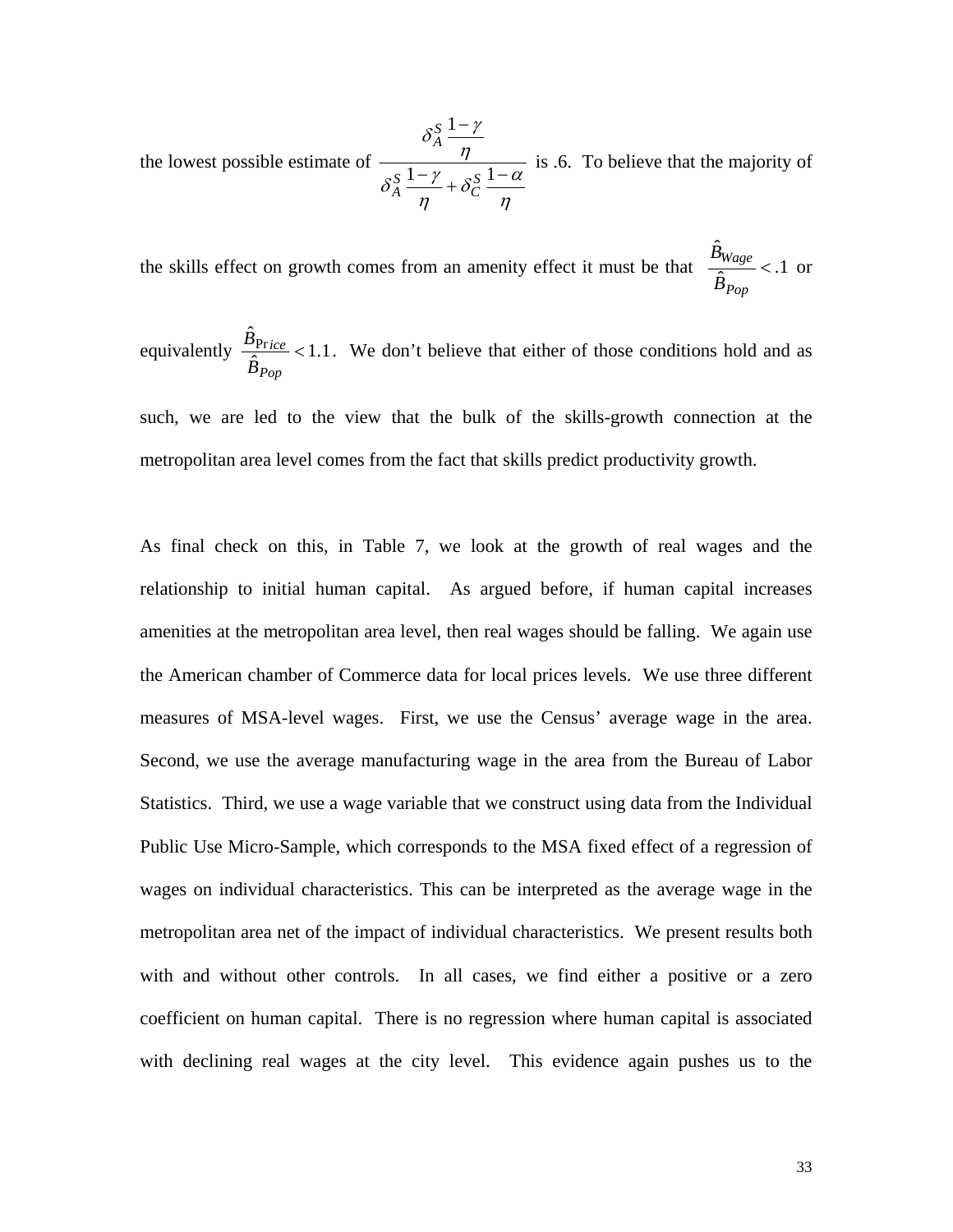conclusion that rising wages at the city level have everything to do with rising productivity and nothing to do with rising amenities.

#### *Results at the City Level*

We can distinguish between the impact of human capital on the growth of metropolitan areas and the impact of human capital on the growth of cities (holding metropolitan area growth constant). The overall growth of cities is driven by similar factors than the metropolitan areas that surround them. The growth of cities *holding metropolitan area growth constant* enables us to really focus on city-specific factors. There has been little work on this issue, but in many respects it is a natural area for research on amenities. Cities within a metropolitan area have radically different levels of amenities, but supposedly are part of the same labor market. After all, metropolitan areas are defined to capture a local labor market. Moreover, many people work outside of their city (within their metropolitan area), but their city still determines their quality of life, their housing prices and their public goods.

Within the context of the previous model, if we assume that wages are the same across cities (within a metropolitan area), then  $C_j (P_j^Q)^{-\gamma}$  must be constant across areas, i.e. the price of the non-traded good (housing) must offset the value of a higher level of consumption. This implies the following relationship: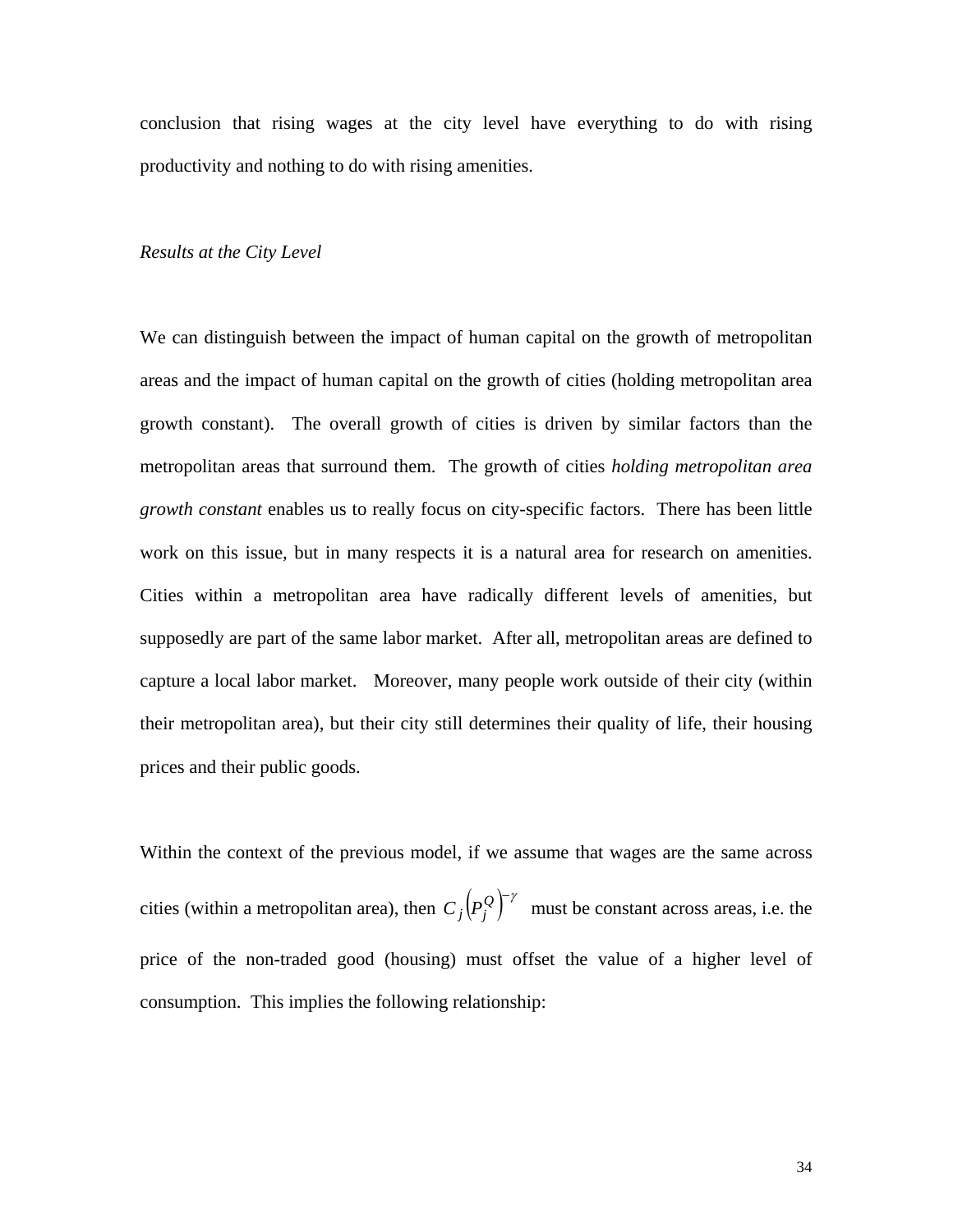(4'') 
$$
Log\left(\frac{P_{j,t+1}^Q}{P_{j,t}^Q}\right) = I_{MSA}^Q + \sum_k \left(\gamma \tilde{\delta}_C^k\right) X_{j,t}^k + \mu_{j,t}^Q,
$$

where  $I_{MSA}^Q$  is an MSA specific intercept, and  $\tilde{\delta}_C^k$  represents the impact of characteristic k on consumption amenity growth at the local level, which may be slightly different than the impact of the growth of this variable at the MSA level.

We also know that the market for the non-traded good must clear, so that *j j Q j j N Q P*  $\frac{\gamma \hat{W}_j}{\hat{Q}} = \frac{\overline{Q}_j}{\sum_{j=1}^{N}}$ . If

we use the notation that  $S_j$  denotes the share of population in the city that is highly

skilled, then this equation implies that  $C_i = \left(1 + \phi S_i\right)^{-\gamma}$ γ  $\phi S_i$ −  $\left(1 + \frac{1}{2}\right)$ ⎠ ⎞  $\overline{a}$  $\overline{a}$ ⎝  $\big($ *j j*  $\int$   $\frac{N_j}{\sqrt{2}}$   $\left(1+\phi S\right)$ *Q N*  $C_i = \left( \frac{1}{2} \right) (1 + \phi S_i)^{-\gamma}$  is constant within a

metropolitan area. In this case, the model does not pin down the skill composition of the city or the population of the city, only the city's aggregate income. In principle the city can include only skilled workers or only unskilled workers or any combination of the two. To implement this empirically, we assume that  $(1 + \phi S_j)^{-\gamma}$  is constant over time, and that implies that:

(2'') 
$$
Log\left(\frac{N_{j,t+1}}{N_{j,t}}\right) = I_{MSA}^N + \sum_{k} \left(\gamma \tilde{\delta}_{C}^k\right) X_{j,t}^k + \mu_{j,t}^N
$$
,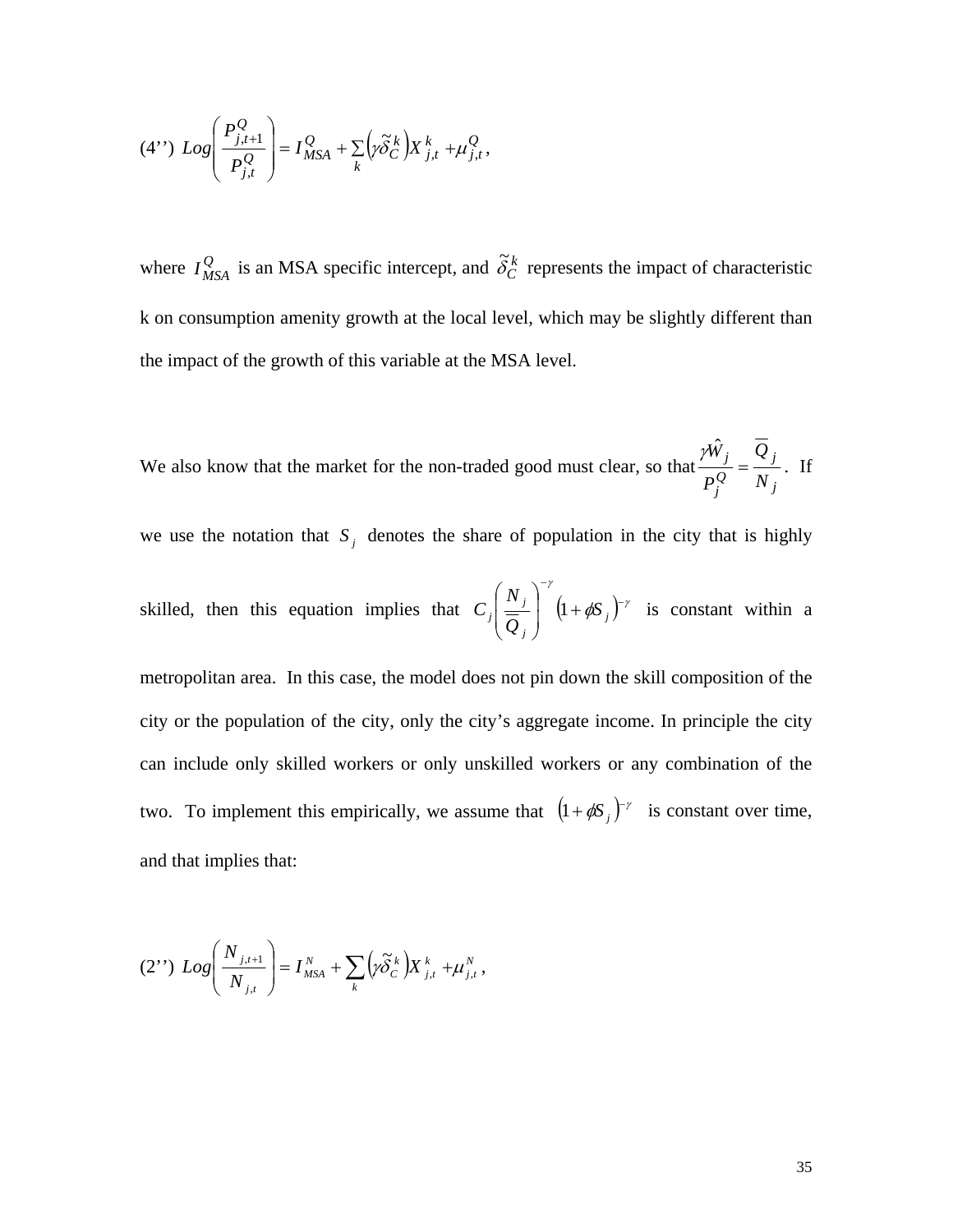where  $I_{MSA}^N$  is an MSA specific intercept. Somewhat surprisingly, the Cobb-Douglas utility function implies that the effect of consumption amenity growth on prices and people should be the same.

Equations  $(2'')$  and  $(4'')$  inspire us to run regressions within metropolitan areas controlling for MSA/decade fixed effects. These are shown in Table 8 and the regressions should be interpreted as capturing the impact of city-specific human capital controlling for the average growth rate of the metropolitan area over the decade. The first thing that the regressions show is that the impact on human capital on prices and population is not the same, despite the implications of the model. Human capital has a much stronger effect (at least when we control for initial price levels) on price growth than on population growth.

The second implication of the regressions is that human capital powerfully predicts both housing price and population growth. Interestingly, the impact of the highly educated residents (college graduates shown in regressions (1) and (3)) is stronger in the housing price growth regressions. High human capital workers appear to be highly correlated with rising prices. The impact of less educated residents (high school dropouts shown in regressions (2) and (4)) is stronger in the population growth regressions. All four regressions can be interpreted to mean that human capital is associated with rising consumer amenity levels at the local level, but the regressions do not tell us a simple story.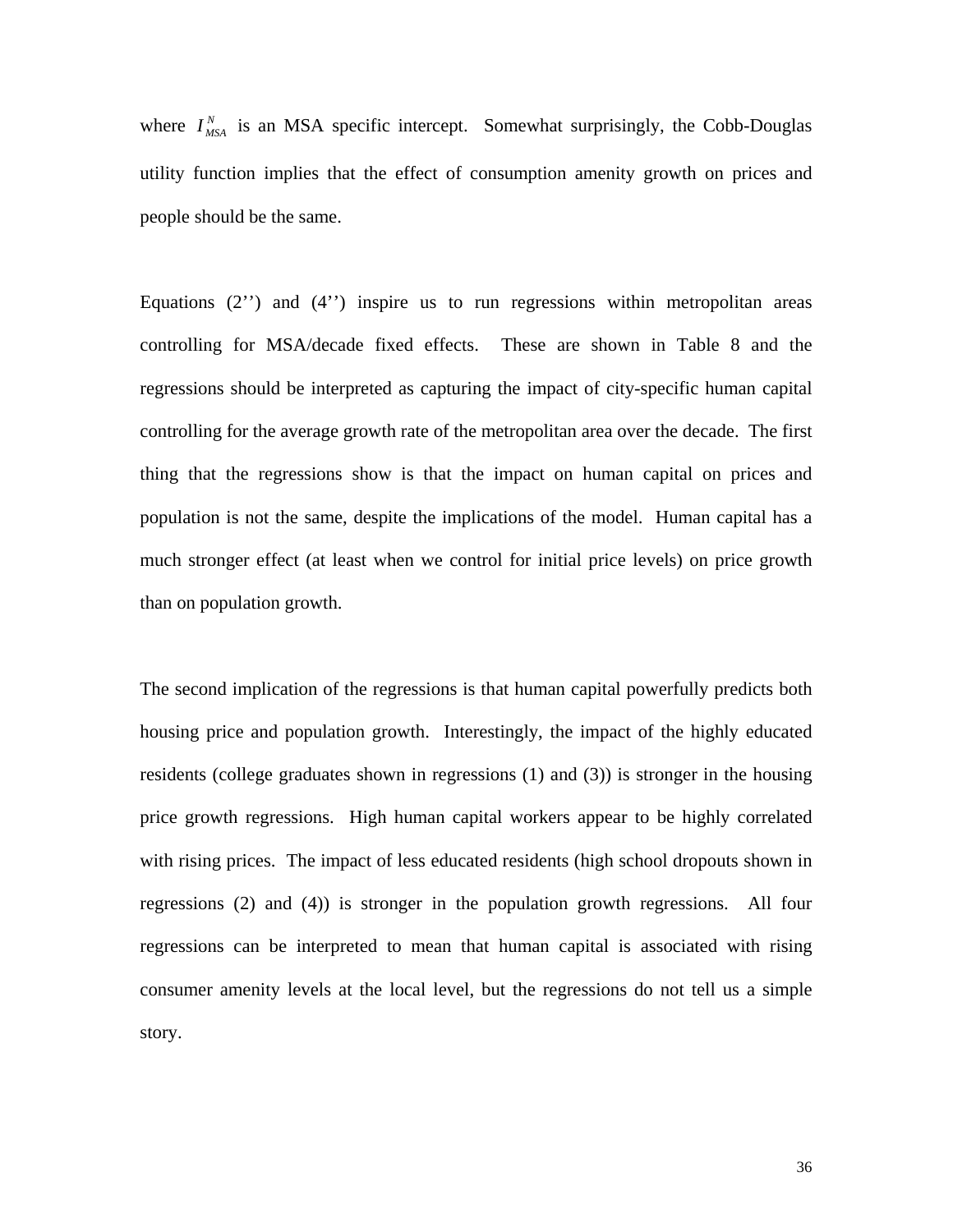One possible way to reconcile these regressions is to drop our simple assumptions about housing supply being essentially perfectly elastic (subject to the constraint of the fixed amount of non-traded commodity). Indeed, the impact of housing supply is the most important missing element in understanding city growth. If we assume that there are limits to new construction, such as zoning or land use regulation, and we assumed that these were more binding in high skill, rather than low skill cities, then we might expect this pattern. In high skill cities, supply is relatively inelastic so increasing demand operates mainly by increasing prices. In low skill cities, supply is more elastic so increasing demand operates mainly by increasing quantities. This is a possible reconciliation of the four regressions in Table 8, but it properly belongs as a subject for future research.

If we accept the assumption that a metropolitan area is a common labor market, with common wages, then Table 8 seems to imply that there is a significant impact of skills on consumption amenity growth at the local level. Of course, that assumption may not hold perfectly. Some sub areas of a metropolitan region may be much more productive than others, and productivity heterogeneity could explain the results. As such, these findings are best thought of as suggestive evidence supporting the link between skills and amenity growth at the local level.

#### **V. Understanding the Productivity Effect**

The evidence suggests that the skills—growth connection at the metropolitan area is fueled primarily by productivity effects. As suggested earlier, the basic data on wage,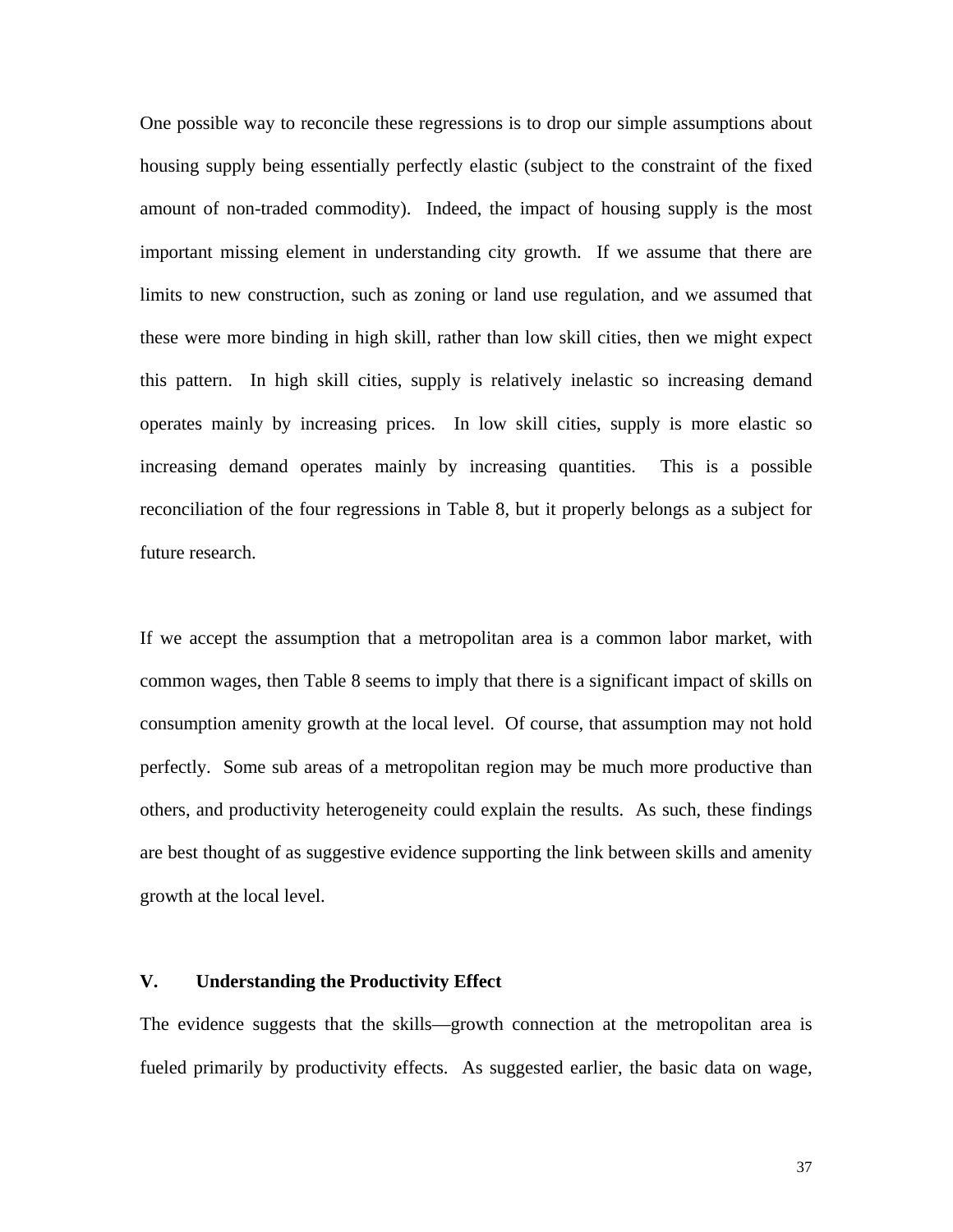price and population growth cannot distinguish between different stories concerning the connection between human capital and productivity. However, we will use other available evidence to check the validity of two of these stories.

First, we address the hypothesis that an environment dense with highly educated people leads to faster technological innovation and that this explains the connection between metropolitan area growth and human capital. To test this idea, we turn to the patents data. We are able to measure patents by MSA for the period 1990-1999, so we will focus on growth during the 90s. We first regress patents per capita on the human capital level, and then see how much of the skills—growth connection is explained by greater patenting activity.

In Table 9, regression 1, we find (like Carlino, Chatterjee and Hunt, 2001) that the share with bachelor's degree is an important predictor of technological growth. We find that a 10 percent increase in the share of college graduates increases the number of patents by .09 log points (approximately nine percent). This certainly supports the idea that the better educated are more technologically innovative.

Moreover, in regression (2), we show that there is a connection between patents and growth in regressions where we don't control for human capital. Of course, no causality is posited by these regressions. Patents are as much a sign of a healthy urban environment as a cause. However, the important fact is shown in regression (3). Once we control for human capital there is no meaningful relationship between patents and urban growth. As such, human capital may matter because it makes people more

38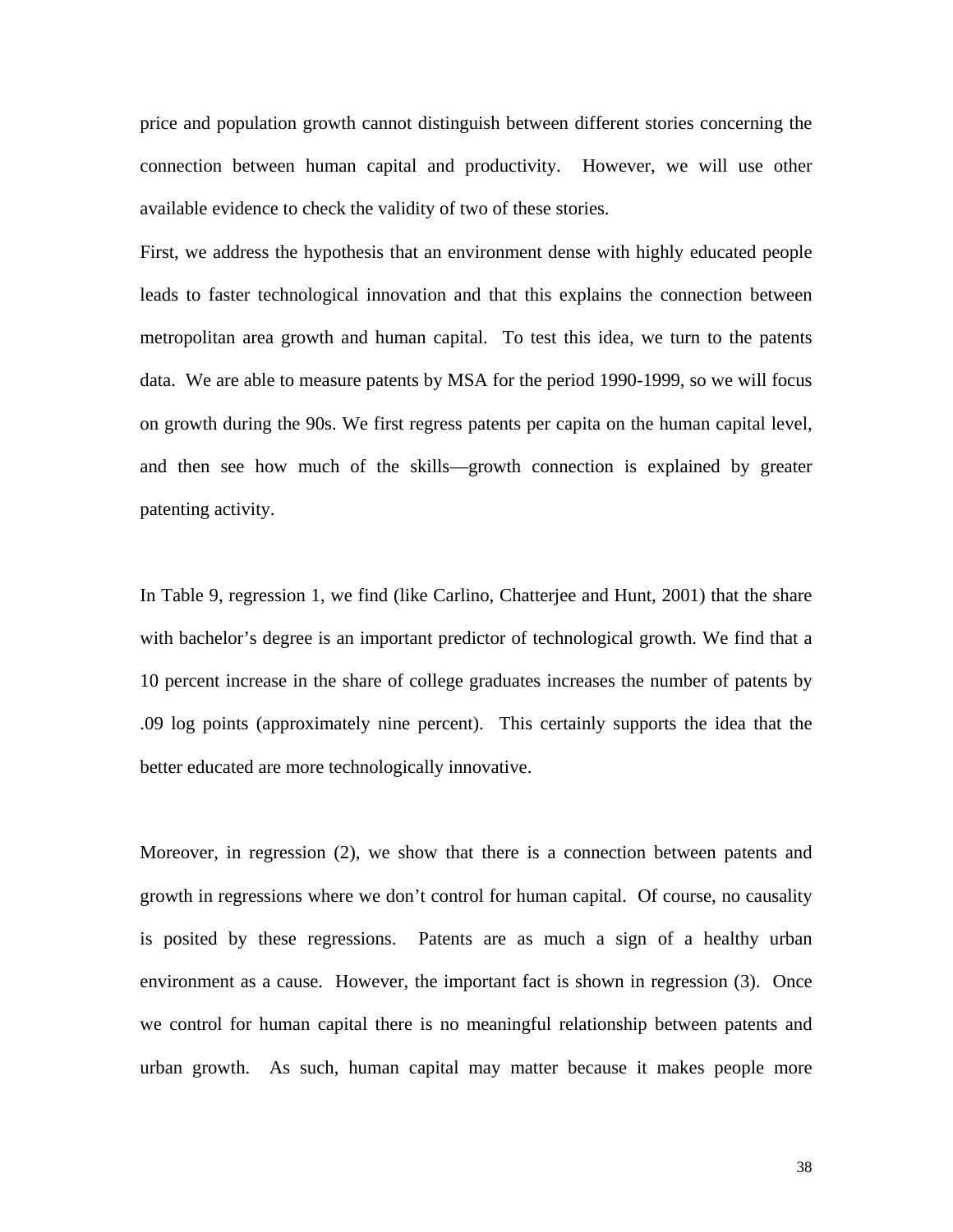creative, but the important elements of this creativity must be in areas beyond the formal patenting sector.

### *The Reinvention Hypothesis*

We finally turn to the puzzle created by Figures 4 and 5: human capital predicts growth much more sharply in cold places than in warm areas. Figure 4 shows the relatively mild (0.13) correlation between skills and growth among those metropolitan areas with January temperatures above 40 degrees on average. Figure 5 shows the 47 percent correlation between the initial share of the population with college degrees and the growth of the logarithm of population between 1980 and 2000 for those metropolitan areas with average January temperatures below 40 degrees. The regression (reported in the figure) suggests that as the share of college educated increases by one percent, the growth rate of the period increases by 1.3 percent. Previous literature (Glaeser, Kolko, and Saiz, 2001, Glaeser and Shapiro, 2003) has pointed to the role of warm weather as an exogenous amenity that has fostered growth in the late  $20<sup>th</sup>$  century U.S. Sun, coupled with the availability of AC systems,  $14$  may have given some areas in the South and West a competitive advantage but skill appears to be a good substitute.

This fact may be explained by Jane Jacobs' (1969) view that cities need to constantly reinvent themselves. Specialization in one area may yield brief success but eventually the

<span id="page-39-0"></span><sup>&</sup>lt;sup>14</sup> Alternatively, the weather variable maybe capturing the impact of other variables, thought the effect of weather on population growth holds after controlling for state fixed effects. What matters for our argument is not so much the causal impact of weather but the strong predictive power of the part of the signal in this variable that is orthogonal to education.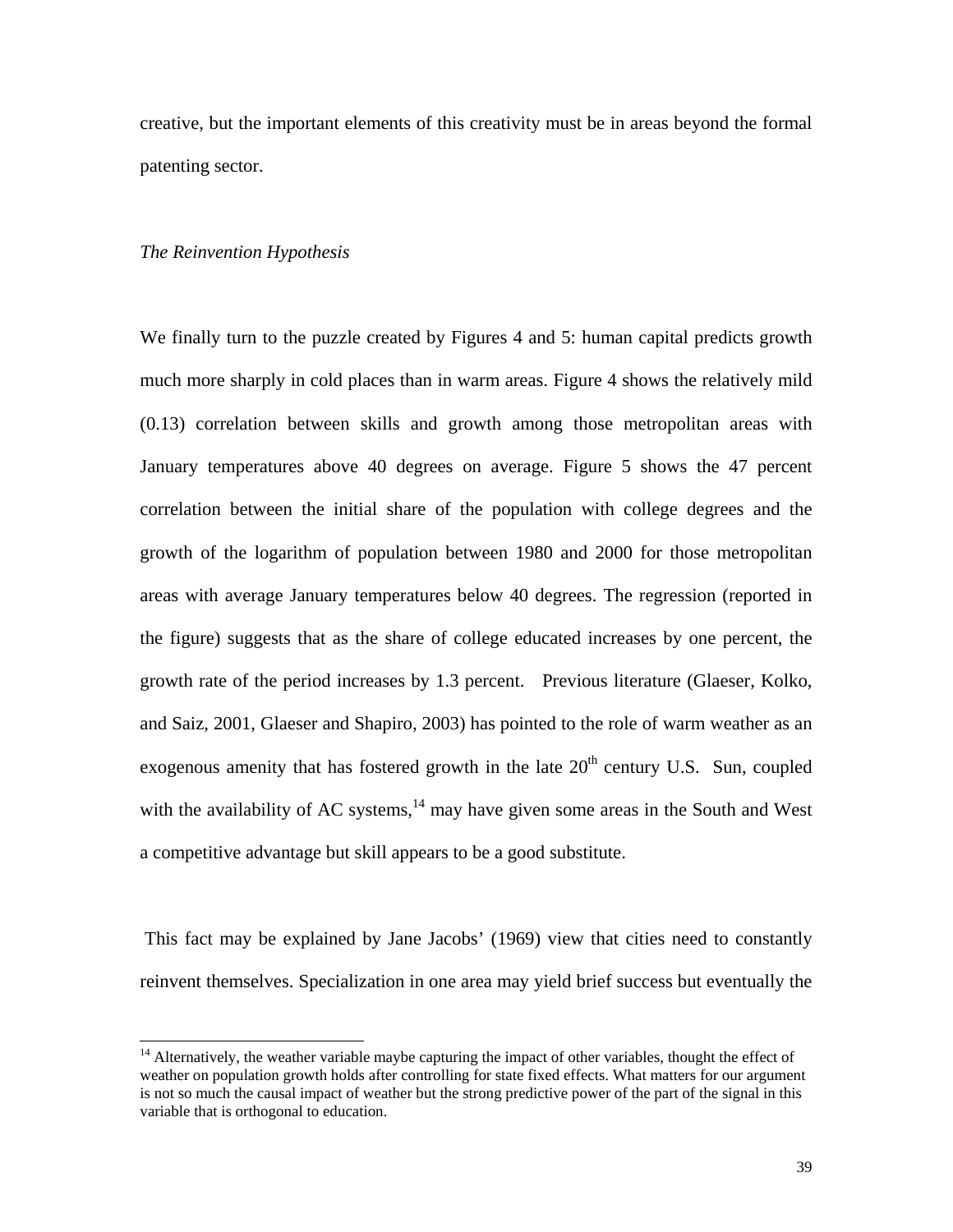area fades, or the city's comparative advantage in the area decays, and reinvention is necessary. Glaeser (2003) details at least four periods in Boston's history where the city reinvented itself. Conversely, in areas with positive exogenous growth shocks human capital may have less of a role, since reinvention is not necessary.

In Table 10, we look at this hypothesis more thoroughly. In regressions (1)-(3), we repeat our benchmark specifications for population, housing price and wage growth, and focus on the interaction between initial human capital and warmth. In all three cases, there is a statistically significant negative interaction between warmth and initial skills. The cross effect is strongest in the population regressions, where the regressions imply that a doubling of the number of heating degree days causes the impact of skills to fall by about one-half. The effect on wages is also statistically significant, but smaller in magnitude, at least relative to the benchmark coefficient. The effect on housing prices is the weakest. Although, the cross-effect is still negative, it is not statistically significant.

One important omitted factor here is land use regulations which appear to be tighter almost everywhere that there is a high degree of human capital. This would explain why in warm places, skills still matter for housing price growth (because skills are correlated with less elastic housing supply), but not much for population growth. Indeed, if there is a correlation between skills and inelastic housing supply, this would tend to create a perverse negative effect where more skilled places actually grow less, despite increasing demand for these areas.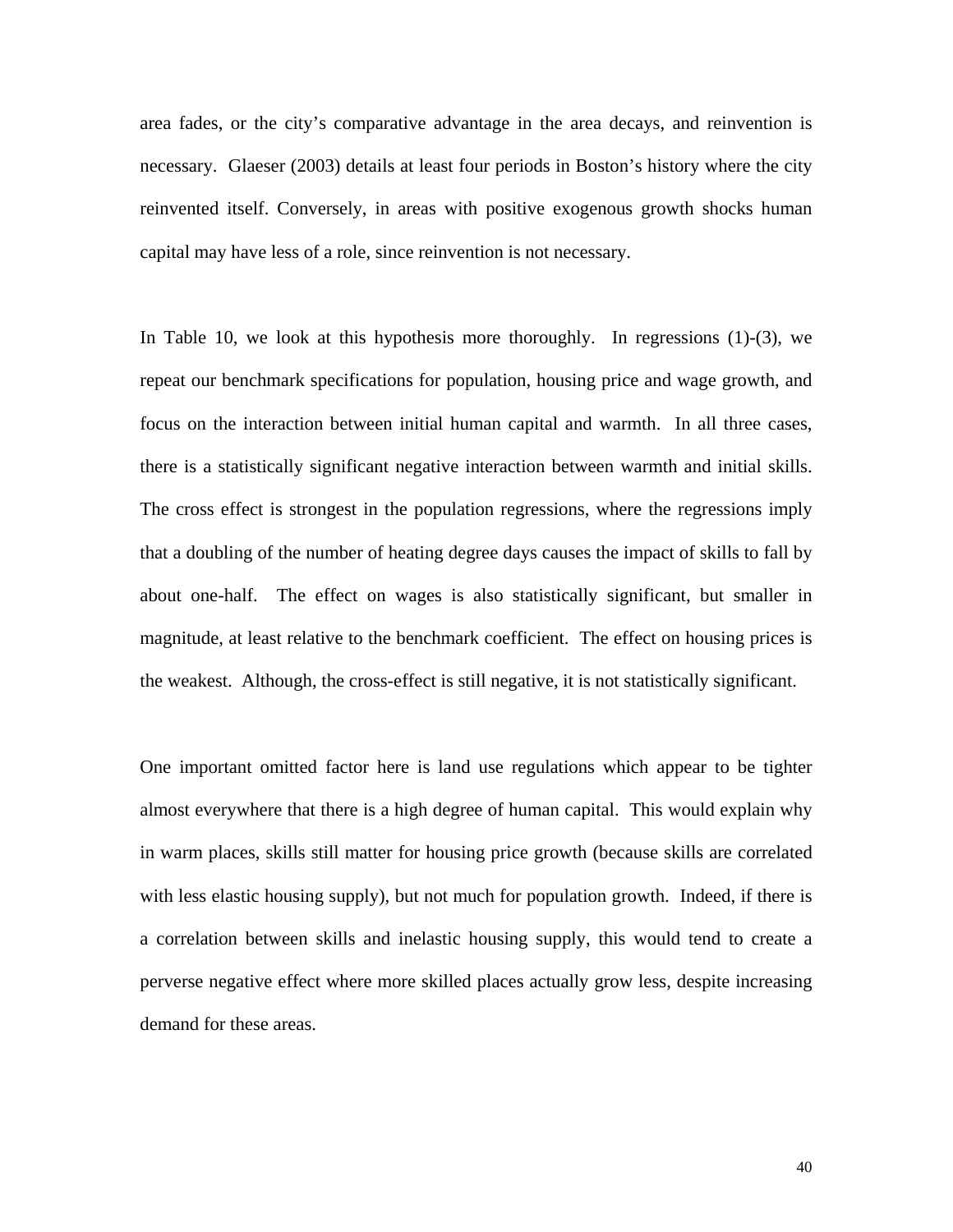In regression (4)-(6), we look at the share of the population (in the initial time period) that is composed of immigrants. Over this time period, immigration was a large source of urban growth, and immigrants tend to settle where other immigrants live (Altonji and Card, 1991, Saiz, 2003). If the reinvention hypothesis is correct, then we should expect to see that human capital doesn't matter in places with large supplies of immigrants, but it should be important in areas where immigrants are not coming. Indeed, this is exactly what we find in regression (4). Human capital matters much more in predicting population growth in areas without immigrants than in areas with immigrants.

One possible explanation for the strikingly different correlation between skills and growth in growing and declining places is that skills allow reinvention. The view that human capital is most valuable because it enables flexibility and the ability to respond to new circumstances was emphasized by Welch (1968). If this view is correct, then we should not be surprised if a high skill New England city manages to reinvent itself while a low skill rustbelt town does not.

One implication of this hypothesis is that places with high human capital should be better at switching out of declining industries. To test this hypothesis, we gathered data on education and industrial composition in 1940 by metropolitan area (contemporaneously defined). We then tested whether the impact of skills on contributing to the shift away of manufacturing over the next 30 years has been more important in industrial, colder areas of the country (Table 10, Panel B). The regressions support the view that the skilled rustbelt towns were better at reorienting themselves: the importance of education to explain the shift away of manufacturing (the change in the manufacturing share in the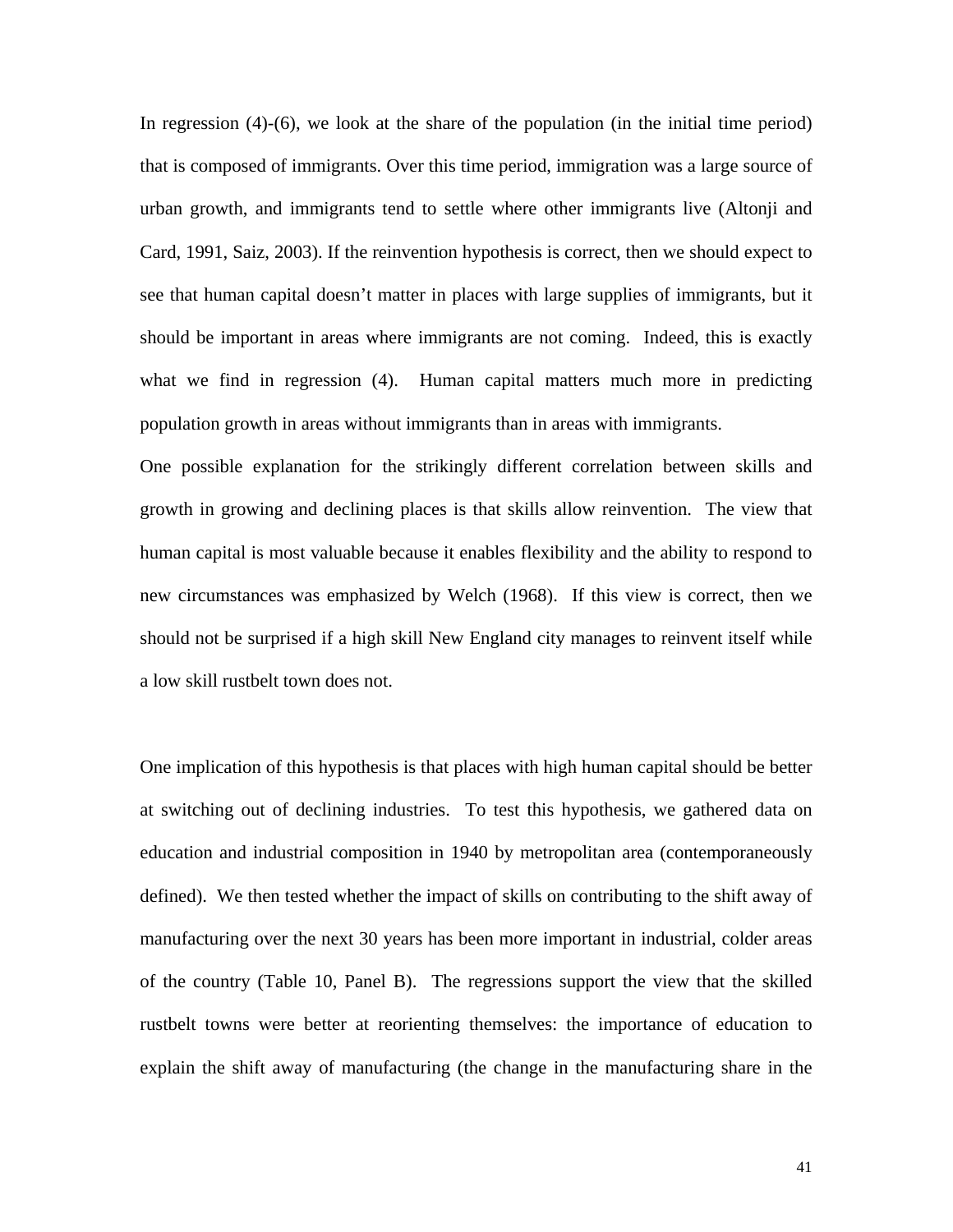left-hand-side) in the second half of the  $20<sup>th</sup>$  Century was stronger in colder areas (interaction between human capital and temperature) and in areas with an initial bigger share of manufacturing (interaction between education and share manufacturing).

### **VI. Conclusion**

Human capital predicts population and productivity growth at the city and metropolitan area level as surely as it predicts income growth at the country level. High skill areas have been getting more populous, better paid and more expensive. Indeed, aside from climate, skill composition may be the most powerful predictor of urban growth. This is both a boon to the skilled cities that have done spectacularly over the past two decades and a curse to the cities with less skilled workers that have suffered an almost unstoppable urban decline.

Why do skilled cities grow more quickly? At the metropolitan area level, the available evidence appears to show quite clearly that skills predict productivity growth and not an increase in amenity levels. The high skilled metropolitan areas are not seeing falling real wages. To the contrary, prices seem not to be rising quickly enough to offset the increases in wages. Standard economic reasoning tells us that this means that high skill levels are associated with decreasing relative levels of quality of life, perhaps because of increasing population levels.

Within metropolitan areas, at the very local level, there is some evidence that the prices of skilled places have risen sharply. If the standard assumption that a metropolitan area is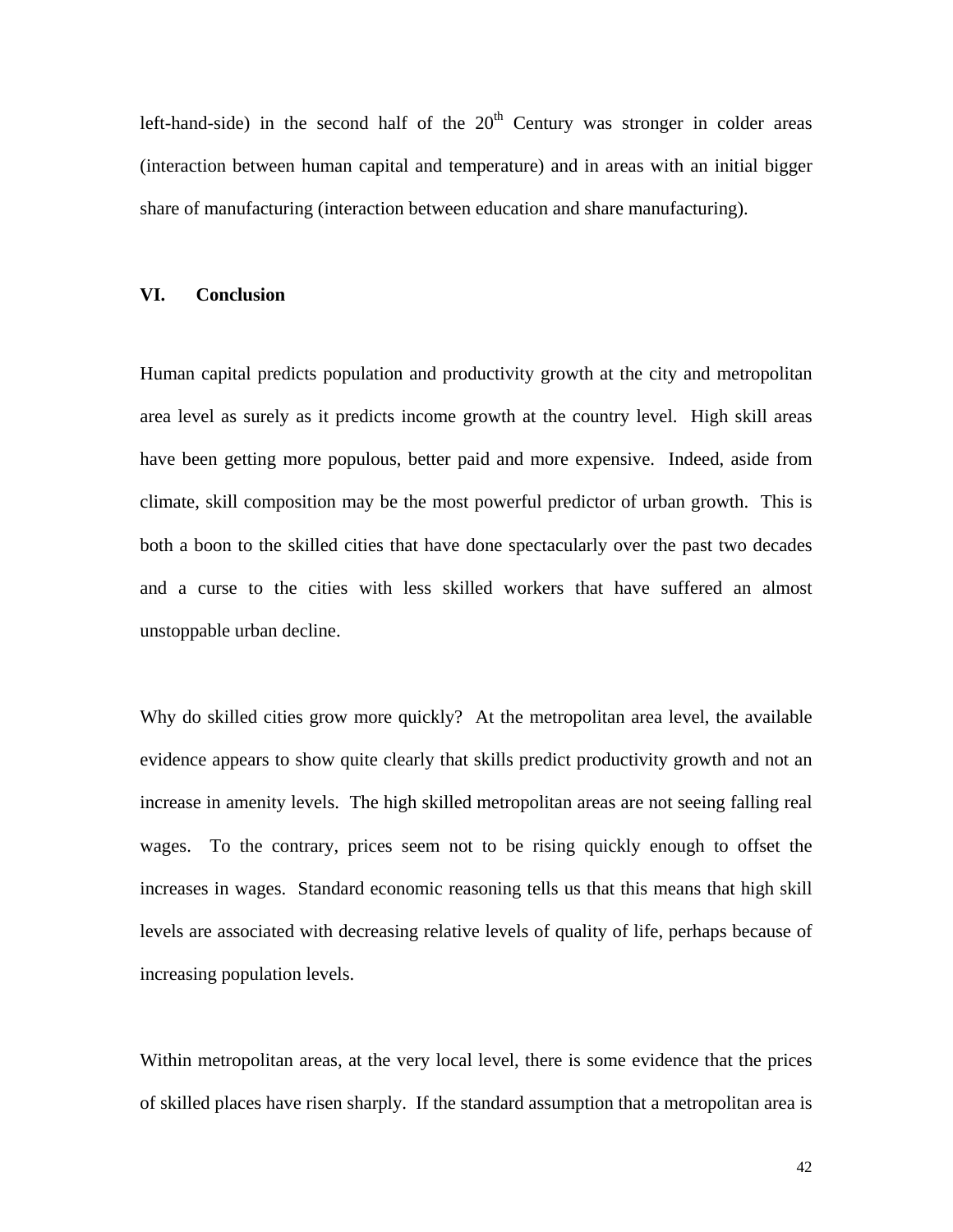a single labor market holds, then the skills-housing price growth connection is best understood as suggesting that skills increase amenities at the very local level, if not at the metropolitan area level. Thus, our results suggest that skills are important because they increase productivity at the metropolitan level and amenities at the local. On net, the productivity effects appear to be much stronger.

Why are skills so strongly associated with productivity growth at the metropolitan level? Certainly skilled cities are more innovative, but controlling for the rate of innovation doesn't impact the effect of skills. One clue may be the fact that skills are much more important in otherwise disadvantaged regions than in exogenously growing regions. This fact might reflect the idea that cities are constantly reinventing themselves - moving from one field of specialization to another. Skills may well be a crucial part of this reinvention process as skilled workers react more speedily to painful economic shocks and educated workers find it easier to switch techniques (as in Welch, 1970). While at this point the reinvention hypothesis is only a guess, the fact that skills are so important in the northeast and so almost irrelevant in the west suggests that there is something very significant about the connection between skills and the process of urban decline.

The results in the paper suggest that city growth can be promoted with strategies that increase the level of local human capital. At the regional or metropolitan level, attracting high human capital workers may require provision of basic services, amenities and quality public schools that will lure the most skilled. Conversely, redistributive policies *at the local level* have to be carefully designed as they may have the undesired side effect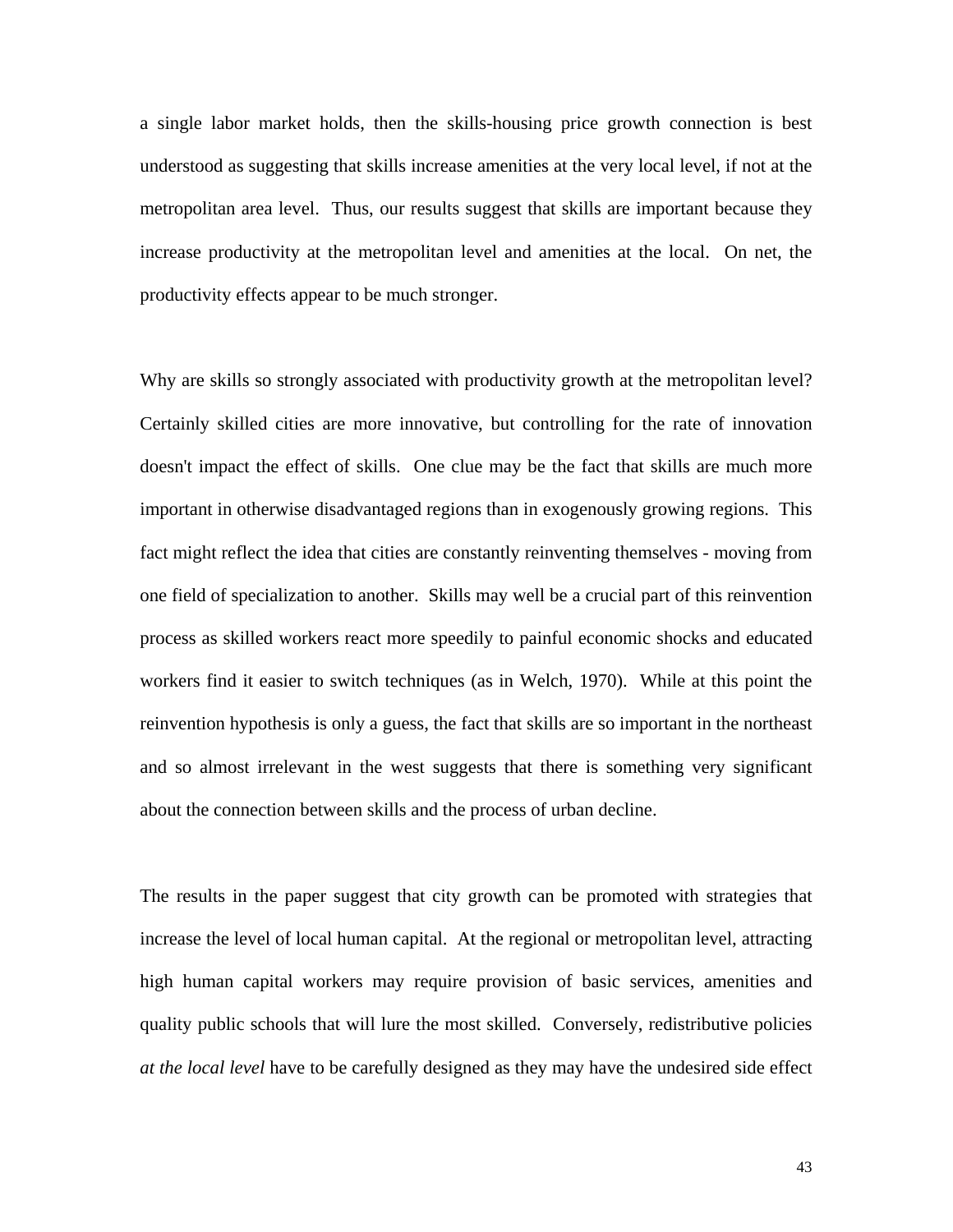of repelling the skilled and deter growth. Generating new technologies *locally* does not seem as important as having the capacity to adapt them. Providing basic quality education (maximizing success rates in high school graduation) may both produce and attract the educated. Since local tax bases are heterogeneous, state and federal funds can play a role in avoiding "low education traps" in ailing cities.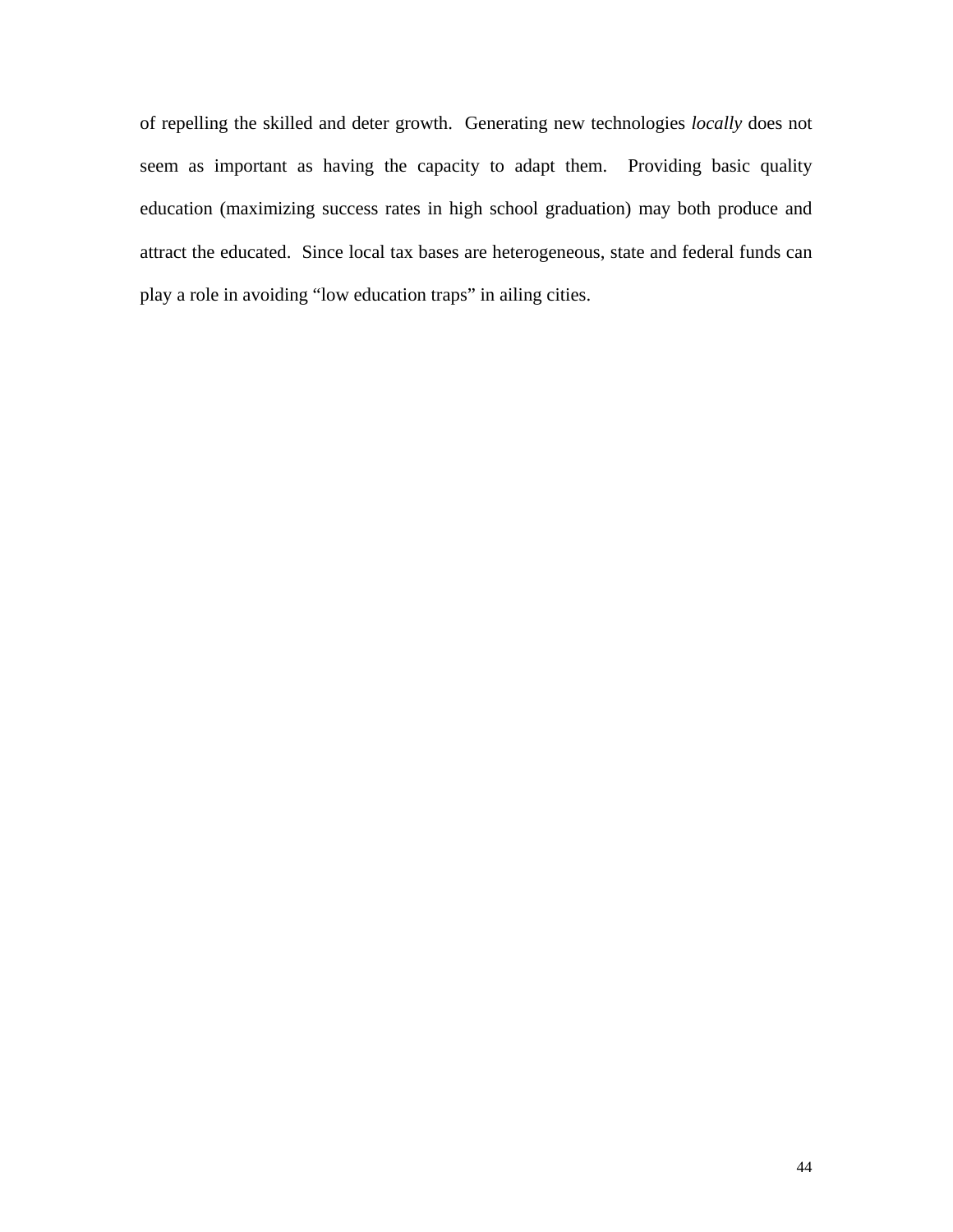## **References**

**Altonji, J.G. and D.Card (1991).** "The Effects of Immigration on the Labor Market Outcomes of Less-Skilled Natives," in Immigration, Trade, and the Labor Market, ed. John M. Abowd and Richard B. Freeman (Chicago: University of Chicago Press, 1991), pp. 201-34.

**Black, D. and V. Henderson (1999).** "A theory of urban growth." Journal of Political Economy," 107(2):252—284.

**Berrie Cullen, J. and S.Levitt (1999).** "Crime, Urban Flight, and the Consequences for Cities," *The Review of Economics & Statistics*, 1999, vol. 81, issue 2, 159-169

**Card, D. (1995).** "Using Geographic Variation in College Proximity to Estimate the Return to Schooling," in "Aspects of Labour Economics": Essays in Honour of John Vanderkamp, L. Christofides, E.K. Grant and R. Swindinsky, Eds. University of Toronto Press.

**Jacobs, J. (1969).** The Economy of Cities, New York: Random House, 1969.

**Carlino, J., S. Chatterjee, and R. Hunt (2001).** "Knowledge Spillovers and the New Economy of Cities," Federal Reserve Bank of Philadelphia Working Paper 01-14.

**Eaton, J. and Z. Eckstein (1997).** "Cities and growth: Theory and evidence from France and Japan." *Regional Science and Urban Economics* 27(4-5): 443-474.

**Glaeser, E.L. (1994).** "Why Does Schooling Generate Economic Growth?" *Economics Letters* 44 (1994): 333-337.

**Glaeser, E.L. (2003).** "Reinventing Boston: 1640-2003," Harvard Institute for Economic Research: Discussion Paper 2017.

**Glaeser, E.L. and J. Gyourko (2001).** "Urban Decline and Durable Housing," NBER Working Paper 8598.

**Glaeser, E.L., Kolko, J. and A. Saiz (2001).** "Consumer City." *Journal of Economic Geography* 1(1): 27-50.

**Glaeser, E.L., J. Scheinkman, and A. Shleifer (1995).** "Economic Growth in a Cross-Section of Cities," *Journal of Monetary Economics* 36 (1995): 117-143.

**Glaeser E.L. and J.M. Shapiro (2003).** Urban Growth in the 1990s: Is City Living Back? *Journal of Regional Science*, 43(1):139—165.

**Lochner, L. (1999).** "Education, Work, and Crime: Theory and Evidence," Rochester Center for Economic Research Working Paper No.465.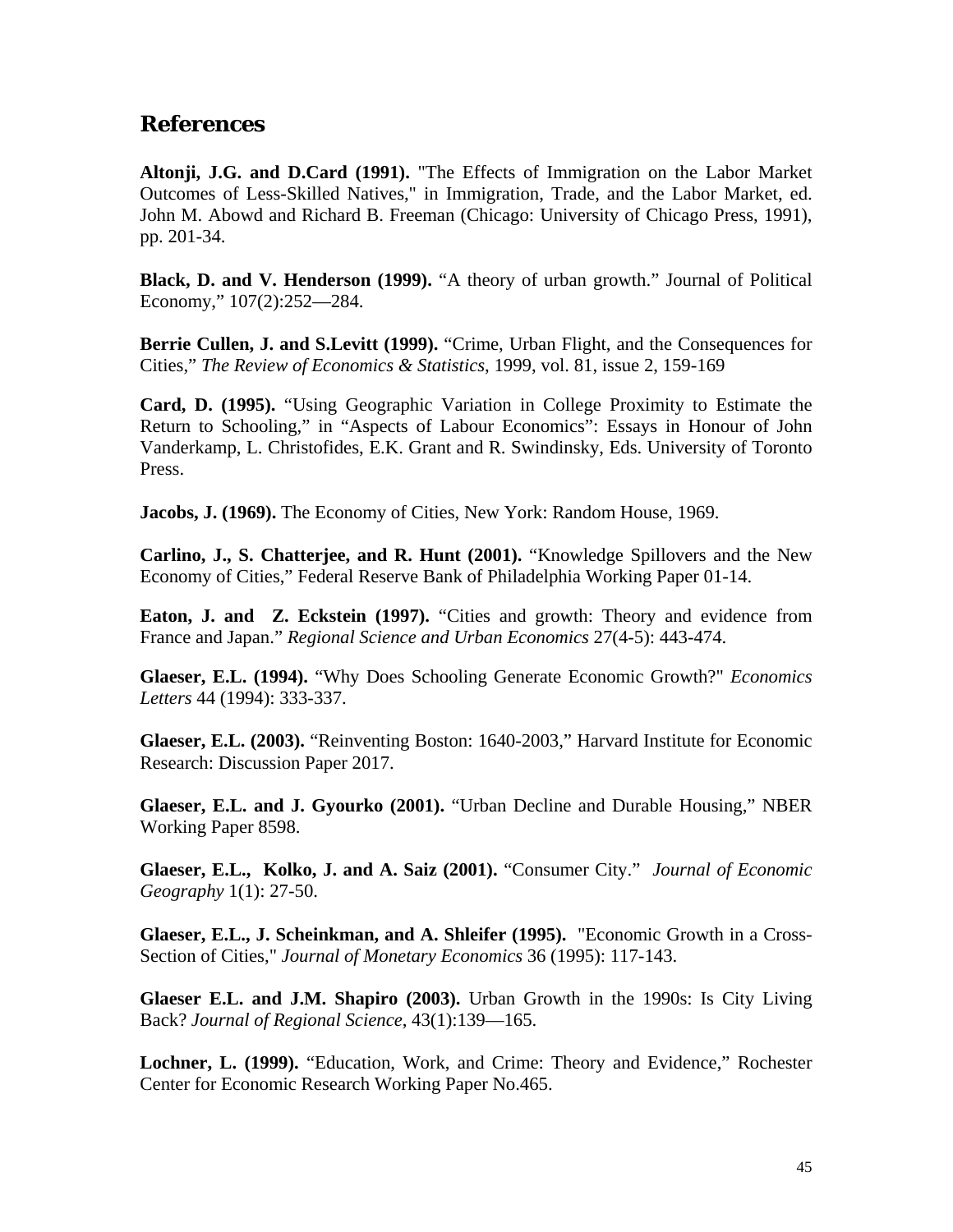**Lochner L. and Moretti, E. (2001).** "The Effect of Education on Crime: Evidence from Prison Inmates, Arrests and Self-Reports," NBER Working Paper8605.

**Moretti, E. (2003).** "Estimating the Social Return to Higher Education: Evidence from Longitudinal and Repeated Cross-Sectional Data," forthcoming in *Journal of Econometrics.* 

**Moretti, E. (2002).** "Workers' Education, Spillovers and Productivity: Evidence from Plant-Level Production Functions." *Mimeo* , UCLA.

**Nardinelli, C. and C. J. Simon, (1996)**. "The talk of the Town: Human capital, Information, and the Growth of English Cities, 1861 to 1961." *Explorations in Economic History* 33(3): 384-413.

**Putnam, R.D. (2000).** "Bowling Alone: The Collapse and Revival of American Community" New York: Simon & Schuster.

**Roback, J., (1982).** "Wages, Rents and the Quality of Life," *Journal of Political Economy* 90:6: pp.1257-1278.

**Saiz, A. (2003).** "Immigration and Housing Rents in American Cities." Federal Reserve Bank of Philadelphia Working Paper 03-12.

**Schultz, T. W.** (1964). *Transforming Traditional Agriculture*. New Haven: Yale University Press.

**Shapiro, J. (2003).** "Smart Cities: Explaining the Relationship between City Growth and Human Capital." Mimeo: Harvard University.

**Simon, C.J. (1998)**. "Human Capital and Metropolitan Employment Growth," Journal of Urban Economics, 43:223—24.

**Simon C.J. and C. Nardinelli (2002).** "Human Capital and the Rise of American Cities, 1900-1990." *Regional Science and Urban Economics*, 32:59—96.

**Rauch J.E (1993).** "Productivity Gains from Geographic Concentration of Human Capital: Evidence from the Cities." *Journal of Urban Economics*, 34:380—400.

**Welch, F. (1970).** "Education in Production," Journal of Political Economy, vol. 78, no. 1, Jan.-Feb. 1970, pp. 35-59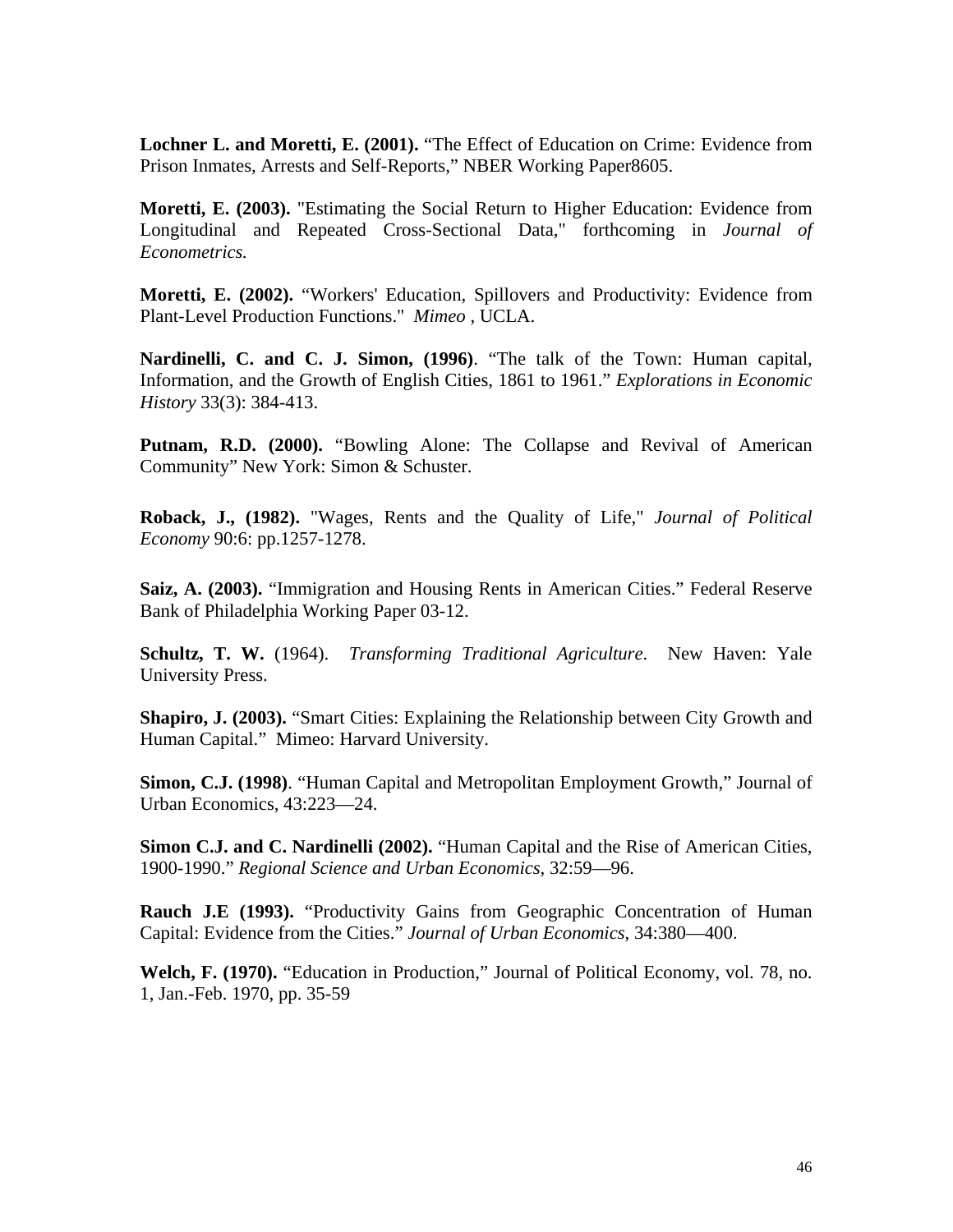## **Appendix A: Data Appendix**

*General Notes:* MSA data is for metropolitan areas as defined by the Office of Management Budget in 1999. We use the county MSA/NECMA definition. In most cases we need to aggregate data by county to obtain the appropriate MSA data. City data is from the HUD State of the Cities Data System. We select those cities with population over 30,000 in 1970, the initial year for which the data is available.

| <b>Variable</b>                                                      | <b>Source</b>                                          | <b>Details</b>                                                                                                                                                                                                                                                                                                                                                                                                                                                                                                                         |
|----------------------------------------------------------------------|--------------------------------------------------------|----------------------------------------------------------------------------------------------------------------------------------------------------------------------------------------------------------------------------------------------------------------------------------------------------------------------------------------------------------------------------------------------------------------------------------------------------------------------------------------------------------------------------------------|
| Share of persons 25 or<br>older with a bachelor's<br>degree          | HUD State of the Cities<br>Data System (Census)        |                                                                                                                                                                                                                                                                                                                                                                                                                                                                                                                                        |
| Population                                                           | <b>HUD State of the Cities</b><br>Data System (Census) |                                                                                                                                                                                                                                                                                                                                                                                                                                                                                                                                        |
| Average heating degree<br>days (1961-1990)                           | County and City Data<br><b>Books</b> , 1994            | We match MSA's to the corresponding<br>major city                                                                                                                                                                                                                                                                                                                                                                                                                                                                                      |
| Average precipitation<br>$(1961 - 1990)$                             | County and City Data<br>Books, 1994                    | We match MSA's to the corresponding<br>major city                                                                                                                                                                                                                                                                                                                                                                                                                                                                                      |
| Share workers in<br>manufacturing                                    | <b>HUD</b> State of the Cities<br>Data System (Census) | Employment in manufacturing over total<br>employment                                                                                                                                                                                                                                                                                                                                                                                                                                                                                   |
| Share workers in<br>professional services                            | <b>HUD State of the Cities</b><br>Data System (Census) | Employment in professional services over<br>total employment                                                                                                                                                                                                                                                                                                                                                                                                                                                                           |
| Share workers in trade                                               | <b>HUD</b> State of the Cities<br>Data System (Census) | Employment in trade over total employment                                                                                                                                                                                                                                                                                                                                                                                                                                                                                              |
| Unemployment rate                                                    | <b>HUD</b> State of the Cities<br>Data System (Census) | Unemployment over labor force                                                                                                                                                                                                                                                                                                                                                                                                                                                                                                          |
| Share of persons 25 or<br>older with less than high<br>school degree | <b>HUD</b> State of the Cities<br>Data System (Census) |                                                                                                                                                                                                                                                                                                                                                                                                                                                                                                                                        |
| Colleges per capita in<br>1940                                       | Peterson's College<br>Guide (and Census)               | Peterson's provides foundation dates for all<br>colleges in the US. We use the foundation<br>date to ascertain if a college was founded<br>before 1940. We match the college zip code<br>with the pertinent county, and then assign<br>counties to MSA using 1999 MSA/NECMA<br>definitions. We have used the Department of<br>Education IPEDS dataset for 1969-1999 and<br>confirmed that attrition bias is not an issue:<br>colleges do not seem to disappear from the<br>IPEDS sample at a faster rate in stagnating<br>metro areas. |
| Family income                                                        | <b>HUD State of the Cities</b><br>Data System (Census) |                                                                                                                                                                                                                                                                                                                                                                                                                                                                                                                                        |
| Median house value                                                   | <b>HUD State of the Cities</b><br>Data System (Census) |                                                                                                                                                                                                                                                                                                                                                                                                                                                                                                                                        |
| Wages                                                                | <b>Bureau of Economic</b><br>Analysis                  | Average wage and salary disbursements per<br>worker                                                                                                                                                                                                                                                                                                                                                                                                                                                                                    |
| Manufacturing wages                                                  | <b>Bureau of Labor</b><br><b>Statistics</b>            | Average Hourly Earnings in the<br>manufacturing industry                                                                                                                                                                                                                                                                                                                                                                                                                                                                               |
| <b>IPUMS</b> wages                                                   | <b>IPUMS</b> (Census)                                  |                                                                                                                                                                                                                                                                                                                                                                                                                                                                                                                                        |
| <b>IPUMS</b> House values                                            | IPUMS (census)                                         |                                                                                                                                                                                                                                                                                                                                                                                                                                                                                                                                        |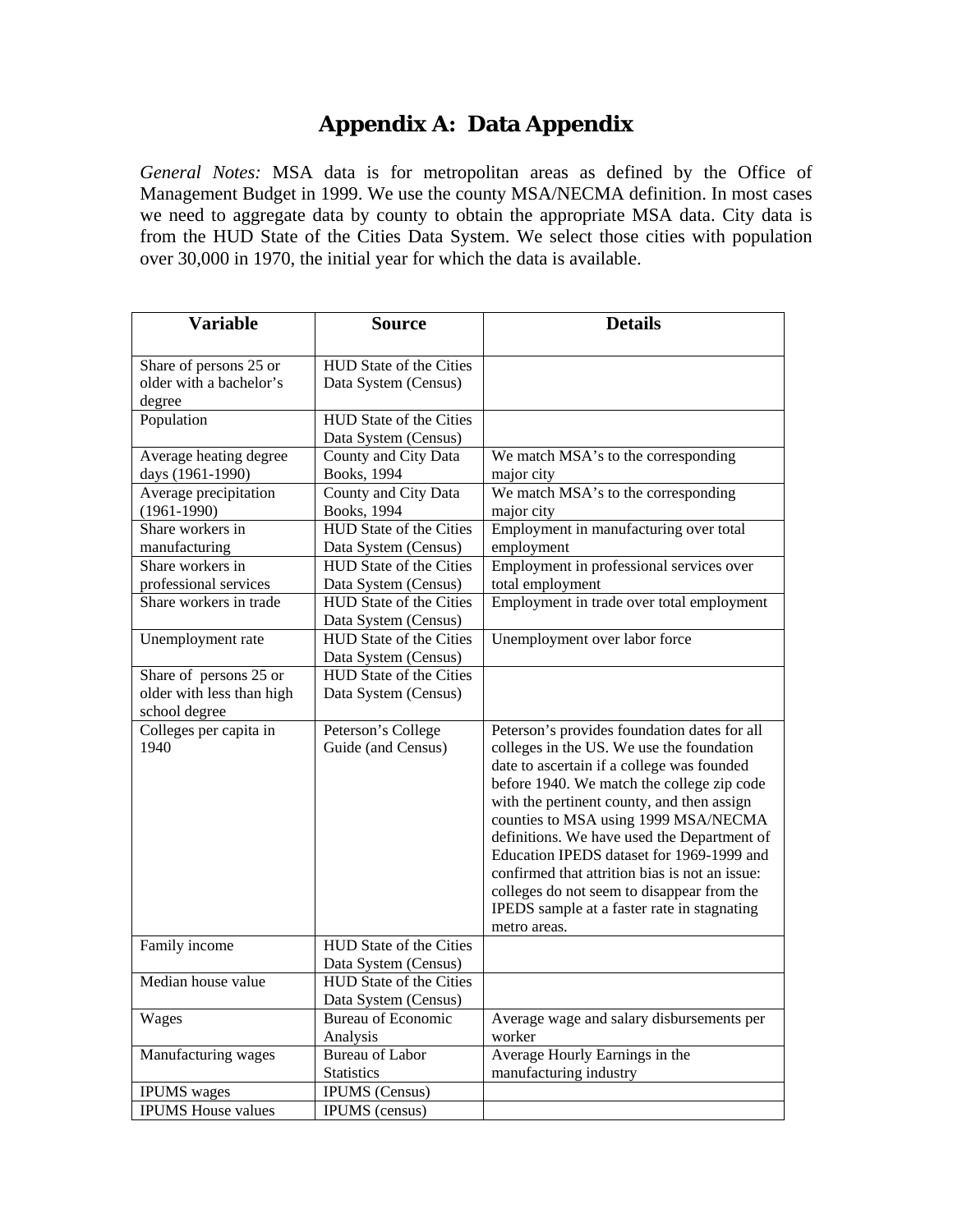| Adjusted IPUMS wages      | <b>IPUMS</b> (Census)      | Obtained as the MSA fixed effects of<br>independent cross-sectional regressions<br>where we control for age, age squared,<br>education dummies, sex, race, Hispanic<br>ethnicity, marital status, and veteran status |
|---------------------------|----------------------------|----------------------------------------------------------------------------------------------------------------------------------------------------------------------------------------------------------------------|
| <b>ACCRA Price index</b>  | American Chamber of        |                                                                                                                                                                                                                      |
|                           |                            | A cross section of relative prices for 1970,                                                                                                                                                                         |
|                           | <b>Commerce Research</b>   | 1980 (about 36 observations) and 1990 and                                                                                                                                                                            |
|                           | Analysis Data              | 2000 (about 210 observations)                                                                                                                                                                                        |
| CPI-U                     | <b>Bureau of Labor</b>     | Consumer Price Index - Urban                                                                                                                                                                                         |
|                           | <b>Statistics</b>          |                                                                                                                                                                                                                      |
| College enrollment in     | <b>IPED/HEGIS Database</b> | HEGIS/IPEDS offers enrollment for each                                                                                                                                                                               |
| 1970                      | (NCES)                     | institution of higher education. We match zip                                                                                                                                                                        |
|                           |                            | code to counties and add up enrollments for                                                                                                                                                                          |
|                           |                            | all institutions in a metro area                                                                                                                                                                                     |
| Murders per 1,000         | National Archive of        | Originally from FBI. By county, we generate                                                                                                                                                                          |
| population                | Criminal Justice Data      | data by MSA.                                                                                                                                                                                                         |
| Teacher/pupil ratio       | <b>NCES Common Core</b>    | The data is for 1990. We locate the county of                                                                                                                                                                        |
|                           | of Data                    | each school and aggregate the number of                                                                                                                                                                              |
|                           |                            | pupils and teachers by county. Then we                                                                                                                                                                               |
|                           |                            | aggregate the county data to MSA.                                                                                                                                                                                    |
| <b>Museums</b>            | <b>County Business</b>     |                                                                                                                                                                                                                      |
|                           | Patterns (1980, 1990)      |                                                                                                                                                                                                                      |
| Eating and drinking       | <b>County Business</b>     |                                                                                                                                                                                                                      |
| establishments per capita | Patterns (1980, 1990)      |                                                                                                                                                                                                                      |
| Motion picture            | <b>County Business</b>     |                                                                                                                                                                                                                      |
| establishments per capita | Patterns (1980, 1990)      |                                                                                                                                                                                                                      |
| Health establishments per | <b>County Business</b>     |                                                                                                                                                                                                                      |
| capita                    | Patterns (1980, 1990)      |                                                                                                                                                                                                                      |
| Amusement and             | <b>County Business</b>     |                                                                                                                                                                                                                      |
| recreational service      | Patterns (1980, 1990)      |                                                                                                                                                                                                                      |
| establishments            |                            |                                                                                                                                                                                                                      |
| Membership organizations  | <b>County Business</b>     |                                                                                                                                                                                                                      |
|                           | Patterns (1980, 1990)      |                                                                                                                                                                                                                      |
|                           | <b>US</b> Patent and       | Data on patents by county were generously                                                                                                                                                                            |
| Patents per worker        | <b>Trademark Office</b>    | provided by Robert Hunt. We aggregated at                                                                                                                                                                            |
|                           |                            | MSA level.                                                                                                                                                                                                           |
|                           |                            |                                                                                                                                                                                                                      |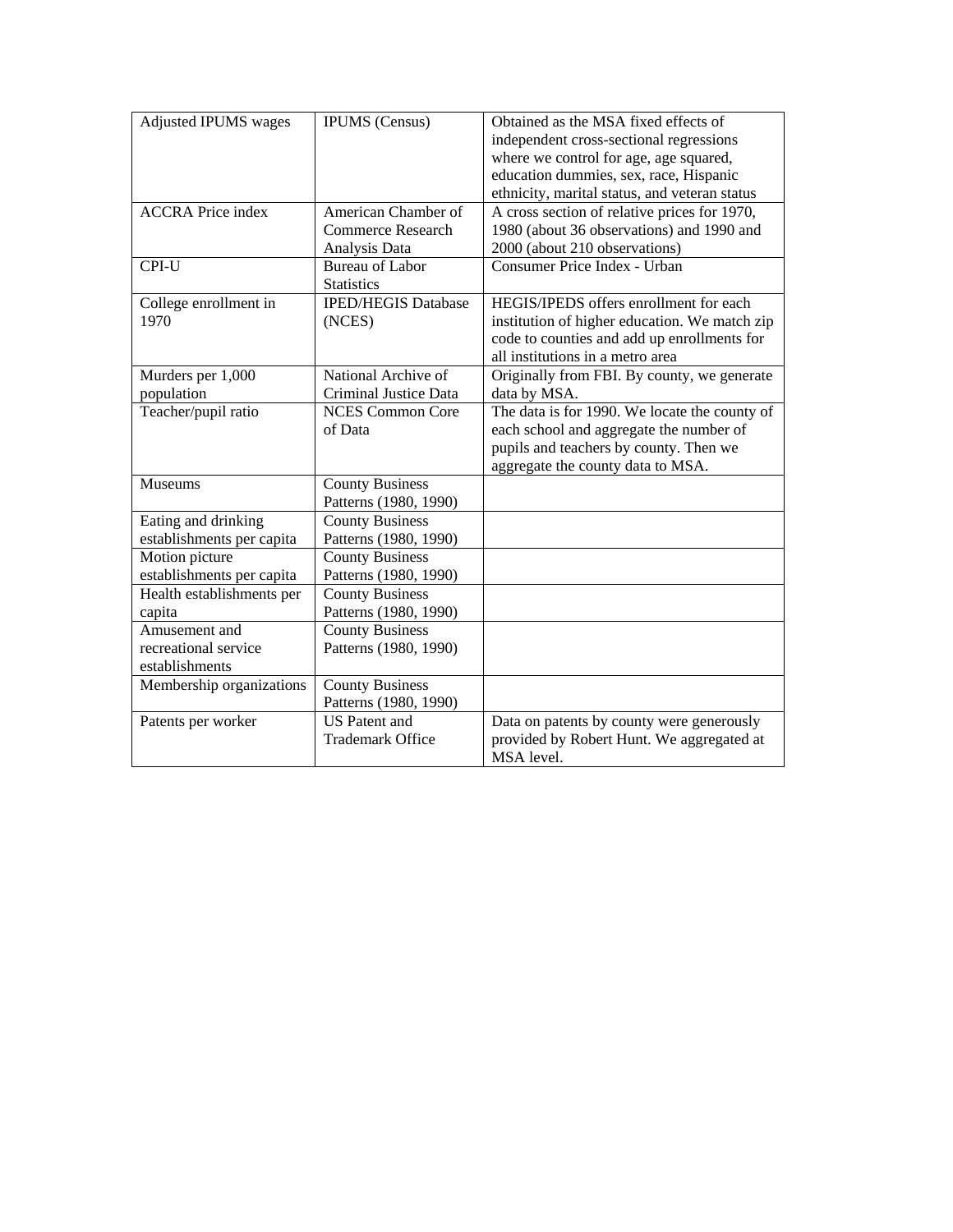## **Appendix B: Additional Calculations**

The terms in equation (2) are 
$$
\Theta_j^N = \left(\phi_1^{\frac{1}{1-\sigma}} + \theta_j \right) \left(\phi_1^{\frac{\sigma}{1-\sigma}} + \theta_j \right)^{-\frac{\sigma(1-\alpha) + \beta(1-\gamma)}{\sigma\eta}},
$$
  
and  $\Omega_N = \left(\frac{U}{H} \frac{\alpha^{-1}((1-\gamma)\beta)^{(1-\gamma)(1-\alpha)} \left(\frac{\alpha}{r}\right)^{\alpha(1-\gamma)}}{\alpha\beta}\right)^{\frac{1}{\eta}}.$ 

The only places where *L H U U* or  $\phi$  enters directly into the logarithm of population are in the terms  $\Theta_j^N$  and  $\Omega_N$ , so we can write  $Log(N_j) = \Psi + Log(\Theta_j^N) + Log(\Omega_N)$ , and  $\partial \phi$   $\partial \phi$   $\partial \phi$  $\partial Log(\Omega)$ +  $\frac{\partial Log(N_j)}{\partial \phi} = \frac{\partial Log(\Theta_j^N)}{\partial \phi} + \frac{\partial Log(\Omega_N)}{\partial \phi}$ . Differences in the skill levels of cities is

proportional determined entirely by  $\theta_j$ , so for more skilled cities to grow more rapidly

with an increase in  $\phi$ , it must be the case that  $\frac{\partial Log(N_j)}{\partial x_j} = \frac{\partial^2 Log(\Theta_j^N)}{\partial y_j} > 0$  $\frac{\partial Log(N_j)}{\partial \phi \partial \theta_j} = \frac{\partial^2 Log(\Theta)}{\partial \phi \partial \theta_j}$ *j N j j*  $Log(N_j)$   $\partial^2 Log$  $\frac{\partial}{\partial \phi} \frac{\partial}{\partial \phi} + \frac{\partial}{\partial \phi} \frac{\partial}{\partial \phi} \frac{\partial}{\partial \phi} + \frac{\partial}{\partial \phi} \frac{\partial}{\partial \phi} + \frac{\partial}{\partial \phi} \frac{\partial}{\partial \phi} + \frac{\partial}{\partial \phi} \frac{\partial}{\partial \phi} + \frac{\partial}{\partial \phi} \frac{\partial}{\partial \phi} + \frac{\partial}{\partial \phi} \frac{\partial}{\partial \phi} + \frac{\partial}{\partial \phi} \frac{\partial}{\partial \phi} + \frac{\partial}{\partial \phi} \frac{\partial}{\partial \phi} + \frac{\partial}{\partial \phi} \frac{\partial}{\partial \phi} +$ 

Differentiating once yields:

$$
\Theta_j^N = \left(\phi^{\frac{1}{1-\sigma}} + \theta_j\right)\left(\phi^{\frac{\sigma}{1-\sigma}} + \theta_j\right)^{\frac{-\sigma(1-\alpha)+\beta(1-\gamma)}{\sigma\eta}}
$$

(A1) 
$$
\frac{\partial Log(\Theta_j^N)}{\partial \theta_j} = \frac{1}{\frac{1}{\phi^{1-\sigma}} + \theta_j} - \frac{(1-\alpha)\sigma + \beta(1-\gamma)}{\sigma\eta} \frac{1}{\frac{\sigma}{\phi^{1-\sigma}} + \theta_j}
$$

Differentiating again yields: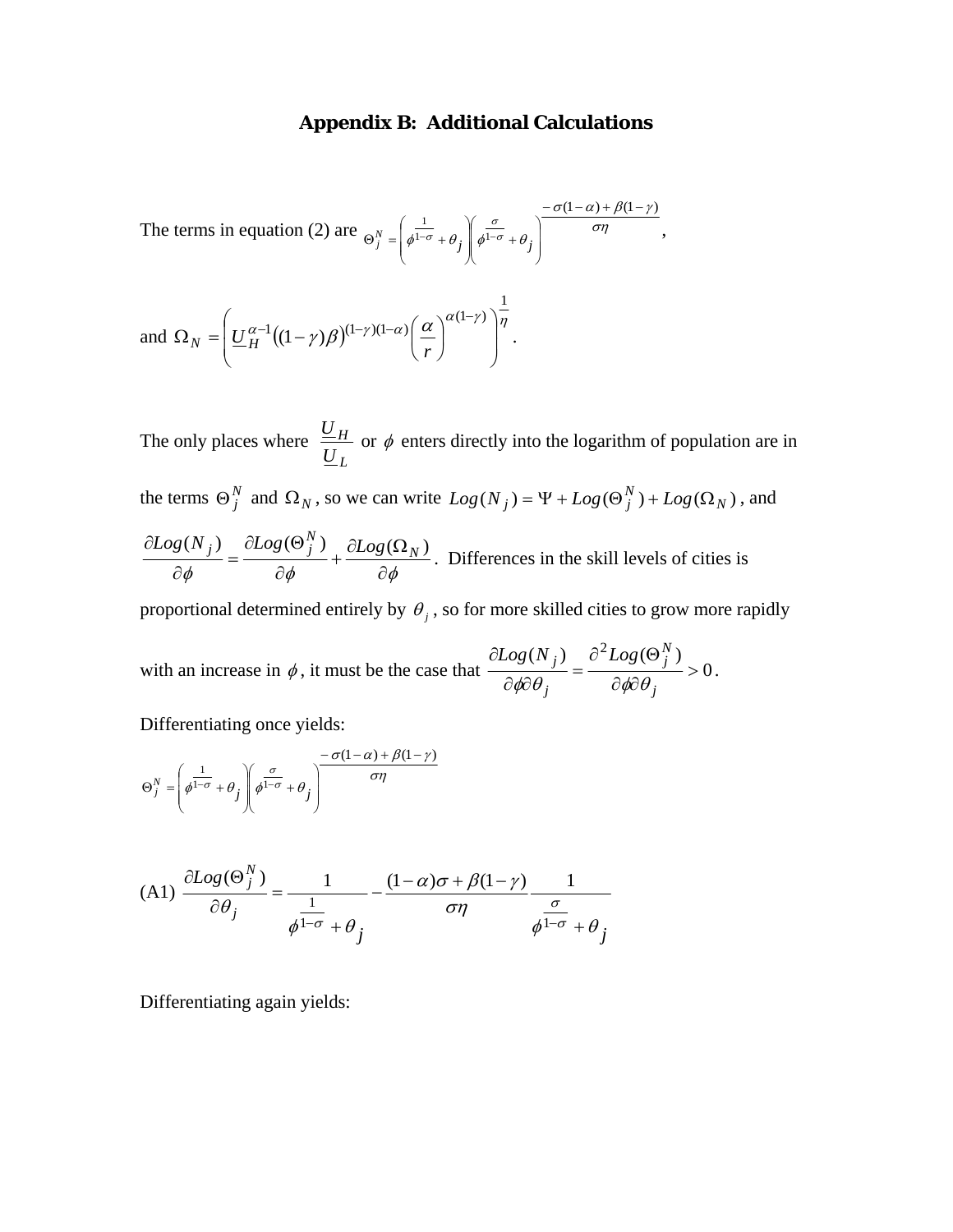(A2) 
$$
\frac{\partial^2 Log(\Theta_j^N)}{\partial \theta_j \partial \phi} = \frac{(1-\alpha)\sigma + \beta(1-\gamma)}{\sigma \eta} \frac{\frac{\sigma}{1-\sigma} \phi^{\frac{2\sigma-1}{1-\sigma}}}{\left(\phi^{\frac{\sigma}{1-\sigma}} + \theta_j\right)^2} - \frac{\frac{1}{1-\sigma} \phi^{\frac{\sigma}{1-\sigma}}}{\left(\phi^{\frac{1}{1-\sigma}} + \theta_j\right)^2}
$$

This term is negative if 
$$
\frac{1 - \alpha + \beta(1 - \gamma)}{(1 - \alpha)\sigma + \beta(1 - \gamma)} \left( \phi^{\frac{\sigma}{1 - \sigma}} + \theta_j \right)^2 > \frac{1}{\phi} \left( \phi^{\frac{1}{1 - \sigma}} + \theta_j \right)^2
$$

As 
$$
\frac{1 - \alpha + \beta(1 - \gamma)}{(1 - \alpha)\sigma + \beta(1 - \gamma)} > 1
$$
 and  

$$
\left(\phi^{\frac{\sigma}{1 - \sigma}} + \theta_j\right)^2 = \phi^{\frac{2\sigma}{1 - \sigma}} + \theta_j^2 + 2\theta_j\phi^{\frac{\sigma}{1 - \sigma}} > \phi^{\frac{2\sigma - \sigma^2}{1 - \sigma}} + \frac{\theta_j^2}{\phi} + 2\theta_j\phi^{\frac{\sigma}{1 - \sigma}} = \frac{1}{\phi}\left(\phi^{\frac{1}{1 - \sigma}} + \theta_j\right)^2,
$$

the expression is negative and the impact of  $\phi$  on population growth is lower for cities with higher levels of  $\theta_j$ .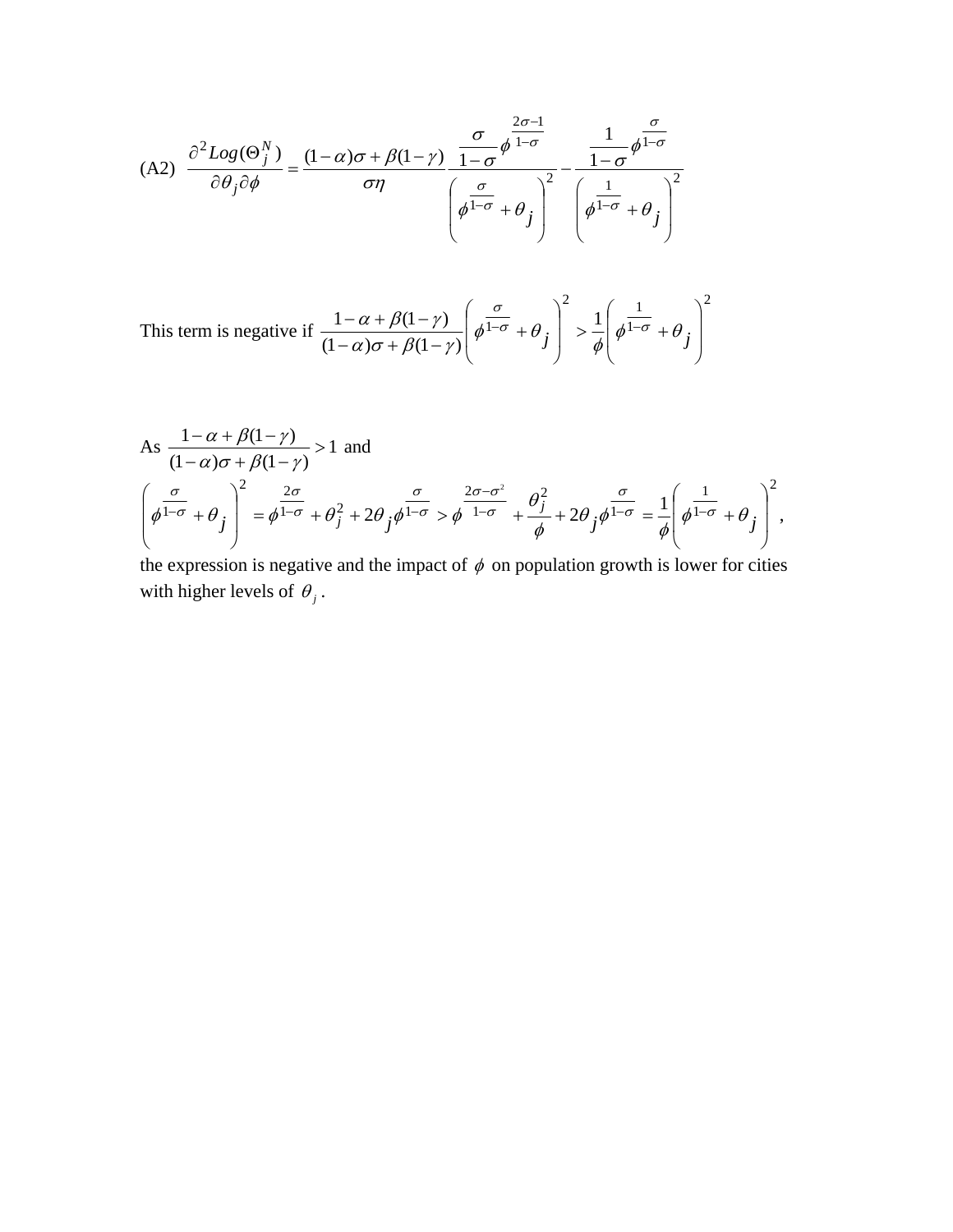**Figure 1**  MSA growth (1980-2000) and human capital (1980)



Fitted line from the regression:

Log(pop2000/pop1980) =  $0.0611 + 1.001 \times$  Share with bachelor's degree in 1980 (0.036) (0.209)

R-squared=0.067, N=318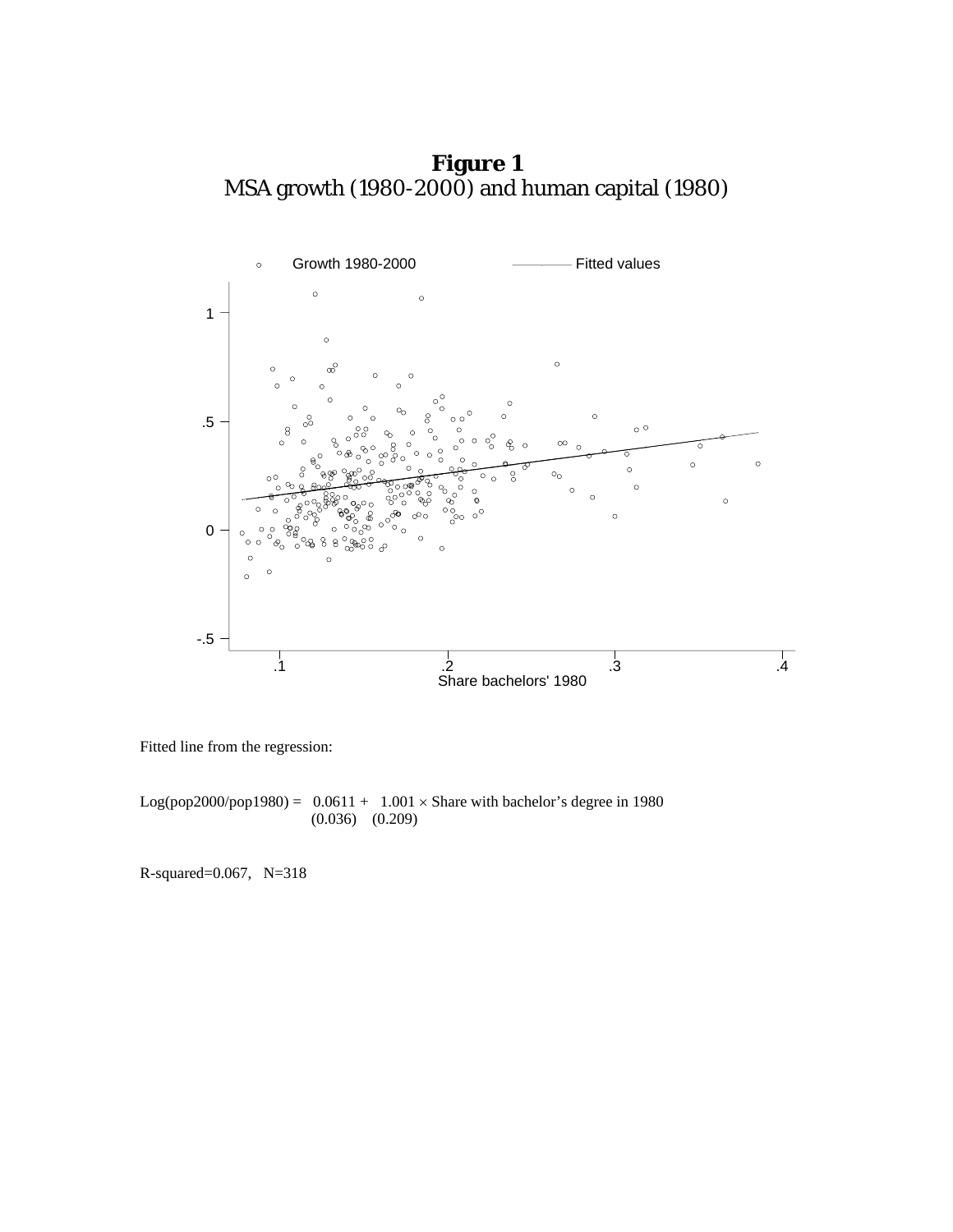## **Figure 2**

## Colleges in the pre-WWII era and the share of college educated in 2000



Share with Bachelor's in  $2000 = 0.207 + 1.816 \times$  Colleges per 1,000 population in 1940 (0.006) (0.337)

R-squared=0.085, N=313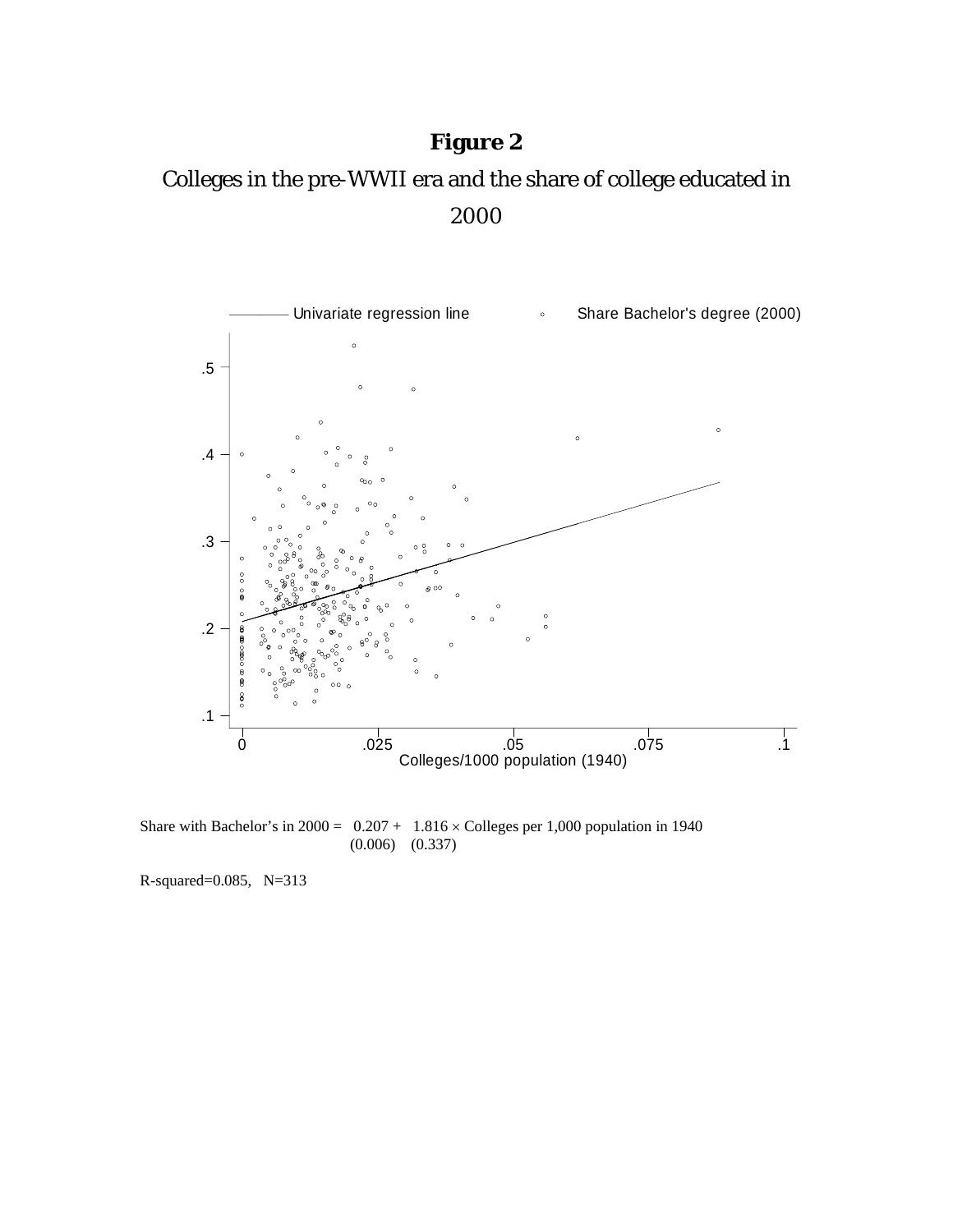**Figure 3**  MSA IPUMS adjusted real wages and human capital (1990)



Real wage 1990 = 3.436+ 0.447× Share with bachelor's degree in 1990 (0.031) (0.175)

R-squared=0.015 N=191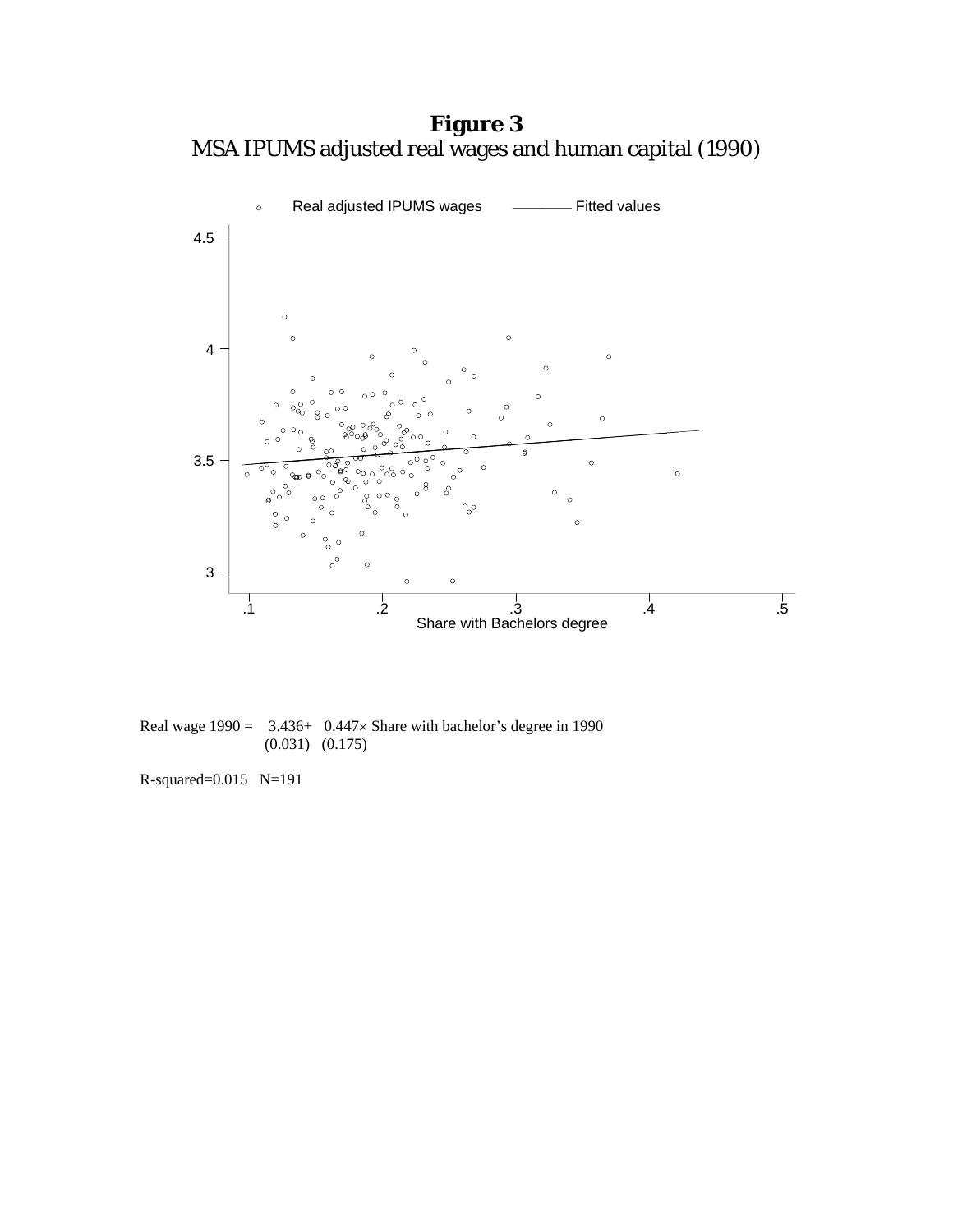**Figure 4**  MSA growth (1980-2000) and human capital (1980). Warm MSAs (January temperature over 40)



Log(pop2000)-log(pop1980) =  $0.615 + 0.242 \times$  Share with bachelor's degree in 1980 (0.429) (0.072)

R-squared=0.0171, N=120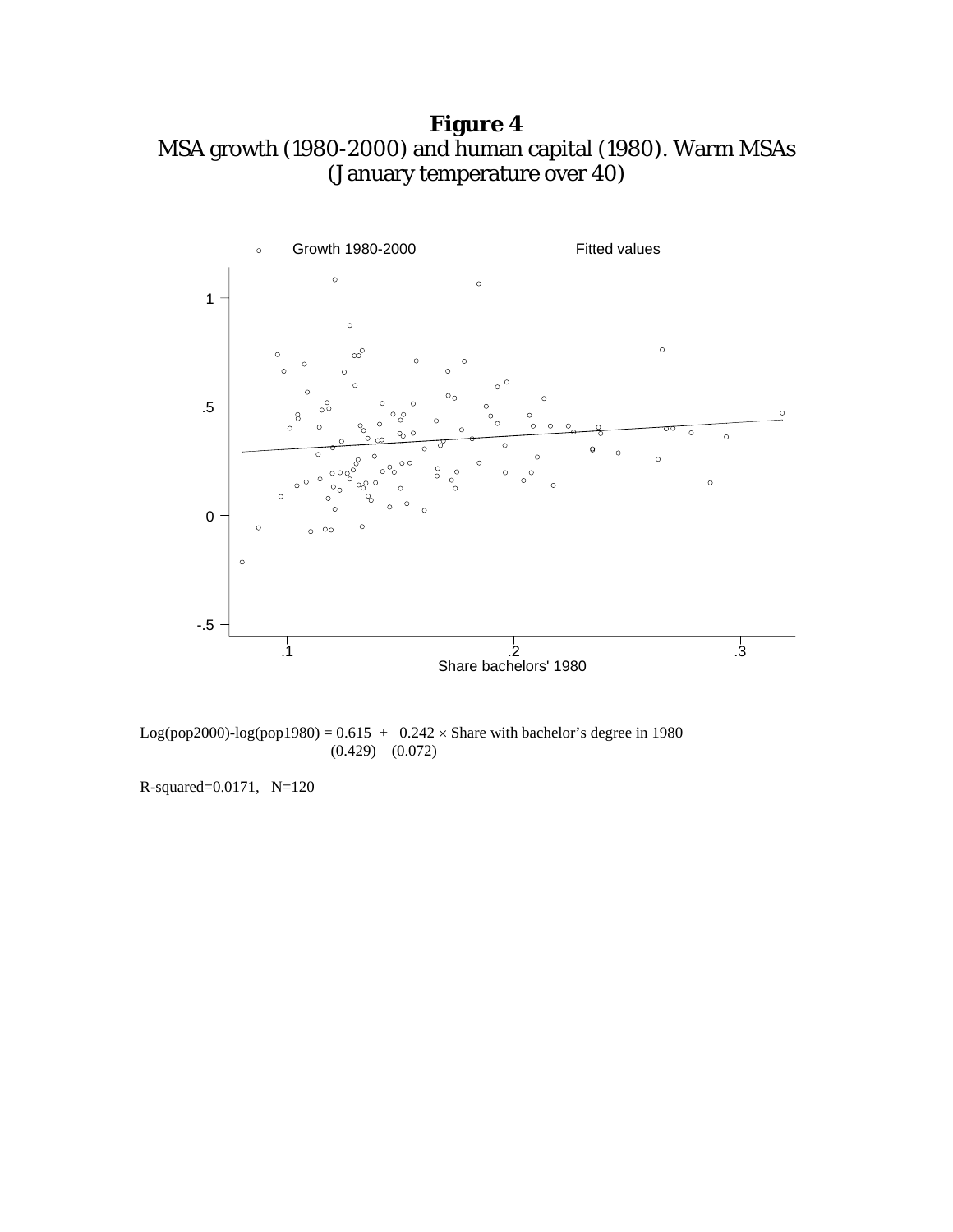**Figure 5**  MSA growth (1980-2000) and human capital (1980). Cold MSAs (January temperature under 40)



Log(pop2000)-log(pop1980) = -0.064 +  $1.317 \times$  Share with bachelor's degree in 1980 (0.031) (0.175)

R-squared=0.222, N=198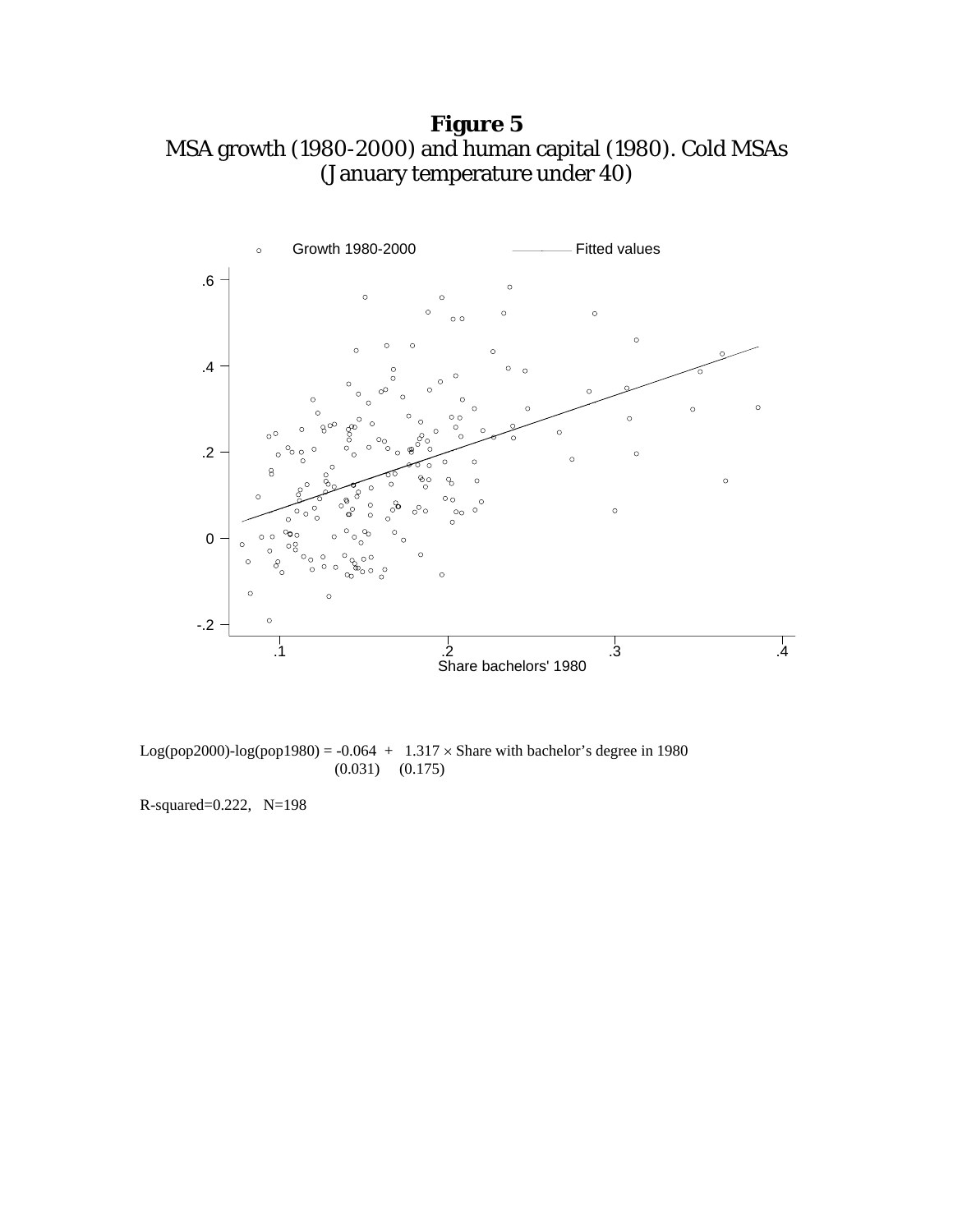## **TABLE 1** *1970-200 population growth and 1970 variables: correlations*

|                                                                                                                                                                                                                                                                                                                                                                                                                                                                                  | Log(population 2000)-log(population 1970)                                                                      |  |  |  |  |
|----------------------------------------------------------------------------------------------------------------------------------------------------------------------------------------------------------------------------------------------------------------------------------------------------------------------------------------------------------------------------------------------------------------------------------------------------------------------------------|----------------------------------------------------------------------------------------------------------------|--|--|--|--|
| Panel a: Metropolitan Areas                                                                                                                                                                                                                                                                                                                                                                                                                                                      |                                                                                                                |  |  |  |  |
| Share with Bachelor's degree (age 25+) in 1970<br>Log population in 1970<br>Log average heating degree days (1961-1990)<br>Log average annual precipitation (1961-1990)<br>Share workers in manufacturing in 1970<br>Share workers in professional services in 1970<br>Share workers in trade in 1970                                                                                                                                                                            | 0.30<br>$-0.13$<br>$-0.56$<br>$-0.31$<br>$-0.56$<br>0.22<br>0.29                                               |  |  |  |  |
| Unemployment rate in 1970<br>Share of high school drop outs (age 25+) in 1970<br>Log colleges per capita in 1940<br>Log family income in 1970<br>Log home value in 1970<br>Panel b: Cities                                                                                                                                                                                                                                                                                       | 0.15<br>$-0.18$<br>0.25<br>$-0.28$<br>0.02                                                                     |  |  |  |  |
| Share with Bachelor's degree (age 25+) in 1970<br>Log population in 1970<br>Log average heating degree days (1961-1990)<br>Log average annual precipitation (1961-1990)<br>Share workers in manufacturing in 1970<br>Share workers in professional services in 1970<br>Share workers in trade in 1970<br>Unemployment rate in 1970<br>Share of high school drop outs (age 25+) in 1970<br>Log colleges per capita in 1940<br>Log family income in 1970<br>Log home value in 1970 | 0.18<br>$-0.08$<br>$-0.44$<br>$-0.45$<br>$-0.33$<br>0.13<br>0.21<br>0.11<br>$-0.28$<br>0.25<br>$-0.08$<br>0.07 |  |  |  |  |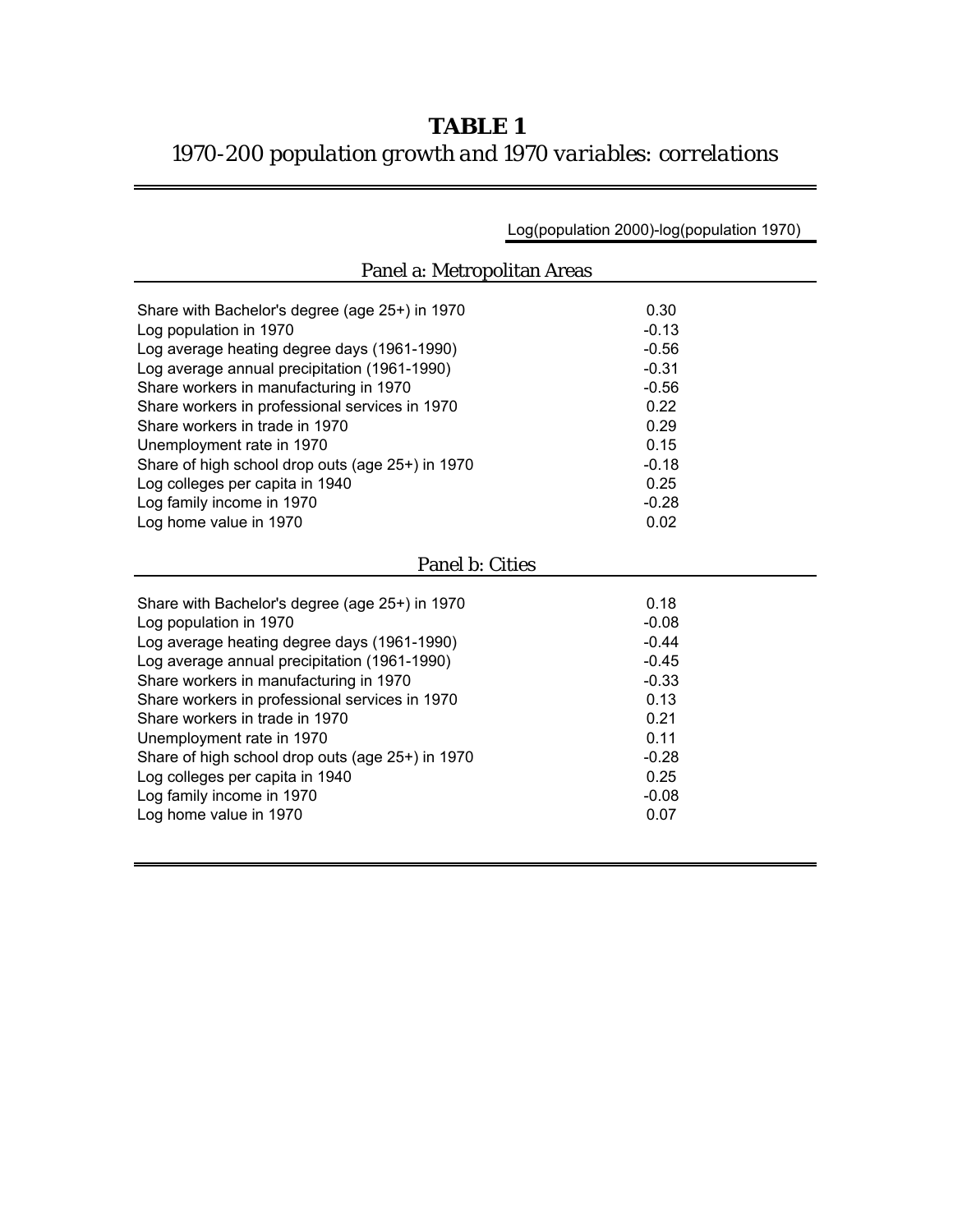**TABLE 2** *MSA growth and education*

|                                                  | (1)                   | (2)                       | Δlog(population)<br>(3)   | (4)                       | (5)                       | (6)                      |
|--------------------------------------------------|-----------------------|---------------------------|---------------------------|---------------------------|---------------------------|--------------------------|
| Share with Bachelor's degree (age 25+) at t-10   | 0.47<br>$(0.096)$ *** | 0.582<br>$(0.113)***$     | 0.456<br>$(0.117)$ ***    | 0.508<br>$(0.215)$ **     | 0.414<br>$(0.153)***$     |                          |
| Log of population at t-10                        |                       | $-0.015$<br>$(0.004)$ *** | $-0.011$<br>$(0.005)$ **  | $-0.316$<br>$(0.030)$ *** | $-0.014$<br>$(0.004)$ *** | 0.003<br>(0.005)         |
| Log average heating degree days (1961-1990)      |                       | $-0.082$<br>$(0.011)$ *** | $-0.075$<br>$(0.020)$ *** |                           | $-0.084$<br>$(0.011)$ *** | $-0.07$<br>$(0.011)$ *** |
| Log average annual precipitation (1961-1990)     |                       | $-0.026$<br>$(0.015)^*$   | $-0.001$<br>(0.014)       |                           | $-0.026$<br>$(0.015)^*$   | $-0.024$<br>(0.015)      |
| Share workers in manufacturing at t-10           |                       | $-0.173$<br>$(0.088)^*$   | $-0.167$<br>$(0.073)$ **  | 0.255<br>$(0.125)$ **     | $-0.162$<br>$(0.085)^*$   | $-0.174$<br>$(0.084)$ ** |
| Share workers in professional services at t-10   |                       | $-0.328$<br>$(0.145)$ **  | $-0.166$<br>(0.132)       | 0.148<br>(0.203)          | $-0.238$<br>$(0.142)^{*}$ | 0.082<br>(0.117)         |
| Share workers in trade at t-10                   |                       | 0.034<br>(0.260)          | 0.113<br>(0.215)          | 0.229<br>(0.281)          | 0.007<br>(0.279)          | $-0.129$<br>(0.219)      |
| Unemployment rate at t-10                        |                       |                           |                           |                           | $-0.427$<br>$(0.235)^*$   |                          |
| Share of high school drop outs (age 25+) at t-10 |                       |                           |                           |                           | $-0.06$<br>(0.089)        |                          |
| Log colleges per capita in 1940                  |                       |                           |                           |                           |                           | 0.035<br>$(0.008)$ ***   |
| Year fixed effects                               | yes                   | yes                       | yes                       | yes                       | yes                       | yes                      |
| Region fixed effects                             | no                    | yes                       | no                        | no                        | yes                       | yes                      |
| State fixed effects                              | no                    | no                        | yes                       | no                        | no                        | no                       |
| <b>MSA Fixed effects</b>                         | no                    | no                        | no                        | yes                       | no                        | no                       |
| Observations                                     | 918                   | 918                       | 918                       | 954                       | 918                       | 816                      |
| R-squared                                        | 0.56                  | 0.51                      | 0.6                       | 0.89                      | 0.51                      | 0.5                      |

Robust standard errors in parentheses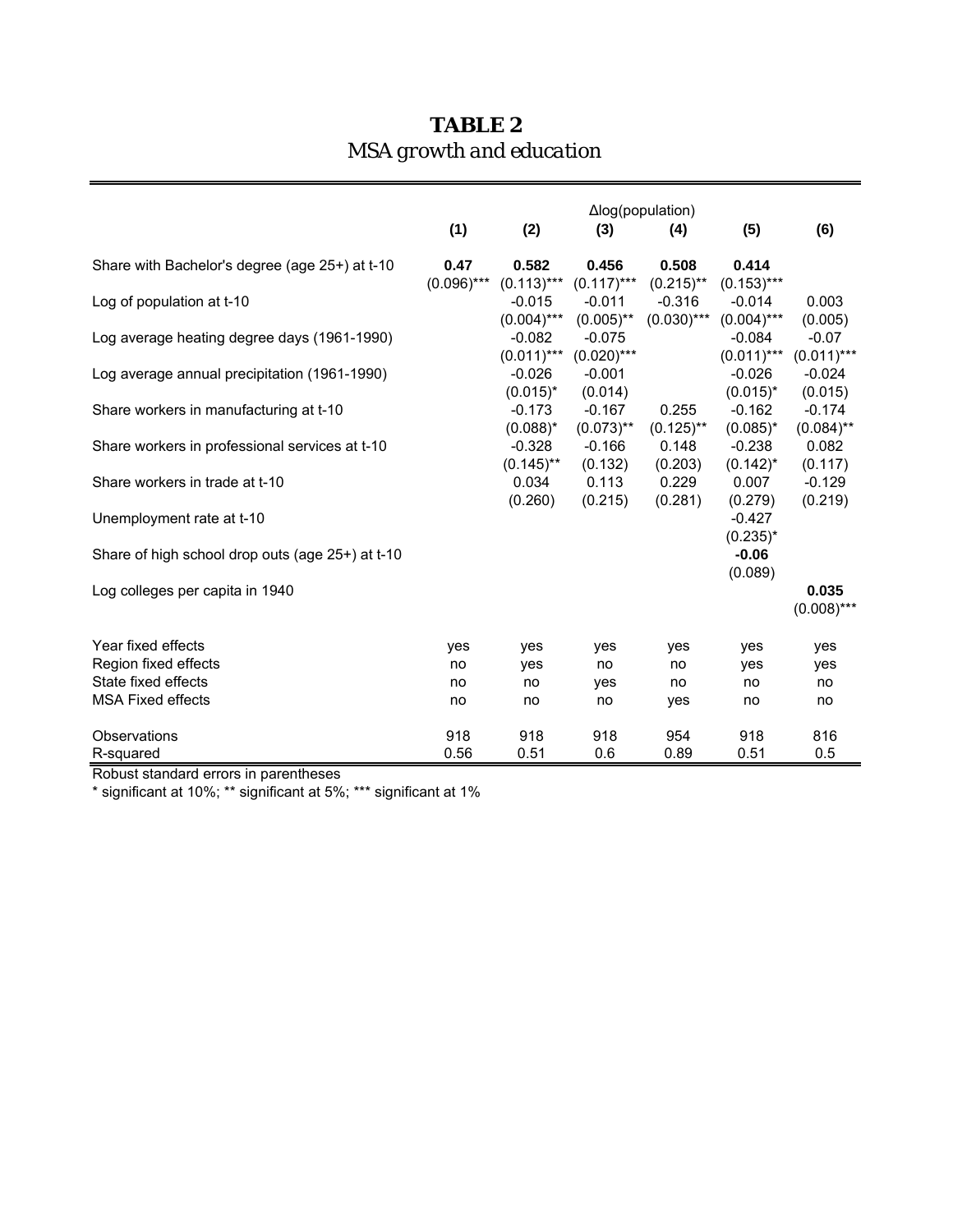|                                                  |               | $\Delta$ log(population)  |                           |                           |                           |                           |
|--------------------------------------------------|---------------|---------------------------|---------------------------|---------------------------|---------------------------|---------------------------|
|                                                  | (1)           | (2)                       | (3)                       | (4)                       | (5)                       | (6)                       |
| Share with Bachelor's degree (age 25+) at t-10   | 0.202         | 0.217                     | 0.166                     | 0.121                     | 0.061                     |                           |
| Log of population at t-10                        | $(0.044)$ *** | $(0.053)$ ***<br>$-0.009$ | $(0.050)$ ***<br>$-0.017$ | (0.086)<br>$-0.512$       | (0.078)<br>$-0.007$       | $-0.010$                  |
| Log average heating degree days (1961-1990)      |               | $(0.004)$ **<br>$-0.021$  | $(0.005)$ ***<br>0.000    | $(0.017)$ ***             | (0.004)<br>$-0.023$       | $(0.004)$ **<br>$-0.028$  |
| Log average annual precipitation (1961-1990)     |               | $(0.009)$ **<br>$-0.097$  | (0.015)<br>$-0.071$       |                           | $(0.009)$ ***<br>$-0.097$ | $(0.009)$ ***<br>$-0.087$ |
| Share workers in manufacturing at t-10           |               | $(0.018)***$<br>$-0.032$  | $(0.025)$ ***<br>$-0.023$ | 0.327                     | $(0.019)***$<br>0.014     | $(0.021)$ ***<br>$-0.042$ |
| Share workers in professional services at t-10   |               | (0.060)<br>$-0.113$       | (0.059)<br>$-0.095$       | $(0.091)$ ***<br>$-0.851$ | (0.063)<br>$-0.048$       | (0.055)<br>0.029          |
| Share workers in trade at t-10                   |               | (0.090)<br>0.276          | (0.087)<br>0.122          | $(0.144)$ ***<br>$-0.393$ | (0.102)<br>0.181          | (0.077)<br>0.200          |
| Unemployment rate at t-10                        |               | $(0.151)^*$               | (0.154)                   | $(0.164)$ **              | (0.154)<br>$-0.043$       | (0.149)                   |
| Share of high school drop outs (age 25+) at t-10 |               |                           |                           |                           | (0.200)<br>$-0.163$       |                           |
| Log colleges per capita in 1940                  |               |                           |                           |                           | $(0.060)$ ***             | 0.033<br>$(0.007)$ ***    |
| Year fixed effects                               | yes           | yes                       | yes                       | yes                       | yes                       | yes                       |
| Region fixed effects                             | no            | yes                       | no                        | no                        | yes                       | yes                       |
| State fixed effects                              | no            | no                        | yes                       | no                        | no                        | no                        |
| City Fixed effects                               | no            | no                        | no                        | yes                       | no                        | no                        |
| Observations                                     | 2160          | 2160                      | 2160                      | 2169                      | 2160                      | 2070                      |
| R-squared                                        | 0.11          | 0.26                      | 0.36                      | 0.8                       | 0.27                      | 0.26                      |

**TABLE 3** *City growth and education*

Robust standard errors in parentheses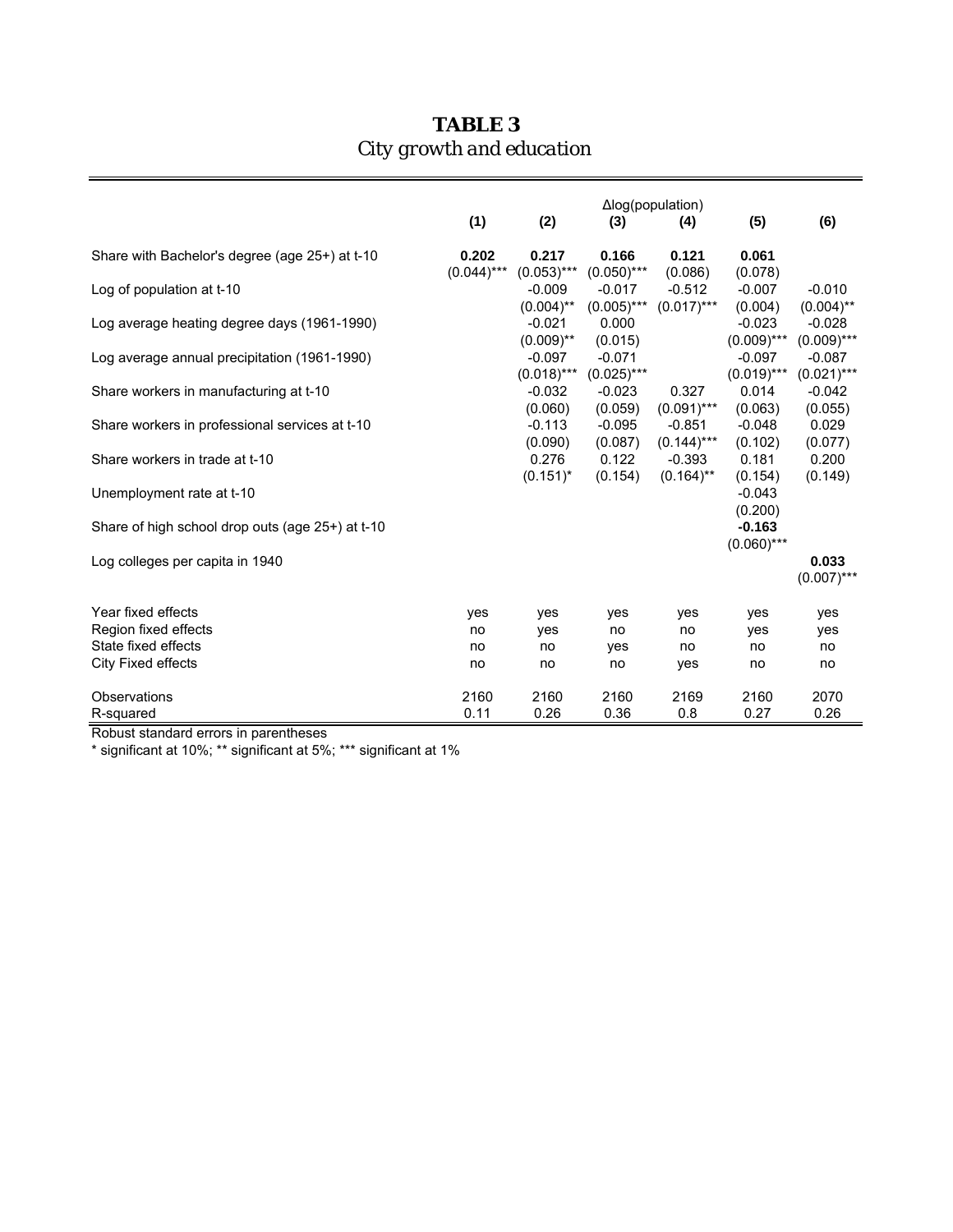## **TABLE 4** *Reverse causation: human capital and growth*

|                                                |                        | <b>Cities</b>            |                           |                        | <b>MSA</b>             |                          |
|------------------------------------------------|------------------------|--------------------------|---------------------------|------------------------|------------------------|--------------------------|
|                                                | Ashare bachelors       |                          |                           |                        |                        |                          |
|                                                | (1)                    | (2)                      | (3)                       | (4)                    | (5)                    | (6)                      |
| Spline growth for declining areas              | 0.058<br>$(0.014)$ *** | 0.055<br>$(0.016)$ ***   | $-0.311$<br>(0.203)       | 0.121<br>$(0.024)$ *** | 0.087<br>$(0.020)$ *** | 1.249<br>(1.996)         |
| Spline growth for growing areas                | 0.011<br>$(0.005)$ **  | $-0.005$<br>(0.006)      | 0.057<br>(0.065)          | 0.010<br>(0.007)       | 0.022<br>$(0.007)$ *** | $-0.155$<br>(0.103)      |
| Log of population at t-10                      |                        | 0.000<br>(0.001)         | $-0.001$<br>(0.001)       |                        | 0.007<br>$(0.001)$ *** | 0.006<br>$(0.001)$ ***   |
| Share workers in manufacturing at t-10         |                        | $-0.048$<br>$(0.013)***$ | $-0.063$<br>$(0.017)$ *** |                        | 0.023<br>$(0.011)$ **  | $-0.079$<br>$(0.031)$ ** |
| Share workers in professional services at t-10 |                        | 0.074<br>$(0.021)$ ***   | 0.069<br>$(0.023)***$     |                        | 0.138<br>$(0.016)***$  | 0.060<br>(0.051)         |
| Share workers in trade at t-10                 |                        | $-0.081$<br>$(0.037)$ ** | $-0.086$<br>$(0.045)^*$   |                        | 0.033<br>(0.034)       | $-0.038$<br>(0.054)      |
| Year fixed effects                             | yes                    | yes                      | yes                       | yes                    | yes                    | yes                      |
| IV for growth (wheather instruments)           | no                     | no                       | yes                       | no                     | no                     | yes                      |
| Observations<br>R-squared                      | 2709<br>0.11           | 2169<br>0.15             | 2160                      | 954<br>0.22            | 954<br>0.42            | 918                      |

Robust standard errors in parentheses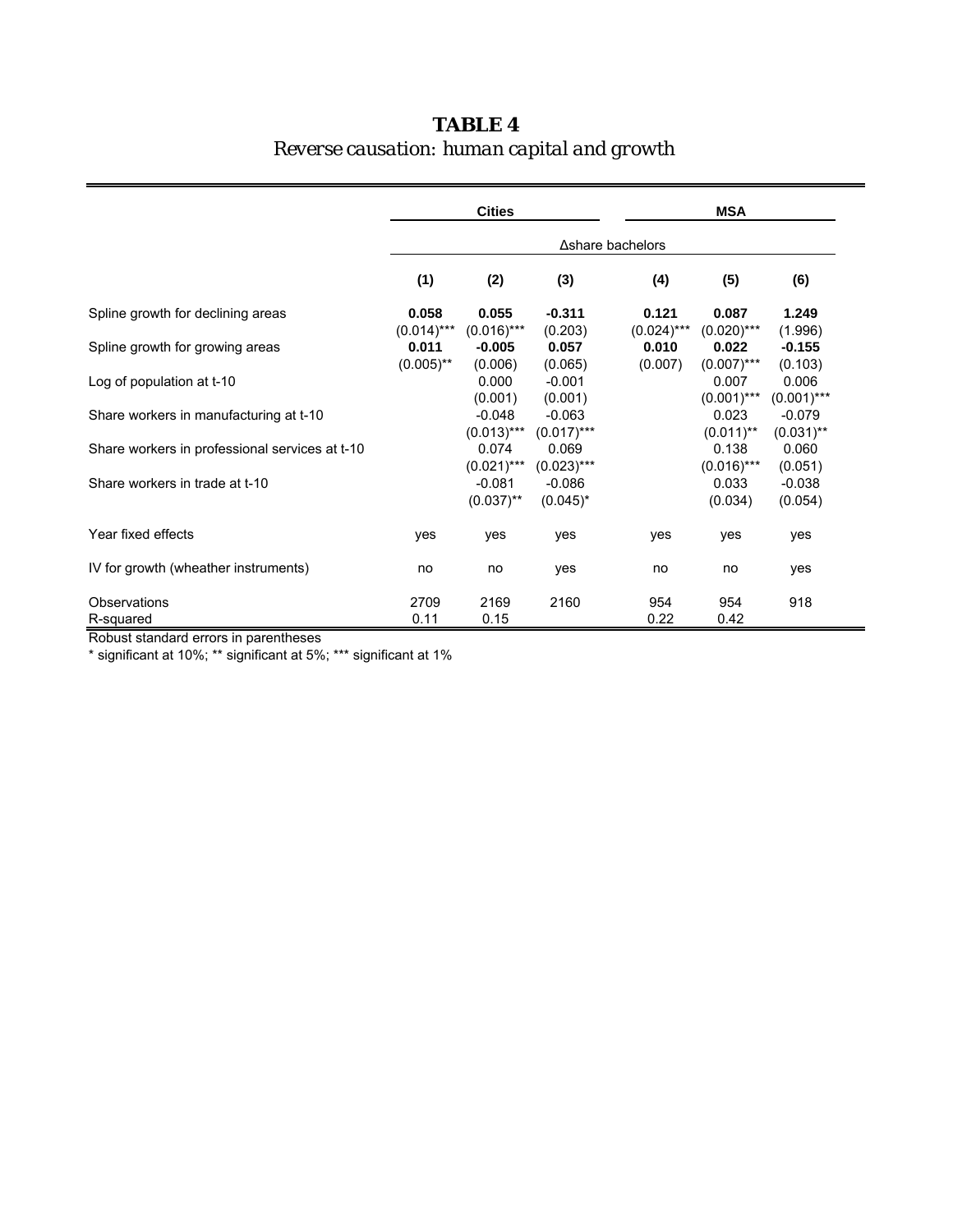|                                                  | (1)                    | (2)                     | (3)                                                   | (4)                                        | (5)                                        | (6)                       |
|--------------------------------------------------|------------------------|-------------------------|-------------------------------------------------------|--------------------------------------------|--------------------------------------------|---------------------------|
|                                                  |                        |                         | PANEL A: Δlog(MSA median house value)                 |                                            |                                            |                           |
| Share with Bachelor's degree (age 25+) at t-10   | 0.185                  | 1.166                   | 2.324                                                 | 2.258                                      | 0.902                                      |                           |
| Log median house value at t-10                   | $(0.083)$ **           | $(0.186)$ ***<br>-0.417 | $(0.237)$ ***<br>-0.71<br>$(0.036)$ *** $(0.041)$ *** | $(0.518)$ ***<br>$-1.183$<br>$(0.060)$ *** | $(0.220)$ ***<br>$-0.422$<br>$(0.035)$ *** | $-0.333$<br>$(0.036)$ *** |
| Unemployment rate at t-10                        |                        |                         |                                                       |                                            | $-0.881$<br>$(0.344)$ **                   |                           |
| Share of high school drop outs (age 25+) at t-10 |                        |                         |                                                       |                                            | $-0.053$<br>(0.109)                        |                           |
| Log colleges per capita in 1940                  |                        |                         |                                                       |                                            |                                            | 0.032<br>$(0.012)***$     |
|                                                  |                        |                         | PANEL B: Δlog(city median house value)                |                                            |                                            |                           |
| Share with Bachelor's degree (age 25+) at t-10   | 0.226<br>$(0.045)$ *** | 1.619                   | 2.25<br>$(0.116)$ *** $(0.118)$ ***                   | 1.869<br>$(0.222)$ ***                     | 1.097<br>$(0.151)$ ***                     |                           |
| Log median house value at t-10                   |                        | -0.376                  | $-0.602$<br>$(0.024)$ *** $(0.029)$ ***               | $-1.096$<br>$(0.026)$ ***                  | -0.41<br>$(0.025)$ ***                     | $-0.169$<br>$(0.017)$ *** |
| Unemployment rate at t-10                        |                        |                         |                                                       |                                            | $-1.483$<br>$(0.279)$ ***                  |                           |
| Share of high school drop outs (age 25+) at t-10 |                        |                         |                                                       |                                            | $-0.377$<br>$(0.083)$ ***                  |                           |
| Log colleges per capita in 1940                  |                        |                         |                                                       |                                            |                                            | $-0.002$<br>(0.008)       |
|                                                  |                        |                         | PANEL C: Δlog(average MSA family income)              |                                            |                                            |                           |
| Share with Bachelor's degree (age 25+) at t-10   | 0.191                  | 0.761                   | 0.849                                                 | 1.769                                      | 0.59                                       |                           |
| Log average family income at t-10                | $(0.029)$ ***          | -0.291                  | $(0.082)$ *** $(0.090)$ ***<br>$-0.359$               | $(0.171)$ *** $(0.090)$ ***<br>$-1.155$    | $-0.336$                                   | $-0.143$                  |
| Unemployment rate at t-10                        |                        |                         | $(0.029)$ *** $(0.036)$ ***                           | $(0.043)$ ***                              | $(0.030)$ ***<br>$-0.307$                  | $(0.025)$ ***             |
| Share of high school drop outs (age 25+) at t-10 |                        |                         |                                                       |                                            | $(0.161)^*$<br>$-0.186$                    |                           |
| Log colleges per capita in 1940                  |                        |                         |                                                       |                                            | $(0.054)$ ***                              | 0.019<br>$(0.004)$ ***    |
|                                                  |                        |                         | PANEL D: Δlog(average city family income)             |                                            |                                            |                           |
| Share with Bachelor's degree (age 25+) at t-10   | 0.275                  | 0.632                   | 0.671                                                 | 1.624                                      | 0.434                                      |                           |
| Log average family income at t-10                | $(0.020)$ ***          | $-0.135$                | $(0.052)$ *** $(0.056)$ ***<br>$-0.167$               | $(0.094)$ *** $(0.057)$ ***<br>-1.091      | $-0.231$                                   | 0.042                     |
| Unemployment rate at t-10                        |                        | $(0.016)$ ***           | $(0.020)$ ***                                         | $(0.031)$ ***                              | $(0.020)$ ***<br>-0.709                    | $(0.009)$ ***             |
| Share of high school drop outs (age 25+) at t-10 |                        |                         |                                                       |                                            | $(0.118)***$<br>$-0.313$                   |                           |
|                                                  |                        |                         |                                                       |                                            | $(0.041)$ ***                              |                           |
| Log colleges per capita in 1940                  |                        |                         |                                                       |                                            |                                            | 0.015<br>$(0.003)$ ***    |
| Year fixed effects                               | yes                    | yes                     | yes                                                   | yes                                        | yes                                        | yes                       |
| Region fixed effects                             | no                     | yes                     | no                                                    | no                                         | yes                                        | yes                       |
| State fixed effects                              | no                     | no                      | yes                                                   | no                                         | no                                         | no                        |
| <b>MSA Fixed effects</b>                         | no                     | no                      | no                                                    | yes                                        | no                                         | no                        |
| Other variables in Table 2                       | yes                    | yes                     | yes                                                   | yes                                        | yes                                        | yes                       |

**TABLE 5** *Education, home value and income growth*

Robust standard errors in parentheses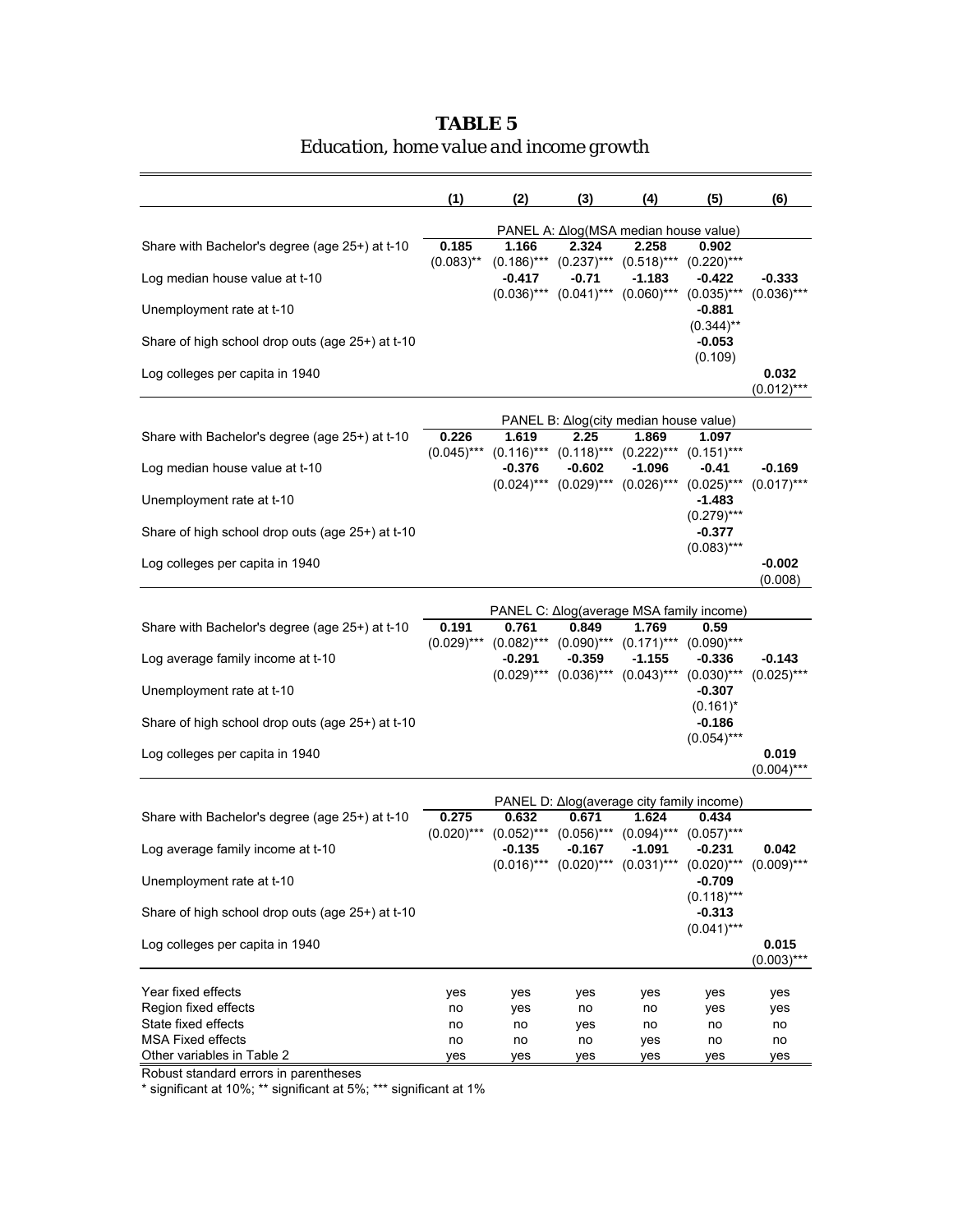|                                               | Log IPUMS<br>wage      | Log IPUMS<br>house value |
|-----------------------------------------------|------------------------|--------------------------|
|                                               | (1)                    | (2)                      |
| Share bachelor's at t-10*1980 Dummy           | 0.527<br>(0.459)       | 0.389<br>(1.550)         |
| Share bachelor's at t-10*1990 Dummy           | 0.738<br>$(0.347)$ **  | 2.205<br>$(1.087)$ **    |
| Share bachelor's at t-10*2000 Dummy           | 0.785<br>$(0.271)$ *** | 1.698<br>$(0.855)$ **    |
| MSA fixed effects<br>Year fixed effects       | yes<br>yes             | yes<br>yes               |
| <b>Observations</b><br>R-squared              | 1026867<br>0.33        | 1222890<br>0.64          |
| Average growth in education effect per decade | 0.26                   | 0.57                     |

## **TABLE 6** *Human capital and wage/value growth: IPUMS*

Robust standard errors clustered by MSA-year in parentheses

\* significant at 10%; \*\* significant at 5%; \*\*\* significant at 1%

Wage regressions include year and MSA fixed effects, controls for age, age squared, education dummies interacted with year, race, Hispanic ethnicity, marital status, and veteran status. Observations include males of age over 21 with complete observations. Value regressions include year and MSA fixed effects, controls for number of rooms and bedrooms, quality of plumbing and kitchen facilties, and age of the building. The results use a 50% random sample of the IPUMS data for all single units with the relevant information.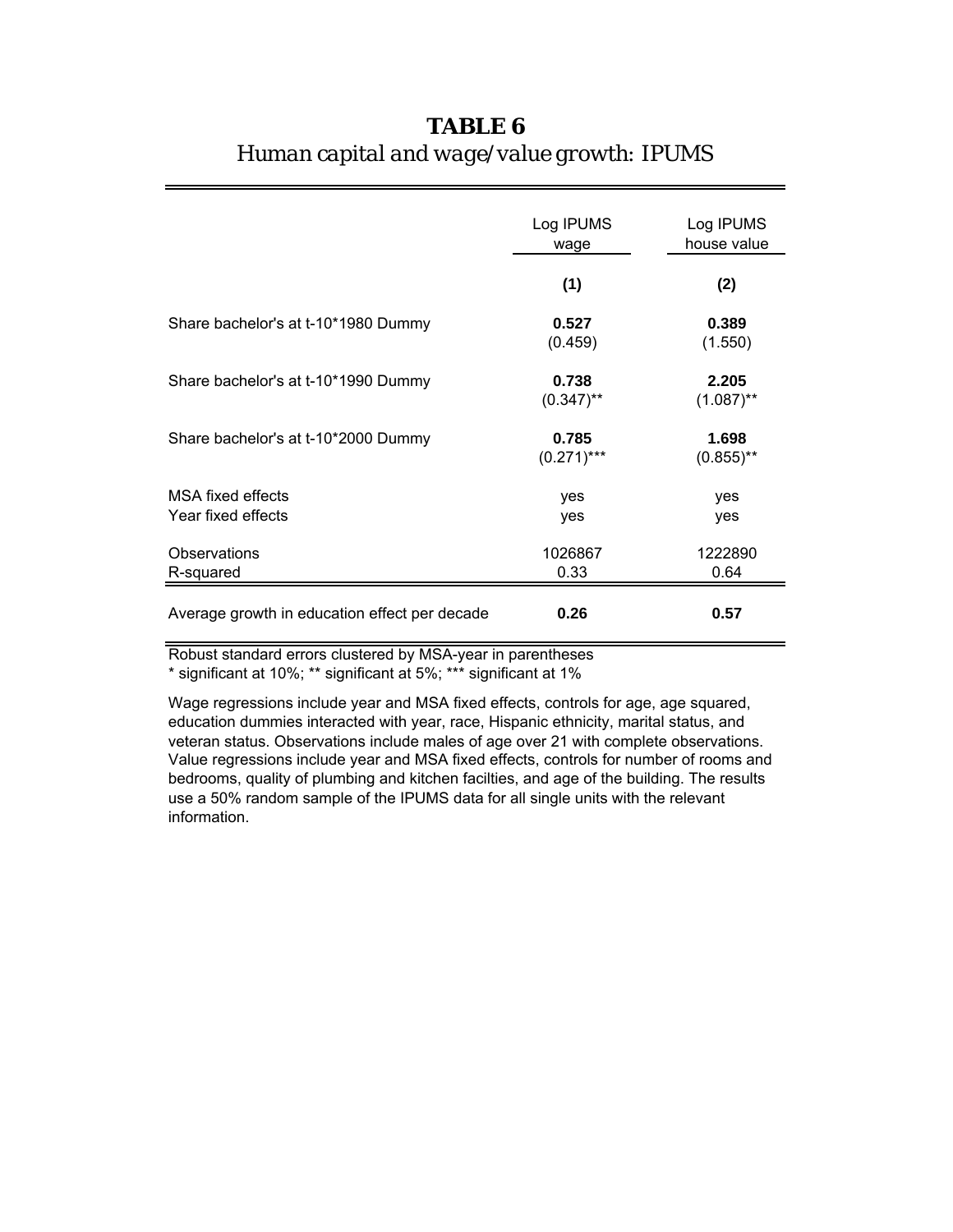|                                                | $\Delta$ log(average<br>wage/Accra prices) |                           | $\Delta$ log(average<br>manufacturing<br>wage/Accra prices) |                         | Δlog(IPUMS adjusted<br>wage/Accra prices) |                           |
|------------------------------------------------|--------------------------------------------|---------------------------|-------------------------------------------------------------|-------------------------|-------------------------------------------|---------------------------|
|                                                | (1)                                        | (2)                       | (3)                                                         | (4)                     | (5)                                       | (6)                       |
| Share with Bachelor's degree (age 25+) at t-10 | 0.78<br>$(0.217)$ ***                      | 1.78<br>$(0.239)$ ***     | $-0.003$<br>(0.178)                                         | 0.213<br>(0.297)        | 0.045<br>(0.088)                          | 0.057<br>(0.144)          |
| Log of population at t-10                      |                                            | $-0.03$<br>$(0.011)***$   |                                                             | $-0.018$<br>$(0.010)^*$ |                                           | $-0.018$<br>$(0.005)$ *** |
| Log average heating degree days (1961-1990)    |                                            | $-0.033$<br>(0.024)       |                                                             | 0.028<br>(0.024)        |                                           | 0.011<br>(0.007)          |
| Log average annual precipitation (1961-1990)   |                                            | $-0.03$<br>(0.029)        |                                                             | 0.024<br>(0.040)        |                                           | 0.031<br>$(0.014)$ **     |
| Share workers in manufacturing at t-10         |                                            | $-0.029$<br>(0.212)       |                                                             | 0.188<br>(0.182)        |                                           | $-0.069$<br>(0.080)       |
| Share workers in professional services at t-10 |                                            | $-1.362$<br>$(0.318)$ *** |                                                             | 0.203<br>(0.389)        |                                           | $-0.08$<br>(0.177)        |
| Share workers in trade at t-10                 |                                            | 2.063<br>$(0.505)$ ***    |                                                             | 0.505<br>(0.476)        |                                           | 0.262<br>(0.371)          |
| Decade fixed effects                           | yes                                        | yes                       | yes                                                         | yes                     | yes                                       | yes                       |
| Region fixed effects                           | no                                         | no                        | no                                                          | no                      | no                                        | no                        |
| Observations                                   | 238                                        | 234                       | 135                                                         | 135                     | 130                                       | 129                       |
| R-squared                                      | 0.11                                       | 0.37                      | 0.06                                                        | 0.22                    | 0.58                                      | 0.64                      |

## **TABLE 7** *Human capital and real wages: direct approach*

Robust standard errors in parentheses

\* significant at 10%; \*\* significant at 5%; \*\*\* significant at 1%

Notes: We use Boston in 1990 as baseline, the evolution of Urban CPI and of relative prices from Accra to calculate prices by MSA and year.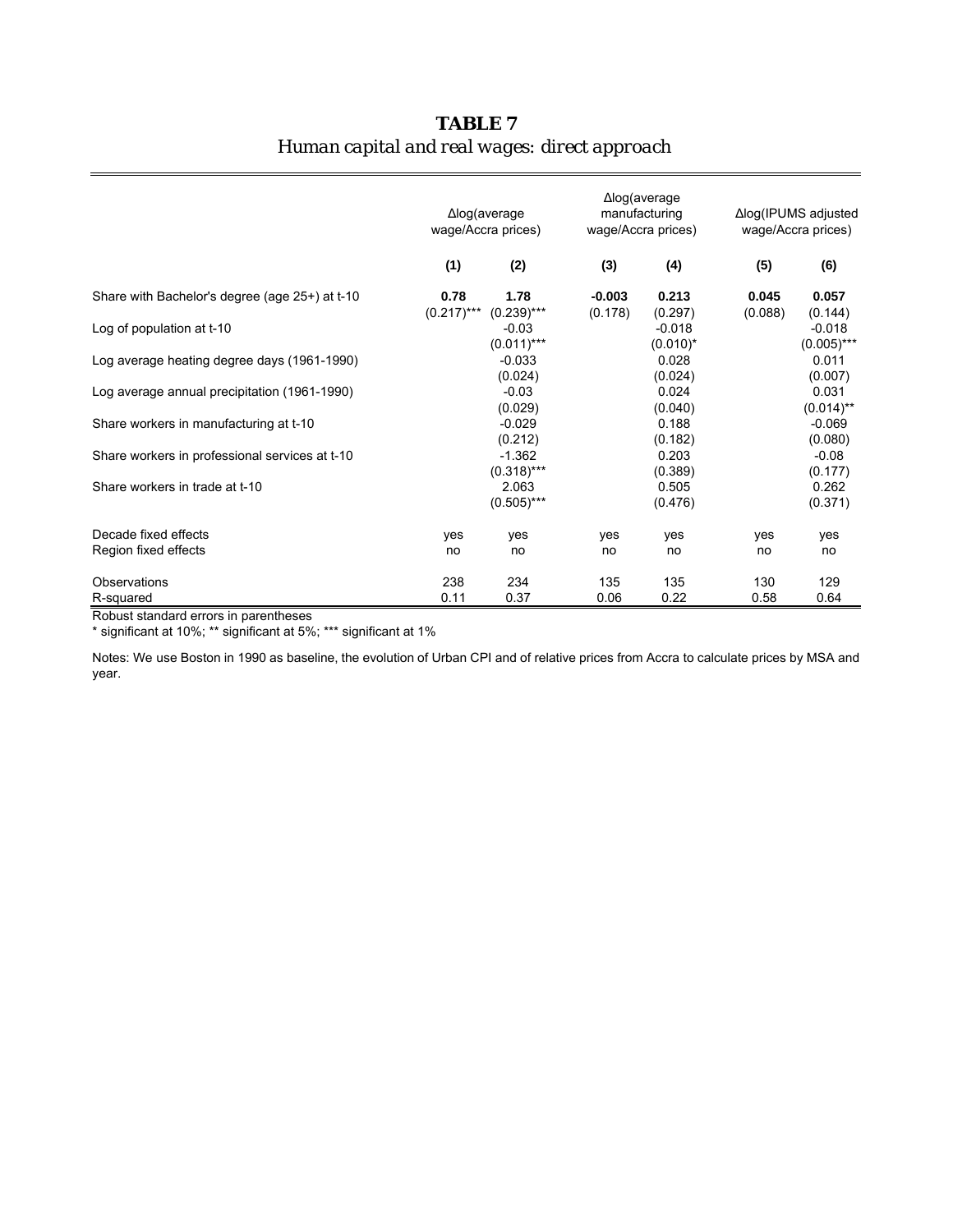# **(1) (2) (3) (4)** (0.031)\*\*\* (0.035)\*\*\* ∆log(population) ∆log(median value)

| <b>TABLE 8</b> |                                                          |  |  |  |  |
|----------------|----------------------------------------------------------|--|--|--|--|
|                | Within MSA regressions: minor civil divisions within MSA |  |  |  |  |

|                                                  | (1)                       | (2)                       | (3)                       | (4)                       |
|--------------------------------------------------|---------------------------|---------------------------|---------------------------|---------------------------|
| Share with Bachelor's degree (age 25+) at t-10   | 0.179<br>$(0.031)$ ***    |                           | 0.49<br>$(0.035)$ ***     |                           |
| Share of high school drop outs (age 25+) at t-10 |                           | $-0.274$<br>$(0.028)$ *** |                           | $-0.079$<br>$(0.025)$ *** |
| Log of population at t-10                        | $-0.03$<br>$(0.002)$ ***  | $-0.029$<br>$(0.002)$ *** | $-0.019$<br>$(0.001)$ *** | $-0.019$<br>$(0.001)$ *** |
| Share workers in manufacturing at t-10           | $-0.12$<br>$(0.045)$ ***  | $-0.068$<br>$-0.045$      | $-0.099$<br>$(0.026)$ *** | $-0.105$<br>$(0.027)$ *** |
| Share workers in professional services at t-10   | $-0.512$<br>$(0.059)$ *** | $-0.518$<br>$(0.053)$ *** | $-0.264$<br>$(0.041)$ *** | 0.033<br>$-0.034$         |
| Share workers in trade at t-10                   | $-0.245$<br>$(0.080)$ *** | $-0.363$<br>$(0.082)$ *** | $-0.143$<br>$(0.049)$ *** | $-0.249$<br>$(0.051)$ *** |
| Log median value at t-10                         |                           |                           | $-0.111$<br>$(0.012)$ *** | $-0.019$<br>$(0.011)^*$   |
| Decade fixed effects                             | yes                       | yes                       | yes                       | yes                       |
| MSA-Year fixed effects                           | yes                       | yes                       | yes                       | yes                       |
| <b>Observations</b>                              | 13752                     | 13752                     | 13645                     | 13645                     |
| Minor civil divisions                            | 4584                      | 4584                      | 4584                      | 4584                      |
| R-squared                                        | 0.24                      | 0.25                      | 0.59                      | 0.59                      |

Robust standard errors in parentheses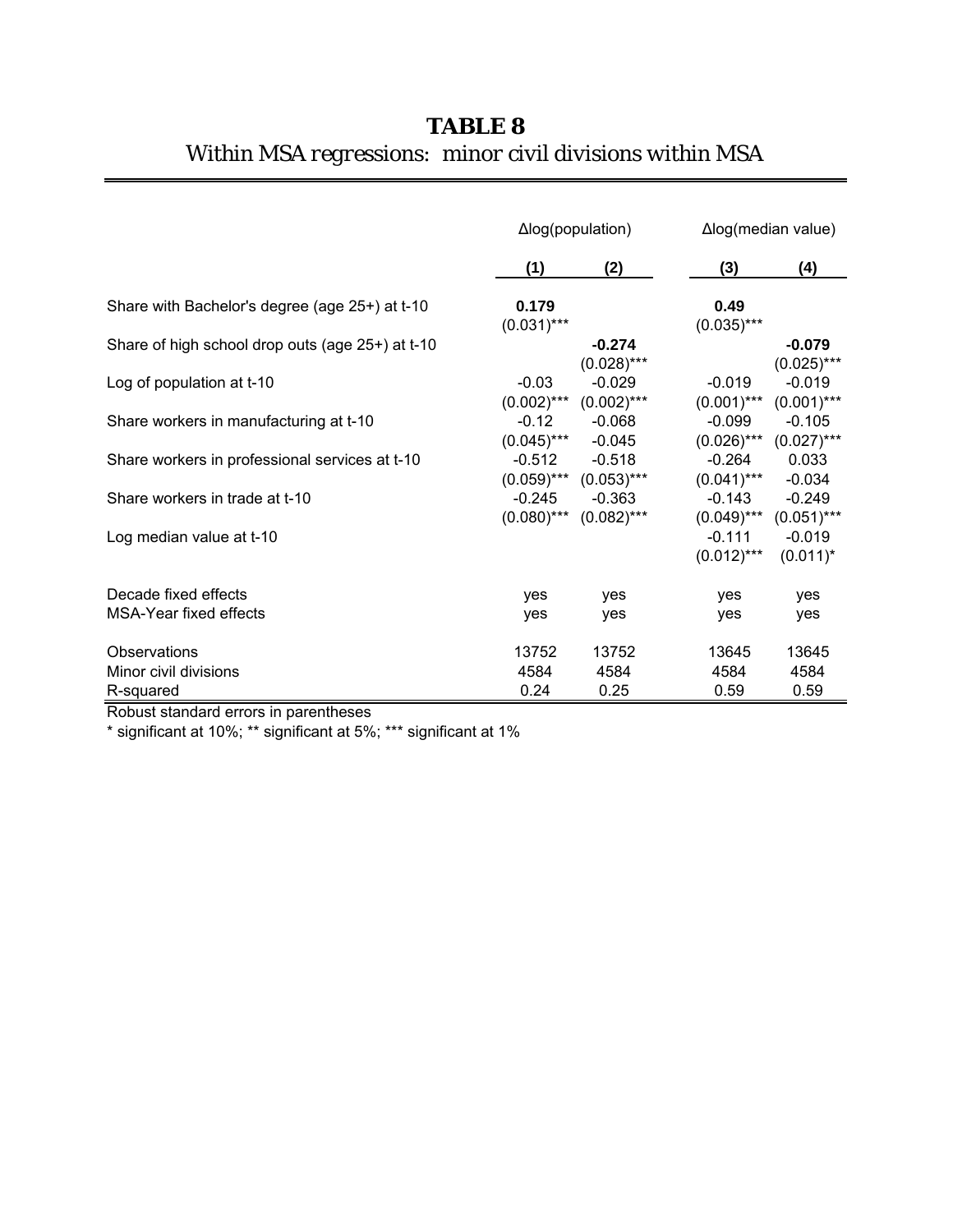|                                                | Log patents per<br>worker |               | Δlog(population)           |
|------------------------------------------------|---------------------------|---------------|----------------------------|
|                                                | (1)                       | (2)           | (3)                        |
| Share with Bachelor's degree (age 25+) at t-10 | 9.135<br>$(0.903)$ ***    |               | 0.781<br>$(0.119)$ ***     |
| Log patents per worker at t-10                 |                           | 0.02          | 0.003                      |
|                                                |                           | $(0.006)$ *** | (0.006)                    |
| Log of population at t-10                      | 0.156                     | 0.001         | $-0.011$                   |
|                                                | $(0.040)$ ***             | (0.005)       | $(0.005)$ **               |
| Log average heating degree days (1961-1990)    | $-0.208$                  | $-0.026$      | $-0.037$                   |
|                                                | $(0.080)$ ***             |               | $(0.010)$ ** $(0.010)$ *** |
| Log average annual precipitation (1961-1990)   | $-0.014$                  | $-0.038$      | $-0.05$                    |
|                                                | (0.107)                   |               | $(0.017)$ ** $(0.018)$ *** |
| Share workers in manufacturing at t-10         | 5.894                     | $-0.226$      | $-0.047$                   |
|                                                | $(0.740)$ ***             | $(0.109)$ **  | (0.122)                    |
| Share workers in professional services at t-10 | $-0.485$                  | $-0.213$      | $-0.756$                   |
|                                                | (1.341)                   |               | $(0.157)$ $(0.162)$ ***    |
| Share workers in trade at t-10                 | 1.832                     | $-0.229$      | 0.232                      |
|                                                | (2.367)                   | (0.287)       | (0.297)                    |
| Region fixed effects                           | yes                       | yes           | yes                        |
| Observations                                   | 304                       | 304           | 304                        |
| R-squared                                      | 0.56                      | 0.38          | 0.46                       |

## **TABLE 9** *Human capital and technological growth*

Robust standard errors in parentheses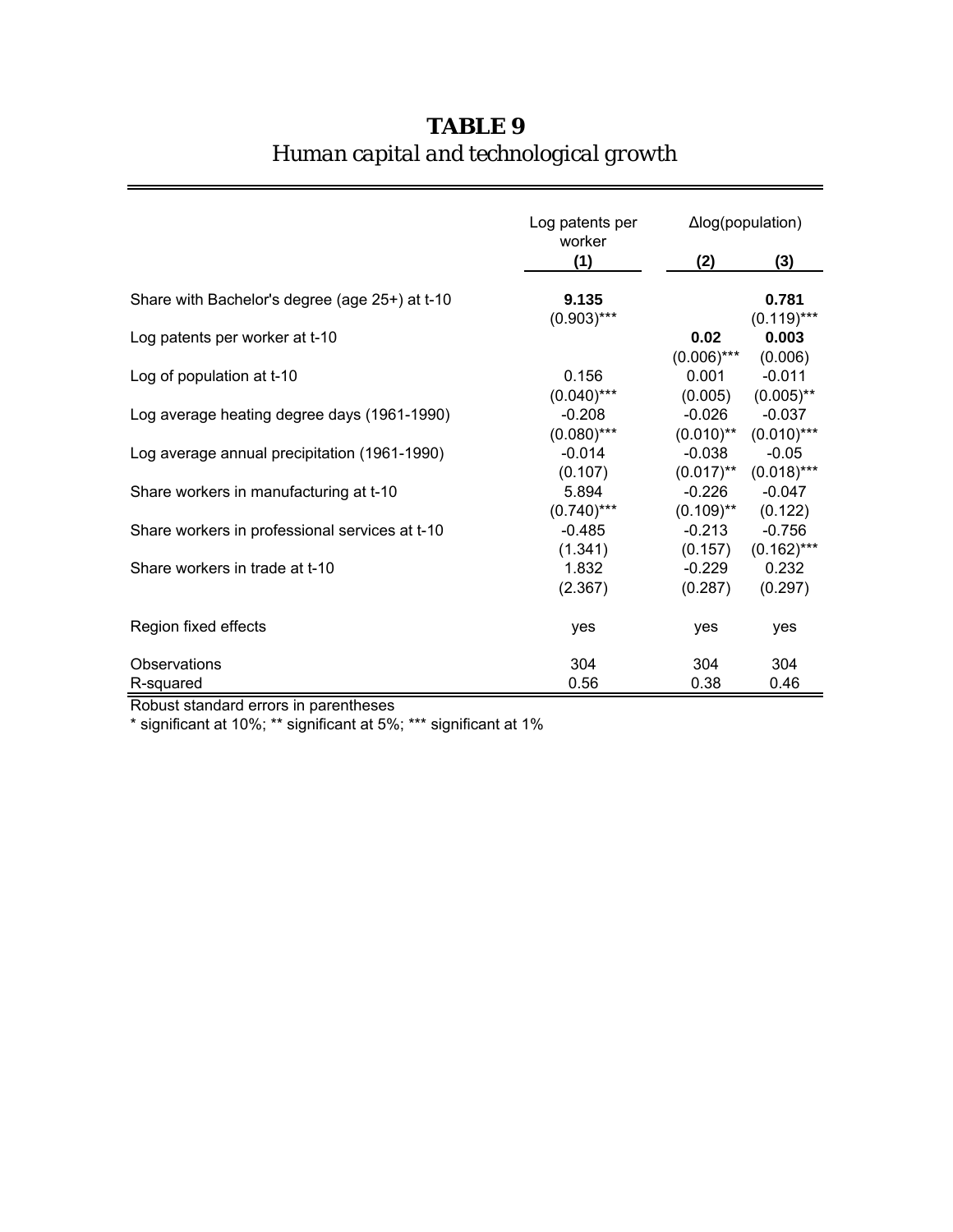| Panel A: All MSA                                                               |                          |                              |                              |                                         |                                     |                                |  |
|--------------------------------------------------------------------------------|--------------------------|------------------------------|------------------------------|-----------------------------------------|-------------------------------------|--------------------------------|--|
|                                                                                | $\Delta$ log(population) | $\Delta$ log(wage)           | $\Delta$ log(house<br>value) | $\Delta$ log(population)                | $\Delta$ log(wage)                  | $\Delta$ log(house<br>value)   |  |
| Share with Bachelor's degree (age 25+) at t-10                                 | 0.945                    | 2.541                        | 1.264                        | 0.999                                   | 2.203                               | 1.046                          |  |
|                                                                                | $(0.138)$ ***            | $(0.230)$ ***                | $(0.209)$ ***                | $(0.135)$ ***                           | $(0.226)$ ***                       | $(0.204)$ ***                  |  |
| Temperature * Share bachelors' at t-10                                         | $-0.396$<br>$(0.112)***$ | $-0.284$<br>$(0.137)$ **     | $-0.121$<br>(0.133)          |                                         |                                     |                                |  |
| Log of population at t-10                                                      | $-0.013$                 | 0.424                        | 0.04                         | $-0.013$                                | 0.442                               | 0.038                          |  |
|                                                                                | $(0.004)$ ***            | $(0.051)$ ***                | $(0.007)$ ***                | $(0.004)$ ***                           | $(0.052)$ ***                       | $(0.007)$ ***                  |  |
| Log average heating degree days (1961-1990)                                    | $-0.143$                 | $-0.075$                     | $-0.06$                      | $-0.093$                                | $-0.052$                            | $-0.021$                       |  |
|                                                                                | $(0.022)$ ***            | $(0.026)$ ***                | $(0.023)$ ***                | $(0.011)$ ***                           | $(0.014)$ ***                       | (0.014)                        |  |
| Log average annual precipitation (1961-1990)                                   | $-0.027$                 | $-0.015$                     | 0.063                        | $-0.026$                                | $-0.031$                            | 0.078                          |  |
|                                                                                | $(0.015)^*$              | (0.018)                      | $(0.017)$ ***                | $(0.016)^*$                             | $(0.019)^*$                         | $(0.020)$ ***                  |  |
| Share workers in manufacturing at t-10                                         | $-0.128$                 | $-0.151$                     | 0.138                        | $-0.145$                                | $-0.185$                            | 0.074                          |  |
|                                                                                | (0.087)                  | (0.115)                      | (0.114)                      | $(0.082)^*$                             | $(0.109)^*$                         | (0.112)                        |  |
| Share workers in professional services at t-10                                 | $-0.295$                 | $-1.266$                     | $-0.139$                     | $-0.456$                                | $-1.267$                            | $-0.198$                       |  |
|                                                                                | $(0.145)$ **             | $(0.207)$ ***                | (0.178)                      | $(0.143)***$                            | $(0.210)$ ***                       | (0.180)                        |  |
| Share workers in trade at t-10<br>Log Average Wage Receipts per Worker at t-10 | $-0.004$<br>(0.257)      | 0.088<br>(0.336)<br>$-0.403$ | 0.119<br>(0.307)             | $-0.05$<br>(0.252)                      | 0.078<br>(0.333)<br>$-0.417$        | 0.103<br>(0.304)               |  |
| Log median house value at t-10                                                 |                          | $(0.047)$ ***                | $-0.414$                     |                                         | $(0.048)$ ***                       | $-0.466$                       |  |
| Share immigrant at t-10 * Share bachelor's t-10                                |                          |                              | $(0.036)$ ***                | $-5.751$                                | 2.376                               | $(0.042)$ ***<br>3.433         |  |
| Share immigrant at t-10                                                        |                          |                              |                              | $(1.201)$ ***<br>0.704<br>$(0.268)$ *** | (1.897)<br>$-0.901$<br>$(0.352)$ ** | (2.142)<br>$-0.031$<br>(0.409) |  |
|                                                                                |                          |                              |                              |                                         |                                     |                                |  |
| Year fixed effects                                                             | yes                      | yes                          | yes                          | ves                                     | yes                                 | yes                            |  |
| Region fixed effects                                                           | yes                      | yes                          | yes                          | yes                                     | ves                                 | yes                            |  |
| Observations                                                                   | 918                      | 918                          | 918                          | 918                                     | 918                                 | 918                            |  |
| R-squared                                                                      | 0.52                     | 0.72                         | 0.75                         | 0.54                                    | 0.72                                | 0.76                           |  |

### **TABLE 10** *The "reinvention" hypothesis*

**Panel B: 1940-2000**

|                                                    | Share<br>manufacturing<br>(1940-2000) |                                  | $\Delta$ Log(population)<br>$(1940 - 2000)$ |
|----------------------------------------------------|---------------------------------------|----------------------------------|---------------------------------------------|
| Share bachelors in 1940                            | $-0.011$                              | Share bachelors in 1940          | 0.094                                       |
|                                                    | $(0.006)^*$                           |                                  | $(0.017)$ ***                               |
| Share in manufacturing in 1940                     | $-0.547$                              | Log(population) in 1940          | $-0.139$                                    |
|                                                    | $(0.084)$ ***                         |                                  | $(0.028)$ ***                               |
| January mean temperature                           | $-0.002$                              | January mean temperature         | 0.032                                       |
|                                                    | $(0.0008)$ **                         |                                  | $(0.002)$ ***                               |
| Share manufacturing 1940 * Share bachelors in 1940 | $-0.048$                              | Log average annual precipitation | $-0.309$                                    |
|                                                    | $(0.018)$ **                          |                                  | $(0.058)$ ***                               |
| January mean temperature * Share bachelors in 1940 | 0.0003                                | Share in manufacturing in 1940   | 0.046                                       |
|                                                    | $(0.0001)^*$                          |                                  | (0.29)                                      |
| Log employment in 1940                             | $-0.004$                              | Constant                         | 2.227                                       |
|                                                    | (0.003)                               |                                  | $(0.371)$ ***                               |
| Constant                                           | 0.222                                 |                                  |                                             |
|                                                    | $(0.050)$ ***                         |                                  |                                             |
| Observations                                       | 293                                   | Observations                     | 293                                         |
| R-squared                                          | 0.78                                  | R-squared                        | 0.58                                        |

Standard errors in parentheses

\* significant at 10%; \*\* significant at 5%; \*\*\* significant at 1%

Panel A: Temperature =9.27-log(heating degree days); 9.27 corresponds to the city with max(log heating degree days)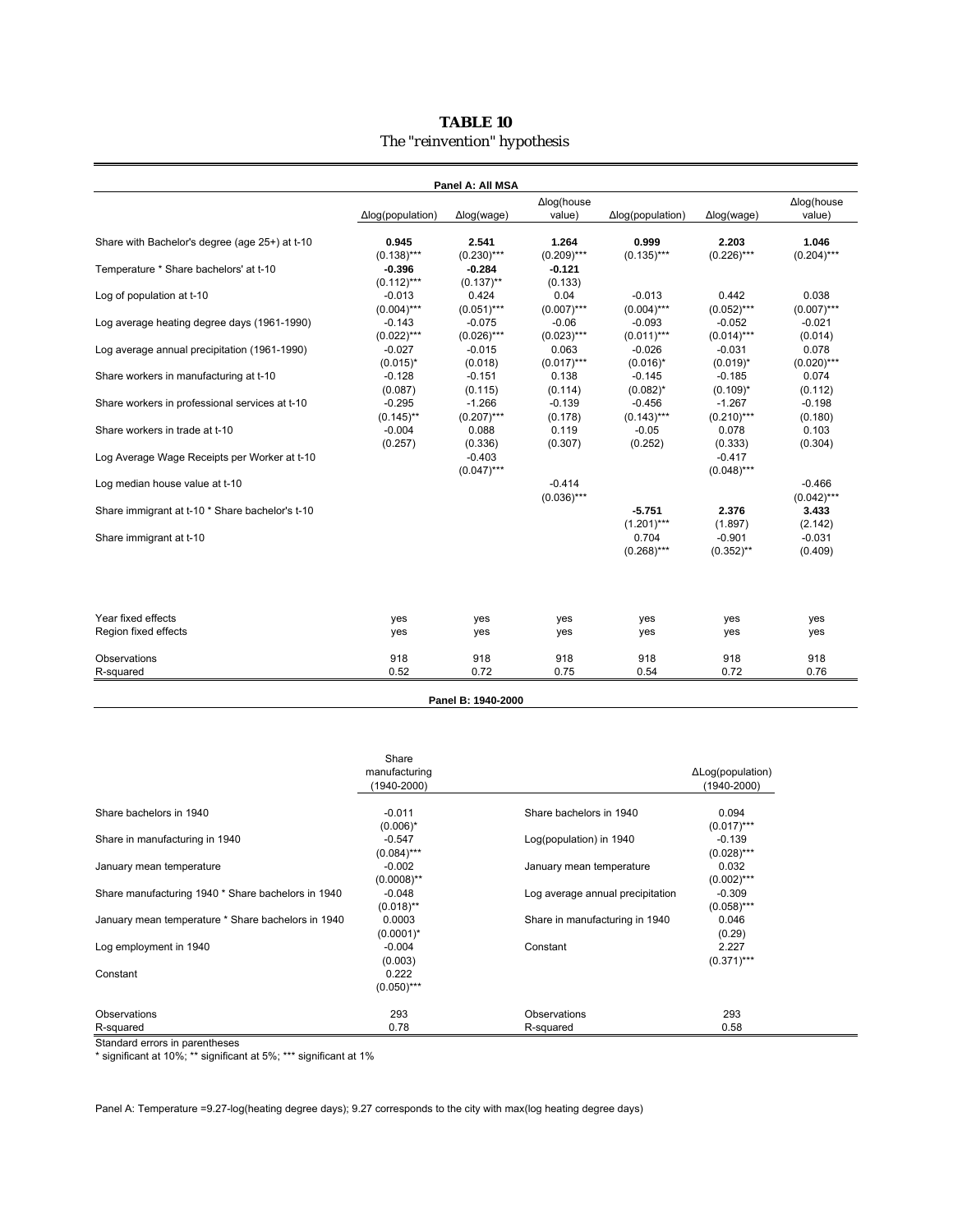| <b>MSA</b>                               |            |            |            |            |             |              |            |              |
|------------------------------------------|------------|------------|------------|------------|-------------|--------------|------------|--------------|
|                                          | 1970       |            | 1980       |            | 1990        |              | 2000       |              |
|                                          | Mean       | Std. Dev.  | Mean       | Std. Dev.  | Mean        | Std. Dev.    | Mean       | Std. Dev.    |
| Log population- Log population at t-10   | n.a        | n.a        | 0.17       | 0.15       | 0.10        | 0.13         | 0.12       | 0.10         |
| Share with Bachelor's degree (age 25+)   | 0.11       | 0.04       | 0.16       | 0.05       | 0.20        | 0.06         | 0.24       | 0.07         |
| Population                               | 504,782.90 | 970,639.80 | 560,354.40 | 981,159.50 | 626,707.90  | 1,073,780.00 | 712.948.90 | 1,197,389.00 |
| Average heating degree days (1961-1990)  | 4,453.08   | 2,192.30   | 4,453.08   | 2,192.30   | 4,453.08    | 2,192.30     | 4,453.08   | 2,192.30     |
| Average annual precipitation (1961-1990) | 36.67      | 13.89      | 36.67      | 13.89      | 36.67       | 13.89        | 36.67      | 13.89        |
| Share workers in manufacturing           | 0.23       | 0.11       | 0.21       | 0.09       | 0.17        | 0.07         | 0.14       | 0.07         |
| Share workers in professional services   | 0.19       | 0.06       | 0.21       | 0.05       | 0.24        | 0.05         | n.a        | n.a          |
| Share workers in trade                   | 0.21       | 0.03       | 0.21       | 0.02       | 0.22        | 0.02         | 0.16       | 0.02         |
| Unemployment rate                        | 0.04       | 0.01       | 0.06       | 0.02       | 0.06        | 0.02         | 0.06       | 0.02         |
| Share of high school drop outs (age 25+) | 0.46       | 0.09       | 0.32       | 0.08       | 0.24        | 0.07         | 0.18       | 0.06         |
| Colleges per 1,000 people in 1940        | 0.02       | 0.01       | 0.02       | 0.01       | 0.02        | 0.01         | 0.02       | 0.01         |
| Home value                               | 16,022.64  | 4,189.95   | 47,255.97  | 15,616.03  | 79,504.72   | 45,484.25    | 115,785.20 | 53,119.58    |
| Median family income                     | 9,170.65   | 1,480.34   | 19,585.52  | 2,807.46   | 34, 153. 75 | 6,101.29     | 48,929.87  | 8,360.88     |

**TABLE A.1** *Descriptive Statistics for the Main variables*

**N=318**

| <b>CITIES</b>                            |             |            |            |            |            |             |            |            |
|------------------------------------------|-------------|------------|------------|------------|------------|-------------|------------|------------|
|                                          | 1970        |            | 1980       |            | 1990       |             | 2000       |            |
|                                          | <u>Mean</u> | Std. Dev.  | Mean       | Std. Dev.  | Mean       | Std. Dev.   | Mean       | Std. Dev.  |
| Log population- Log population at t-10   | n.a         | n.a        | 0.03       | 0.19       | 0.05       | 0.14        | 0.06       | 0.13       |
| Share with Bachelor's degree (age 25+)   | 0.13        | 0.08       | 0.18       | 0.10       | 0.22       | 0.12        | 0.26       | 0.14       |
| Population                               | 118,794.40  | 363,363.60 | 119,624.10 | 334,524.10 | 127,120.60 | 348, 124.00 | 138,225.50 | 378,873.30 |
| Average heating degree days (1961-1990)  | 4,460.59    | 2,123.92   | 4,460.59   | 2,123.92   | 4,460.59   | 2,123.92    | 4,460.59   | 2,123.92   |
| Average annual precipitation (1961-1990) | 35.00       | 12.80      | 35.00      | 12.80      | 35.00      | 12.80       | 35.00      | 12.80      |
| Share workers in manufacturing           | 0.26        | 0.12       | 0.23       | 0.10       | 0.17       | 0.08        | 0.14       | 0.07       |
| Share workers in professional services   | 0.19        | 0.07       | 0.22       | 0.07       | 0.25       | 0.07        | n.a        | n.a        |
| Share workers in trade                   | 0.21        | 0.04       | 0.21       | 0.03       | 0.22       | 0.03        | 0.15       | 0.02       |
| Unemployment rate                        | 0.04        | 0.02       | 0.06       | 0.03       | 0.07       | 0.03        | 0.07       | 0.03       |
| Share of high school drop outs (age 25+) | 0.43        | 0.13       | 0.31       | 0.12       | 0.24       | 0.10        | 0.20       | 0.10       |
| Colleges per 1,000 people in 1940        | 0.01        | 0.01       | 0.01       | 0.01       | 0.01       | 0.01        | 0.01       | 0.01       |
| Home value                               | 19.569.85   | 7,008.13   | 54,847.72  | 26, 139.47 | 113,982.90 | 81,750.05   | 146,108.90 | 103,341.80 |
| Median family income                     | 10,529.60   | 2,299.21   | 20,964.24  | 4,954.75   | 37,382.61  | 11,299.83   | 50,909.85  | 16,288.94  |
| $N = 723$                                |             |            |            |            |            |             |            |            |